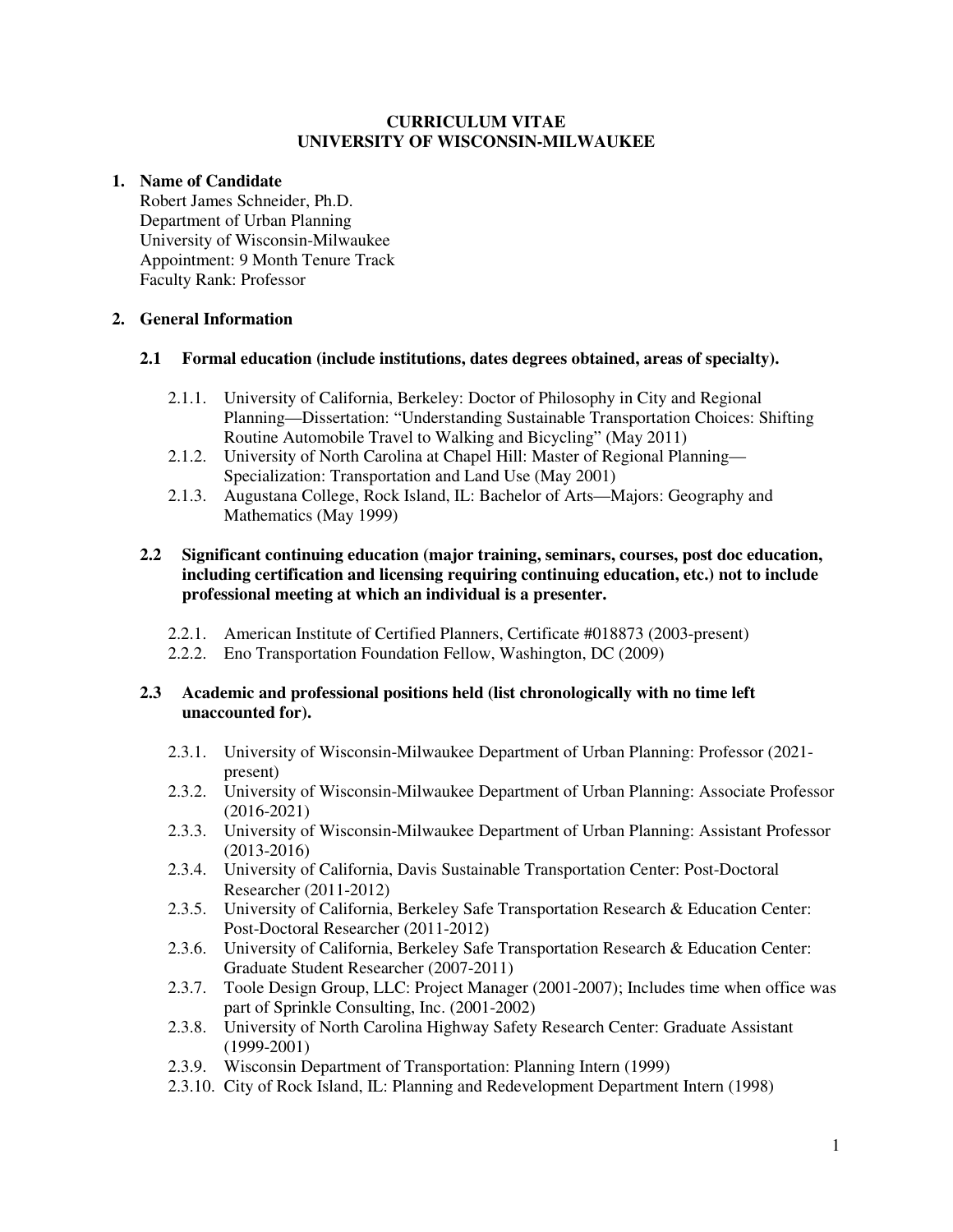#### **3. Research, Scholarship, and Professional Activities**

### **3.1 Articles and papers published or accepted for publication in academic and professional print and electronic journals (indicate method of selection – e.g., invited or refereed).**

#### *Safety Analysis Articles*

- 3.1.1. Sanders, R.L. and **R.J. Schneider**. "An Exploration of Pedestrian Fatalities by Race in the United States," *Transportation Research Part D: Transport and Environment*, Volume 107, https://doi.org/10.1016/j.trd.2022.103298, 2022. (refereed)
- 3.1.2. **Schneider, R.J.**, H. Wiers, and A Schmitz. "Perceived Safety and Security Barriers to Walking and Bicycling: Insights from Milwaukee," *Transportation Research Record: Journal of the Transportation Research Board*, https://doi.org/10.1177/03611981221086646, 2022. (refereed)
- 3.1.3. Sanders, R.L., **R.J. Schneider**, and F.R. Proulx. "Pedestrian Fatalities in Darkness: What do we Know, and What can be Done?" *Transport Policy*, Volume 120, pp. 23-39, 2022. (refereed)
- 3.1.4. **Schneider, R.J.**, A. Schmitz, G. Lindsey, and X. Qin. "Exposure-Based Models of Trail User Crashes at Roadway Crossings," *Transportation Research Record: Journal of the Transportation Research Board*, https://doi.org/10.1177/0361198121998692, 2021. (refereed)
- 3.1.5. **Schneider, R.J.**, R.L. Sanders, F.R. Proulx, and H. Moayyed. "United States Fatal Pedestrian Crash Hot Spot Locations and Characteristics," *Journal of Transport and Land Use*, Volume 14, Number 1, pp. 1-23. DOI: https://doi.org/10.5198/jtlu.2021.1825, 2021. (refereed)
- 3.1.6. **Schneider, R.J.** "United States Pedestrian Fatality Trends, 1977 to 2016," *Transportation Research Record: Journal of the Transportation Research Board*, Volume 2674, Number 9, pp. 1069-1083. DOI: 10.1177/0361198120933636, 2020. (refereed)
- 3.1.7. Al-Mahameed, F., X. Qin, **R.J. Schneider**, and M.R. Shaon. "Analyzing Pedestrian and Bicyclist Crashes at the Corridor Level: Structural Equation Modeling Approach," *Transportation Research Record: Journal of the Transportation Research Board*, Volume 2673, Number 7, pp. 308-318, DOI: https://doi.org/10.1177/0361198119845353, 2019. (refereed)
- 3.1.8. **Schneider, R.J.**, A. Sanatizadeh, M.R. Shaon, Z. He, and X. Qin. "Exploratory Analysis of Driver Yielding at Low-Speed, Uncontrolled Crosswalks in Milwaukee, Wisconsin," *Transportation Research Record: Journal of the Transportation Research Board*, Volume 2672, Number 35, pp. 21-32, DOI: 10.1177/0361198118782251, 2018. (refereed)
- 3.1.9. Shaon, M.R., **Schneider, R.J.**, X. Qin, Z. He, A. Sanatizadeh, and M.D. Flanagan. "Exploration of Pedestrian Assertiveness and Its Association with Driver Yielding Behavior at Uncontrolled Crosswalks," *Transportation Research Record: Journal of the Transportation Research Board*, DOI: 10.1177/0361198118790645, 2018. (refereed)
- 3.1.10. **Schneider, R.J.**, J. Vargo, and A. Sanatizadeh. "Comparison of US Metropolitan Region Pedestrian and Bicyclist Fatality Rates," *Accident Analysis and Prevention*, Volume 106, pp. 82-98, 2017. (refereed)
- 3.1.11. **Schneider, R.J.** and J. Stefanich. "Application of the Location-Movement Classification Method for Pedestrian and Bicycle Crash Typing," *Transportation Research Record: Journal of the Transportation Research Board*, Volume 2601, pp. 72-83, 2016. (refereed)
- 3.1.12. **Schneider, R.J.** and R.L. Sanders. "Pedestrian Safety Practitioners' Perspectives of Driver Yielding Behavior across North America," *Transportation Research Record: Journal of the Transportation Research Board*, Volume 2519, pp. 39-50, 2015. (refereed)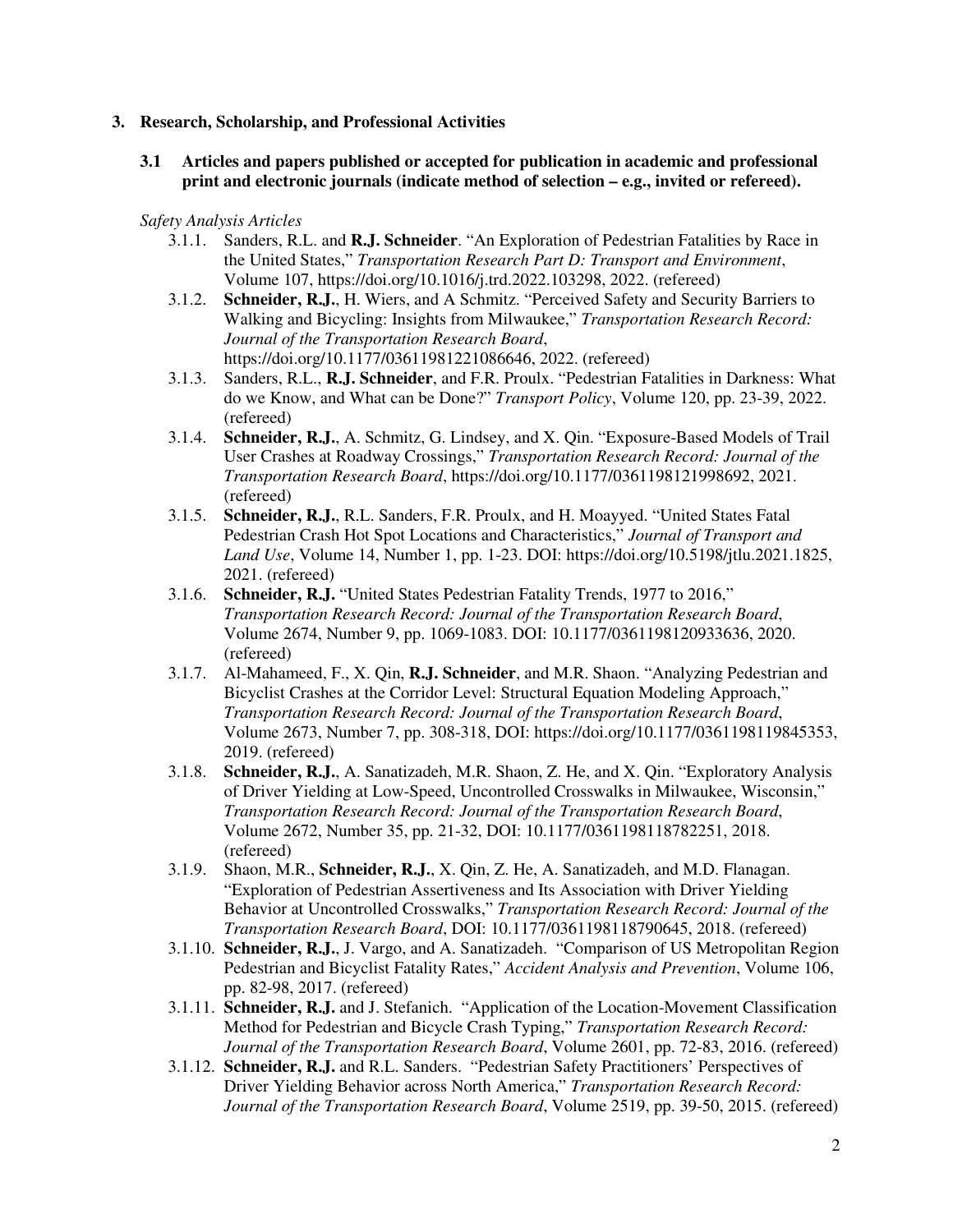- 3.1.13. **Schneider, R.J.** "Walk or Drive Between Stores? Designing Neighborhood Shopping Districts for Pedestrian Activity," *Journal of Urban Design*, Volume 20, Number 2, pp. 212-229, 2015. (refereed)
- 3.1.14. **Schneider, R.J.**, O. Grembek, and M. Braughton. "Pedestrian Crash Risk on Boundary Roadways: A University Campus Case Study," *Transportation Research Record: Journal of the Transportation Research Board*, Volume 2393, pp. 164-173, 2013. (refereed)
- 3.1.15. Cooper, J.F., **R.J. Schneider**, S. Ryan, and S. Co. "Documenting Targeted Behaviors Associated with Pedestrian Safety," *Transportation Research Record: Journal of the Transportation Research Board*, Volume 2299, pp. 1-10, 2012. (refereed)
- 3.1.16. **Schneider, R.J.**, M.C. Diogenes, L.S. Arnold, V. Attaset, J. Griswold, and D.R. Ragland. "Association between Roadway Intersection Characteristics and Pedestrian Crash Risk in Alameda County, California," *Transportation Research Record: Journal of the Transportation Research Board*, Volume 2198, pp. 41-51, 2010. (refereed)
- 3.1.17. Hummer, J.E., N. Rouphail, R.G. Hughes, S.J. Fain, J.L. Toole, R.S. Patten, **R.J. Schneider**, J.F. Monahan, and A. Do. "User Perceptions of the Quality of Service on Shared Use Paths," *Transportation Research Record: Journal of the Transportation Research Board*, Volume 1939, Transportation Research Board, 2005. (refereed)
- 3.1.18. **Schneider, R.J.**, R.M. Ryznar, and A.J. Khattak. "An Accident Waiting to Happen: a Spatial Approach to Proactive Pedestrian Planning," *Accident Analysis and Prevention*, Volume 36, pp. 193-211, 2004. (refereed)
- 3.1.19. **Schneider, R.J.**, A.J. Khattak, and C.V. Zegeer. "A Proactive Method of Improving Pedestrian Safety Using GIS: Example from a College Campus," *Transportation Research Record: Journal of the Transportation Research Board*, Volume 1773, Transportation Research Board, 2002. (refereed)

*Travel Behavior Articles* 

- 3.1.20. Weirs, H. and **R.J. Schneider**. "University campus parking: It's all the rage," *Journal of Transport and Land Use*, Forthcoming, 2022. (refereed)
- 3.1.21. McAndrews, C., **R.J. Schneider**, and Y. Yang. "Toward a Gender-Inclusive Complete Streets Movement," *Journal of Planning Literature*, https://doi.org/10.1177/08854122221087472, 2022. (refereed)
- 3.1.22. **Schneider, R.J.** and H. Schinkowsky. "Reactions to University Campus Commute Mode Shifts During COVID-19," *Findings*, https://doi.org/10.32866/001c.29446, 2021. (refereed)
- 3.1.23. **Schneider, R.J.**, A. Schmitz, and X. Qin. "Development and Validation of a Seven-County Regional Pedestrian Volume Model," *Transportation Research Record: Journal of the Transportation Research Board*, https://doi.org/10.1177/0361198121992360, 2021. (refereed)
- 3.1.24. Currans, K.M., G. Abou-Zeid, K.J. Clifton, A. Howell, and **R.J. Schneider**. "Improving Transportation Impact Analyses for Subsidized Affordable Housing Developments: A Data Collection and Analysis of Motorized Vehicle and Person Trip Generation," *Cities*, Volume 103, DOI: https://doi.org/10.1016/j.cities.2020.102774, 2020. (refereed)
- 3.1.25. **Schneider, R.J.** and J. Willman. "Move Closer and Get Active: How to Make Urban University Commutes more Satisfying," *Transportation Research Part F: Traffic Psychology and Behavior*, Volume 60, 462-473, 2019. (refereed)
- 3.1.26. Griswold, J.B., A. Medury, **R.J. Schneider**, D. Amos, A. Li, and O. Grembek. "A Pedestrian Exposure Model for the California State Highway System," *Transportation Research Record: Journal of the Transportation Research Board*, Volume 2673, Number 4, pp. 941-950, DOI: 10.1177/0361198119837235, 2019. (refereed)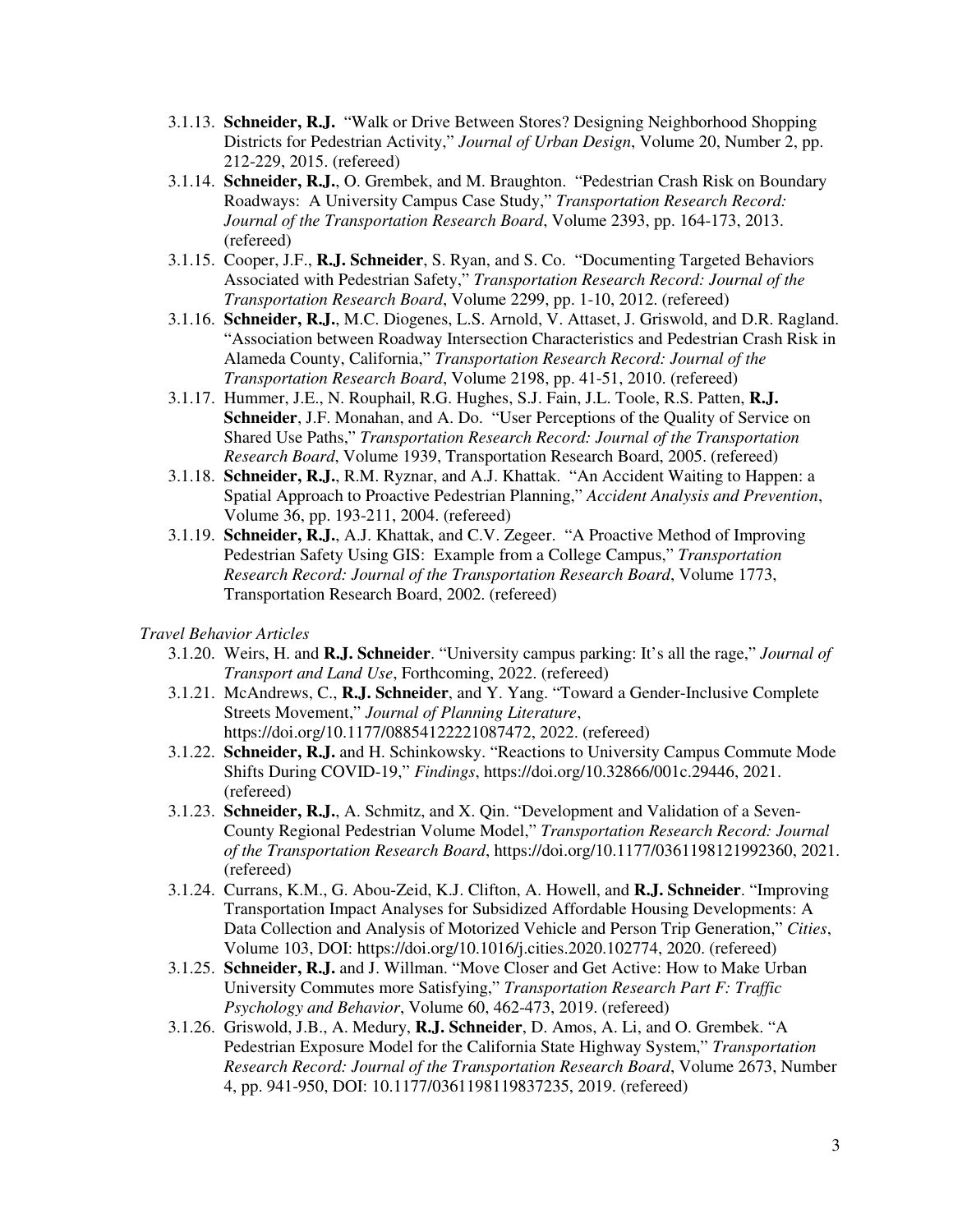- 3.1.27. **Schneider, R.J.**, J. Kusch, A. Dressel, and R. Bernstein. "Can a Twelve-Week Intervention Reduce Barriers to Bicycling Among Overweight Adults in Low-Income Latino and Black Communities?" *Transportation Research Part F: Traffic Psychology and Behavior*, Volume 56, pp. 99-112, https://doi.org/10.1016/j.trf.2018.03.023, 2018. (refereed)
- 3.1.28. **Schneider, R.J.**, L. Hu, and J. Stefanich. "Exploring the Value of Detailed Environment Variables in Neighborhood Commute Mode Share Models," *Journal of Transport and Land Use*, Volume 11, Number 1, pp. 921–938, 2018. (refereed)
- 3.1.29. Singleton, P., J.C. Totten, J.P. Orrego-Oñate, **R.J. Schneider**, and K.J. Clifton. "Making Strides: State of the Practice of Pedestrian Forecasting in Regional Travel Models," *Transportation Research Record: Journal of the Transportation Research Board*, DOI: 10.1177/0361198118773555, 2018.
- 3.1.30. **Schneider, R.J.**, L. Hu, and J. Stefanich. "Development of a Neighborhood Commute Mode Share Model Using Nationally-Available Data," *Transportation*, https://doi.org/10.1007/s11116-017-9813-z, 2017. (refereed)
- 3.1.31. Hu, L. and **R.J. Schneider**. "Different Ways to get to the Same Workplace: How does Workplace Location Relate to Commuting by Different Income Groups?" *Transport Policy*, Volume 59, pp. 106-115, 2017. (refereed)
- 3.1.32. Bernstein, R., **R.J. Schneider**, W. Welch, A. Dressel, M. DeNomie, J. Kusch, and M. Sosa. "Biking for Health; Results of a Pilot Randomized Controlled Trial Examining the Behavioral, Fitness, and Health Impact of a Bicycling Intervention on Lower-Income Adults," *Wisconsin Medical Journal*, Volume 116, pp. 154-160, 2017. (refereed)
- 3.1.33. Clifton, K.J., P.A. Singleton, C.D. Muhs, and **R.J. Schneider**. "Development of Destination Choice Models for Pedestrian Travel," *Transportation Research Part A*, Volume 94, pp. 255-265, 2016. (refereed)
- 3.1.34. Clifton, K.J., P.A. Singleton, C.D. Muhs, and **R.J. Schneider**. "Representing Pedestrian Activity in Travel Demand Models: Framework and Application," *Journal of Transport Geography*, Volume 52, pp. 111-122, 2016. (refereed)
- 3.1.35. **Schneider, R.J.** and J. Stefanich. "Neighborhood Characteristics that Support Bicycle Commuting: Analysis of the Top 100 United States Census Tracts," *Transportation Research Record: Journal of the Transportation Research Board*, Volume 2520, pp. 41- 51, 2015. (refereed)
- 3.1.36. **Schneider, R.J.** "Local Environment Characteristics Associated with Walking and Taking Transit to Shopping Districts," *Journal of Transport and Land Use*, Volume 8, Number 2, 2015. (refereed)
- 3.1.37. **Schneider, R.J.**, K. Shafizadeh, and S.L. Handy. "Method to Adjust Institute of Transportation Engineers Vehicle Trip-Generation Estimates in Smart-Growth Areas," *Journal of Transport and Land Use*, Volume 8, Number 1, pp. 69-83, 2015. (refereed)
- 3.1.38. **Schneider, R.J.** and L. Hu. "Improving University Transportation Sustainability: Reducing Barriers to Campus Bus and Bicycle Commuting," *The International Journal of Sustainability Policy and Practice*, Volume 11, Number 1, 2015. ISSN: 2325-1166. (refereed)
- 3.1.39. Hu, L. and **R.J. Schneider**. "Shifts between Automobile, Bus, and Bicycle Commuting in an Urban Setting," *Journal of Urban Planning and Development*, Volume 141, Issue 2, 2014. (refereed)
- 3.1.40. **Schneider, R.J.**, S.L. Handy, and K. Shafizadeh. "Trip Generation for Smart Growth Projects," *Access*, Number 45, pp. 9-15, Fall 2014. (invited and reviewed by editor)
- 3.1.41. **Schneider, R.J.** "Theory of Routine Mode Choice Decisions: An Operational Framework to Increase Sustainable Transportation," *Transport Policy*, Volume 25, pp. 128-137, 2013. (refereed)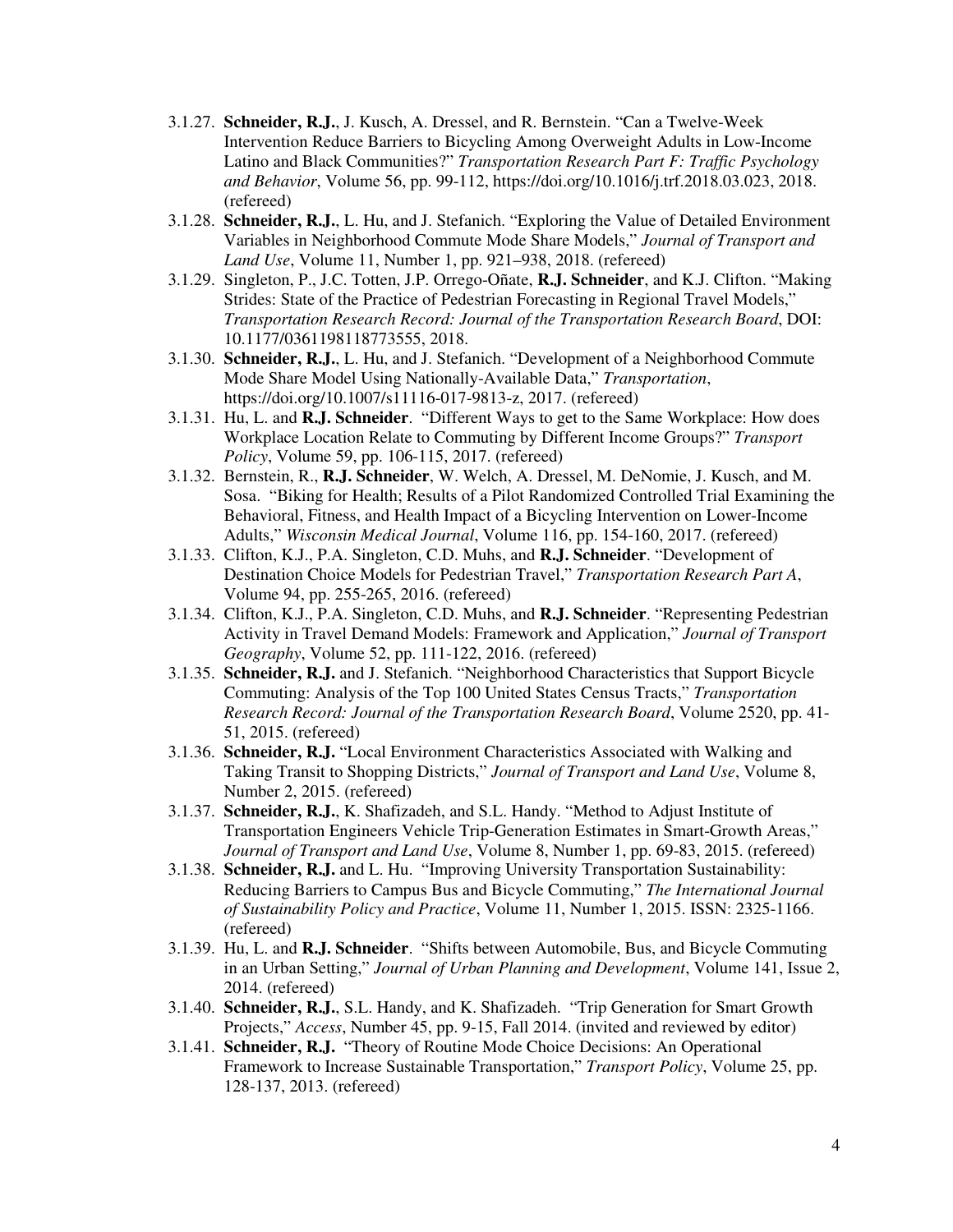- 3.1.42. **Schneider, R.J.**, T. Henry, M.F. Mitman, L. Stonehill, and J. Koehler. "Development and Application of the San Francisco Pedestrian Intersection Volume Model," *Transportation Research Record: Journal of the Transportation Research Board*, Volume 2299, pp. 65-78, 2012. (refereed)
- 3.1.43. Clifton, K.J., K.M. Currans, A.C. Cutter, and **R.J. Schneider**. "Household Travel Surveys in Context-Based Approach for Adjusting ITE Trip Generation Rates in Urban Contexts," *Transportation Research Record: Journal of the Transportation Research Board*, Volume 2307, pp. 108-119, 2012. (refereed)
- 3.1.44. Griswold, J.B., A. Medury, and **R.J. Schneider**. "Pilot Models for Estimating Bicycle Intersection Volumes," *Transportation Research Record: Journal of the Transportation Research Board*, Volume 2247, pp. 1-7, 2011. (refereed)
- 3.1.45. **Schneider R.J.**, L.S. Arnold, and D.R. Ragland. "A Pilot Model for Estimating Pedestrian Intersection Crossing Volumes," *Transportation Research Record: Journal of the Transportation Research Board*, Volume 2140, pp. 13-26, 2009. (refereed)

#### *Performance Measurement Articles*

- 3.1.46. Griswold, J.B., A. Medury, **R.J. Schneider**, and O. Grembek. "Comparison of Pedestrian Count Expansion Methods: Land Use Groups versus Empirical Clusters," *Transportation Research Record: Journal of the Transportation Research Board*, DOI: 10.1177/0361198118793006, 2018.
- 3.1.47. Dressel, A., **R.J. Schneider**, M. Denomie, J. Kusch, W. Welch, M. Sosa, S. Yeldell, T. Maida, J. Wineberg, K. Holt, and R. Bernstein. "Assessing Health Promotion Interventions: Limitations of Traditional Research Methods in Community-Based Studies," *Health Promotion Practice*, Volume 19, Issue 4, DOI: 10.1177/1524839917725489, 2018. (refereed)
- 3.1.48. Proulx, F.R., **R.J. Schneider**, and L.F. Miranda-Moreno. "Performance Evaluation and Correction Functions for Automated Pedestrian and Bicycle Counting Technologies," *Journal of Transportation Engineering*, Volume 142, Number 3, 10.1061/(ASCE)TE.1943-5436.0000828, 04016002, 2016. (refereed)
- 3.1.49. **Schneider, R.J.** "Measuring Transportation at a Human Scale: An Intercept Survey Approach to Capture Pedestrian Activity," *Journal of Transport and Land Use*, Volume 6, Number 3, pp. 43-59, 2013. (refereed)
- 3.1.50. **Schneider, R.J.**, K. Shafizadeh, B.R. Sperry, and S.L. Handy. "Methodology to Gather Multimodal Trip Generation Data in Smart-Growth Areas," *Transportation Research Record: Journal of the Transportation Research Board*, Volume 2354, pp. 68-85, 2013. (refereed)
- 3.1.51. Miranda-Moreno, L.F., T. Nosal, **R.J. Schneider**, and F. Proulx. "Classification of Bicycle Traffic Patterns in Five North American Cities," *Transportation Research Record: Journal of the Transportation Research Board*, Volume 2339, pp. 68-79, 2013. (refereed)
- 3.1.52. **Schneider, R.J.** and S. Pande. "How Common is Pedestrian Travel To, From, and Within Shopping Districts?" *Transportation Research Record: Journal of the Transportation Research Board*, Volume 2299, pp. 11-21, 2012. (refereed)
- 3.1.53. **Schneider, R.J.**, L.S. Arnold, and D.R. Ragland. "A Methodology for Counting Pedestrians at Intersections: Using Automated Counters to Extrapolate Weekly Volumes from Short Manual Counts," *Transportation Research Record: Journal of the Transportation Research Board*, Volume 2140, pp. 1-12, 2009. (refereed)
- 3.1.54. **Schneider, R.J.**, L.C. Dunbar, J.L. Toole, and C. Flink. "Avoiding Biased Interpretation of Bicycle Surveys: Comparing Results from Four Distribution Methods in Winston-Salem, NC," *Transportation Research Record: Journal of the Transportation Research Board*, Volume 1982, Transportation Research Board, 2006. (refereed)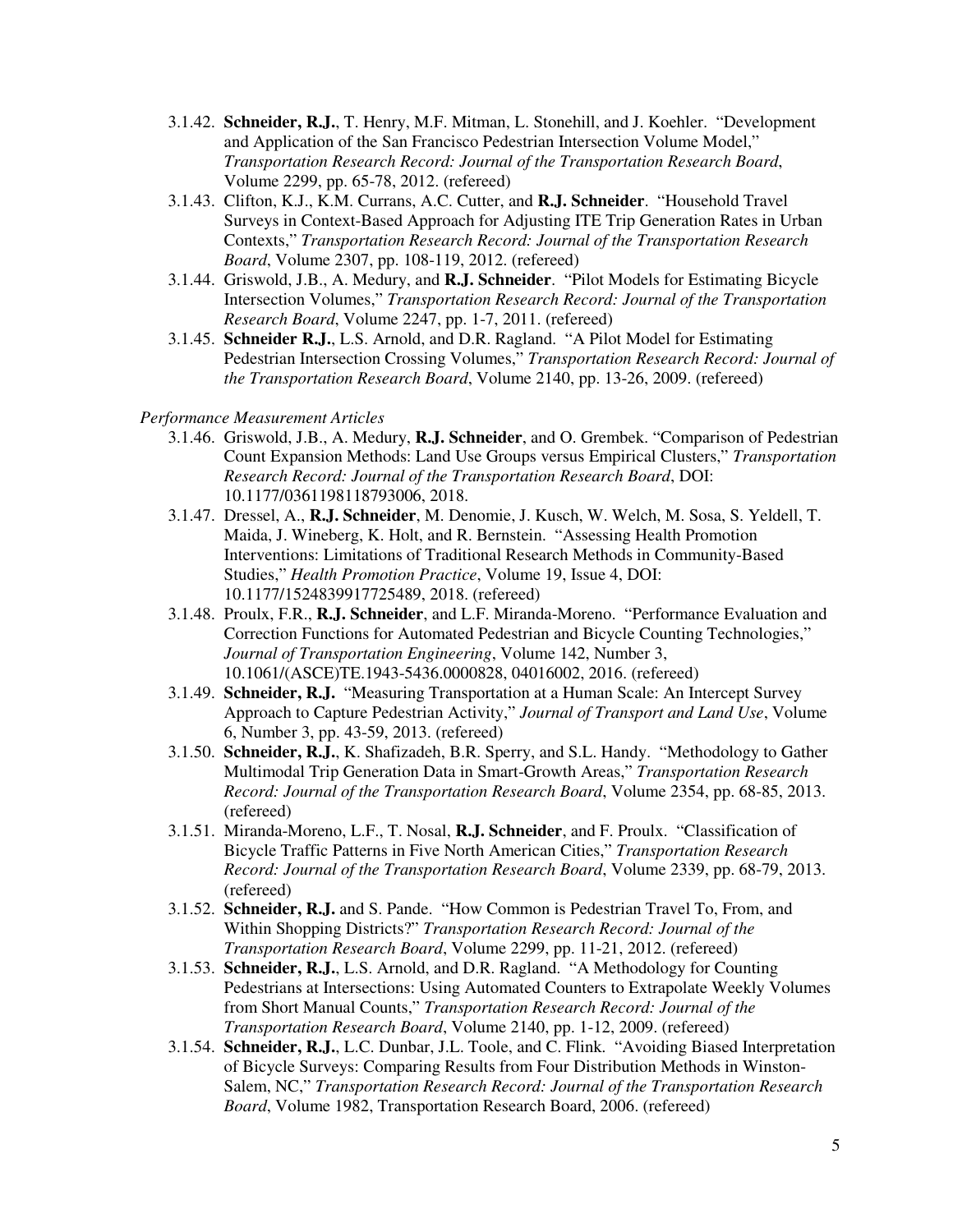3.1.55. **Schneider, R.J.**, R.S. Patten, and J.L. Toole. "Case Study Analysis of Pedestrian and Bicycle Data Collection in United States Communities," *Transportation Research Record: Journal of the Transportation Research Board*, Volume 1939, Transportation Research Board, 2005. (refereed)

### *Other Articles*

- 3.1.56. **Schneider, R.J.**, S. Kothuri, L. Blackburn, K. Manaugh, L. Sandt, and J. Fish. *Pedestrian Transportation Research: Past and Future*, Transportation Research Board Centennial Paper, http://onlinepubs.trb.org/onlinepubs/centennial/papers/ANF10-Final.pdf, 2020. (invited and reviewed by editor)
- 3.1.57. **Schneider, R.**, E. Raynault, and R. Buehler, "Assessing Active Transportation and Health: Conference Highlights Innovative Practices and Research," *TR News*, Volume 299, pp. 47-49, September-October 2015. (invited)
- 3.1.58. Goodman, D., **R. Schneider**, and T. Griffiths. "Put Your Money Where the People Are," *Planning*, June 2009. (invited and reviewed by editor)
- 3.1.59. **Schneider, R.J.** "Changing Institutional Structures to Improve the Coordination of Land Use and Transportation in the Research Triangle Region, North Carolina," *Carolina Planning*, Spring 2001. (refereed)

#### **3.2 Books, monographs, and other publications published by major university or commercial publishing houses and other appropriate publishers.**

3.2.1. Currently collaborating with Dr. João de Abreu e Silva (Técnico Lisboa), Dr. Kristina Currans (University of Arizona), and Dr. Veronique Van Acker (Luxembourg Institute of Socio-Economic Research) on a book titled, *Handbook on Transportation and Land Use: Human-Centered Communities in an Age of Rapid Technological Change* , for Edward Elgar Publishing. Publication anticipated in 2022.

#### **3.3 Chapters in books published by appropriate publishers (indicate method of selection).**

- 3.3.1. **Schneider, R.J.** "Mode Share/Mode Choice," *Encyclopedia of Transportation*, SAGE Publications, 2014. (invited and reviewed by editor)
- 3.3.2. **Schneider, R.J.** "Pedestrian Safety," *Encyclopedia of Transportation*, SAGE Publications, 2014. (invited and reviewed by editor)
- **3.4 Proprietary and non-proprietary technical reports.**
- **3.5 Training manuals (indicate publisher, method of selection, and range of distribution).**
- **3.6 Computer software (indicate publisher, method of selection, and range of distribution).**
- **3.7 Instructional aids (indicate publisher, method of selection, and range of distribution).**
- **3.8 Psychometric and evaluative instruments (indicate publisher, method of selection, and range of distribution).**
- **3.9 Research projects conducted and grants received (indicate source and amount).**

#### *Grants Received as UWM Principal Investigator*

3.9.1. National Cooperative Highway Research Program. Strategies to Improve Pedestrian Safety at Night, Led by Toole Design Group, LLC (2021-2023) (\$42,041)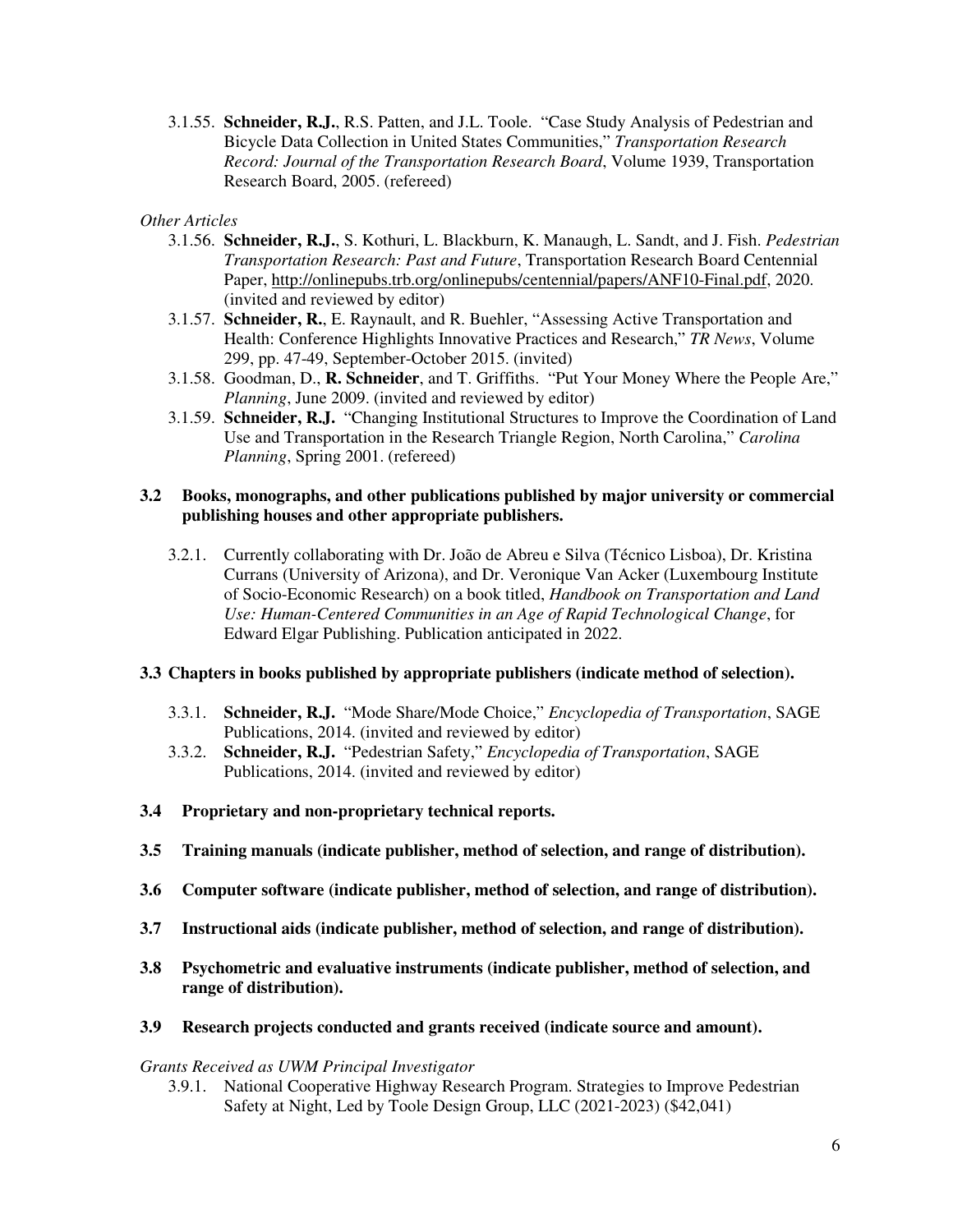- 3.9.2. Wisconsin Department of Transportation, Expanding Pilot Pedestrian Volume Model Results Statewide (2021-2022) (\$20,000)
- 3.9.3. Milwaukee Department of Public Works, City of Milwaukee Multimodal Crash Analysis (subconsultant to Toole Design Group) (2021-2022) (\$11,996)
- 3.9.4. University of Wisconsin-Madison, Center for Transportation Equity Decisions & Dollars (CTEDD), Gender Analysis Tool for Complete Streets Policy Implementation (2020- 2021) (\$1,500)
- 3.9.5. Wisconsin Department of Transportation, Pedestrian Exposure Data for the Wisconsin State Highway System: WisDOT Southeast Region Pilot Study (2019-2021) (\$50,000)
- 3.9.6. Wisconsin Department of Transportation, Comprehensive Evaluation of DT4000 Data Quality for Pedestrian and Bike Crashes (2019-2020) (\$9,198)
- 3.9.7. Medical College of Wisconsin, Safe & Healthy Streets: Enhancing Systems to Increase Walking & Biking Infrastructure in Milwaukee (subconsultant to Wisconsin Bicycle Federation) (2018-2021) (\$9,296) (Updated to \$15,901)
- 3.9.8. UW-Madison Global Health Institute, Gender Analysis and Global Learning for Safe and Healthy Streets: Implementing a Complete Streets Policy in Milwaukee, WI (subconsultant to UW-Madison Department of Urban Planning and Landscape Architecture) (2019-2020) (\$7,000)
- 3.9.9. Medical College of Wisconsin, Transportation Injury Impacts of Streetcar System Development (2018-2019) (\$8,166)
- 3.9.10. Milwaukee Department of Public Works, City of Milwaukee Pedestrian Master Plan (subconsultant to Toole Design Group) (2017-2018) (\$27,000)
- 3.9.11. Wisconsin Department of Transportation, Identifying Highly Correlated Variables Relating to the Potential Causes of Reportable Wisconsin Traffic Crashes (2016-2018) (\$3,600)
- 3.9.12. Wisconsin Department of Transportation, High-Visibility Enforcement Evaluation (subconsultant to UW-Madison Traffic Operations and Safety Laboratory) (2016-2017) (\$30,000)
- 3.9.13. National Cooperative Highway Research Program, Project 17-73: Systemic Pedestrian Safety Analyses (subconsultant to UNC Highway Safety Research Center) (2015-2018) (\$5,000)
- 3.9.14. University of Wisconsin Milwaukee, Research and Creative Activities Support Grant: Models to Estimate Pedestrian & Bicycle Commuting at the Neighborhood Level (2015- 2016) (\$25,000)
- 3.9.15. University of California, Berkeley, Safe Transportation Research and Education Center: California Pedestrian Safety Improvement Program (2015-present) (\$10,000)
- 3.9.16. National Cooperative Highway Research Program: Project 07-19, Methods and Technologies for Collecting Pedestrian and Bicycle Volume Data, Phase 2 (subconsultant to Kittelson Associates) (2015-2016) (\$3,500)
- 3.9.17. Seattle Department of Transportation, Seattle Pedestrian and Bicycle Safety Analysis (subconsultant to Toole Design Group) (2015-2016) (\$5,000)
- 3.9.18. Medical College of Wisconsin, Clinical & Translational Science Institute of Southeast Wisconsin (CTSI), Biking for Health: Testing the Benefits of a Bicycle Intervention in a Low-Income Community (2015-2016) (\$7,300)
- 3.9.19. Wisconsin Department of Transportation, Wisconsin Statewide Pedestrian and Bicycle Crash Analysis, Phase 2 (2014-2015) (\$29,300)
- 3.9.20. Wisconsin Department of Transportation, Wisconsin Statewide Pedestrian and Bicycle Crash Analysis, Phase 1 (2014) (\$9,500)
- 3.9.21. National Cooperative Highway Research Program, Project 07-17, Pedestrian and Bicycle Transportation Along Existing Roads (subconsultant to Toole Design Group) (2013- 2014) (\$30,900)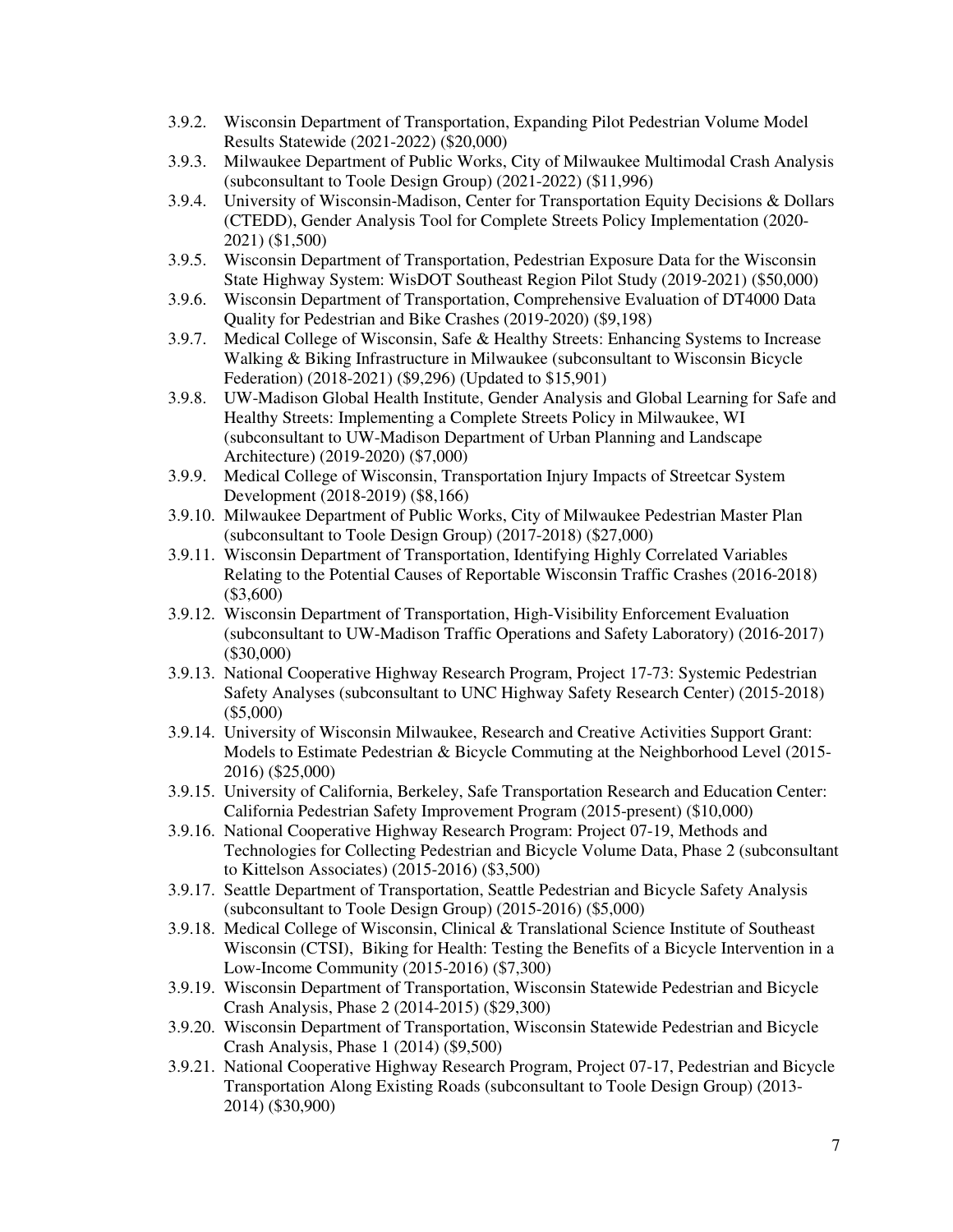3.9.22. National Cooperative Highway Research Program, Project 07-19, Methods and Technologies for Collecting Pedestrian and Bicycle Volume Data (subconsultant to Kittelson Associates & UC Berkeley SafeTREC) (2013-2015) (\$16,800)

#### *Other Grants*

- 3.9.23. Environmental Protection Agency, Science to Achieve Results (STAR) Fellowship (2008-2011) (\$108,000)
- 3.9.24. University of California Transportation Center, Dissertation Fellowship (2010-2011) (\$20,000)
- 3.9.25. University of California Transportation Center, Student Fellowship (2007-2009) (\$44,700)

### *Other Research Projects*

- 3.9.26. National Science Foundation. Smart & Connected Communities, Civic Innovation Challenge (CIVIC). User-Centered Mobility Solutions (UCMS): A New Vision to Connect Jobs and the Labor Force, Led by University of Wisconsin-Milwaukee, PI: Lingqian Hu, UWM (2021) (\$50,000 for UWM; Schneider role unpaid)
- 3.9.27. University of Wisconsin-Milwaukee, Office of Sustainability, UWM Campus Travel Survey (2020) (\$1,000)
- 3.9.28. Federal Highway Administration IDEA Program, Pioneering Data Collection System Automated by Deep Learning and Image Processing Techniques for Major Pedestrian Facilities from Aerial Images Augmented by Crowdsourcing and Street View Data (subconsultant to University of Southern Mississippi) (2018-present) (\$2,000)
- 3.9.29. University of Wisconsin-Milwaukee, Office of Sustainability, UWM Campus Travel Survey (2017) (\$3,000)
- 3.9.30. California Department of Transportation, Affordable Housing Trip Generation Strategies and Rates (subconsultant to Portland State University) (2015-2018) (\$20,500)
- 3.9.31. Federal Highway Administration, Pedestrian and Bicycle Information Center: Metropolitan Planning Organization Pedestrian and Bicycle Counting Pilot Project (subconsultant to UNC Highway Safety Research Center) (2015) (\$2,000)
- 3.9.32. Federal Highway Administration, Pedestrian and Bicycle Information Center: University Campus Pedestrian and Bicycle Safety Web Pages (subconsultant to UNC Highway Safety Research Center) (2015) (\$4,000)
- 3.9.33. Federal Highway Administration, Pedestrian and Bicycle Information Center: Cycle Track Planning and Design Information (subconsultant to UNC Highway Safety Research Center) (2013-2014) (\$3,600)
- 3.9.34. Oregon Transportation Research and Education Consortium/National Institute for Transportation and Communities, Improving the Representation of the Pedestrian Environment in Travel Demand Models (subconsultant to Portland State University) (2011-2015) (\$25,000)
- 3.9.35. UWM School of Architecture and Urban Planning, Start-up package funding for 2 semester graduate research assistant, The Top 100 United States Census Tracts for Bicycle and Pedestrian Commuting: Identifying Neighborhood-Level Characteristics that Support Sustainable Transportation (with Joe Stefanich, UW-Milwaukee, Research Assistant) (2013-2014) (~\$20,000)
- 3.9.36. Unfunded, Understanding Where and Why Drivers Yield to Pedestrians: Implications for Pedestrian Safety (with Rebecca Sanders, UC Berkeley SafeTREC, Co-Investigator) (2013-2014)
- 3.9.37. UWM School of Architecture and Urban Planning, Start-up package: City of Milwaukee Pedestrian and Bicycle Counts (with Community Design Solutions) (2013-2014) (\$1,500)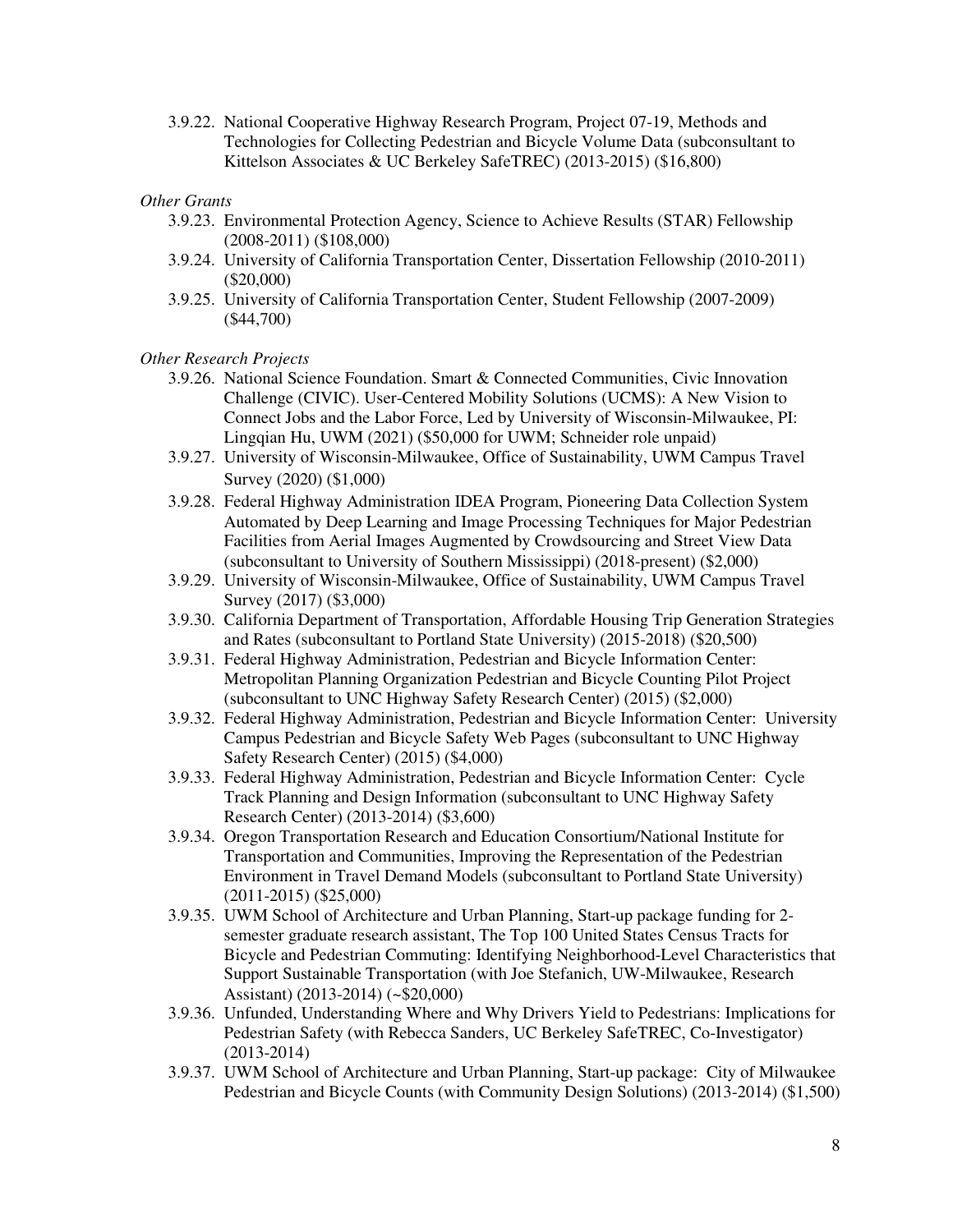- 3.9.38. California Department of Transportation, Smart Growth Trip Generation Rates (UC Davis Institute of Transportation Studies) (2011-2013)
- 3.9.39. California Department of Transportation, Pedestrian Safety Improvement Program (UC Berkeley SafeTREC) (2011-2012)
- 3.9.40. University of California, Berkeley, Pedestrian and Bicycle Safety Strategies for UC Berkeley Campus and Periphery: Recommendations for Implementation (UC Berkeley SafeTREC) (2010-2012)
- 3.9.41. San Francisco Bay Area Metropolitan Transportation Commission, Safe Routes to Transit Evaluation and Pedestrian and Bicycle Counts (UC Berkeley SafeTREC, subconsultant to Fehr & Peers Transportation Consultants) (2010-2012)
- 3.9.42. San Francisco Municipal Transportation Agency, San Francisco Pedestrian Intersection Volume Model (UC Berkeley SafeTREC, subconsultant to Fehr & Peers Transportation Consultants) (2010-2011)
- 3.9.43. Federal Highway Administration, Pedestrian Safety Strategic Plan (subconsultant to VHB) (2010)
- 3.9.44. National Cooperative Highway Research Program, Update Of The AASHTO Guide For The Planning, Design And Operation Of Pedestrian Facilities (subconsultant to Toole Design Group) (2009)
- 3.9.45. California Department of Transportation and Alameda County Transportation Improvement Authority, Alameda County Pedestrian and Bicycle Counting and Modeling Project (UC Berkeley SafeTREC) (2007-2009)
- 3.9.46. City of Santa Monica, CA, Santa Monica General Plan Land Use and Circulation Element (subconsultant to Fehr & Peers Transportation Consultants) (2009)
- 3.9.47. Federal Highway Administration, Pedestrian and Bicycle Data Collection in United States Communities (Toole Design Group, subconsultant to UNC Highway Safety Research Center) (2005)
- 3.9.48. Transit Cooperative Research Program, Synthesis #62: Integration of Bicycles and Transit, (Toole Design Group) (2005)
- 3.9.49. Federal Highway Administration, Shared-Use Path Level of Service Calculator: A Users Guide (Toole Design Group, subconsultant to NC State University) (2005)
- 3.9.50. Federal Highway Administration, PEDSAFE: Pedestrian Best Practice Case Studies (Toole Design Group, subconsultant to UNC Highway Safety Research Center) (2001- 2002)
- 3.9.51. Regional Transportation Commission of Southern Nevada, Las Vegas Bicycle Travel Origin and Destination Survey (Sprinkle Consulting, Inc.) (2001)
- 3.9.52. Southeastern Transportation Center, Rollover Crash Risk Factors in Large Truck Rollovers and Injury Severity: Analysis of Single-Vehicle Collisions (for Asad Khattak, Carolina Transportation Program) (2001)
- 3.9.53. Federal Highway Administration, Pedestrian Facilities Users Guide: Providing Safety and Mobility (UNC Highway Safety Research Center) (2000-2001)
- 3.9.54. North Carolina Department of Transportation, Severe Crash Factors and Countermeasures in North Carolina (UNC Highway Safety Research Center) (2000- 2001)
- 3.9.55. Federal Highway Administration, A Review of the Impacts of the Towaway Reporting Threshold on North Carolina's Highway Safety Program (UNC Highway Safety Research Center) (2000-2001)

#### **3.10 Book reviews, editorials, interviews, and other minor publications.**

3.10.1. Schneider, R.J. "'Complete Streets' Policies and Eliminating Pedestrian Fatalities," *American Journal of Public Health*, Volume 108, Number 4, pp. 431-433, 2018.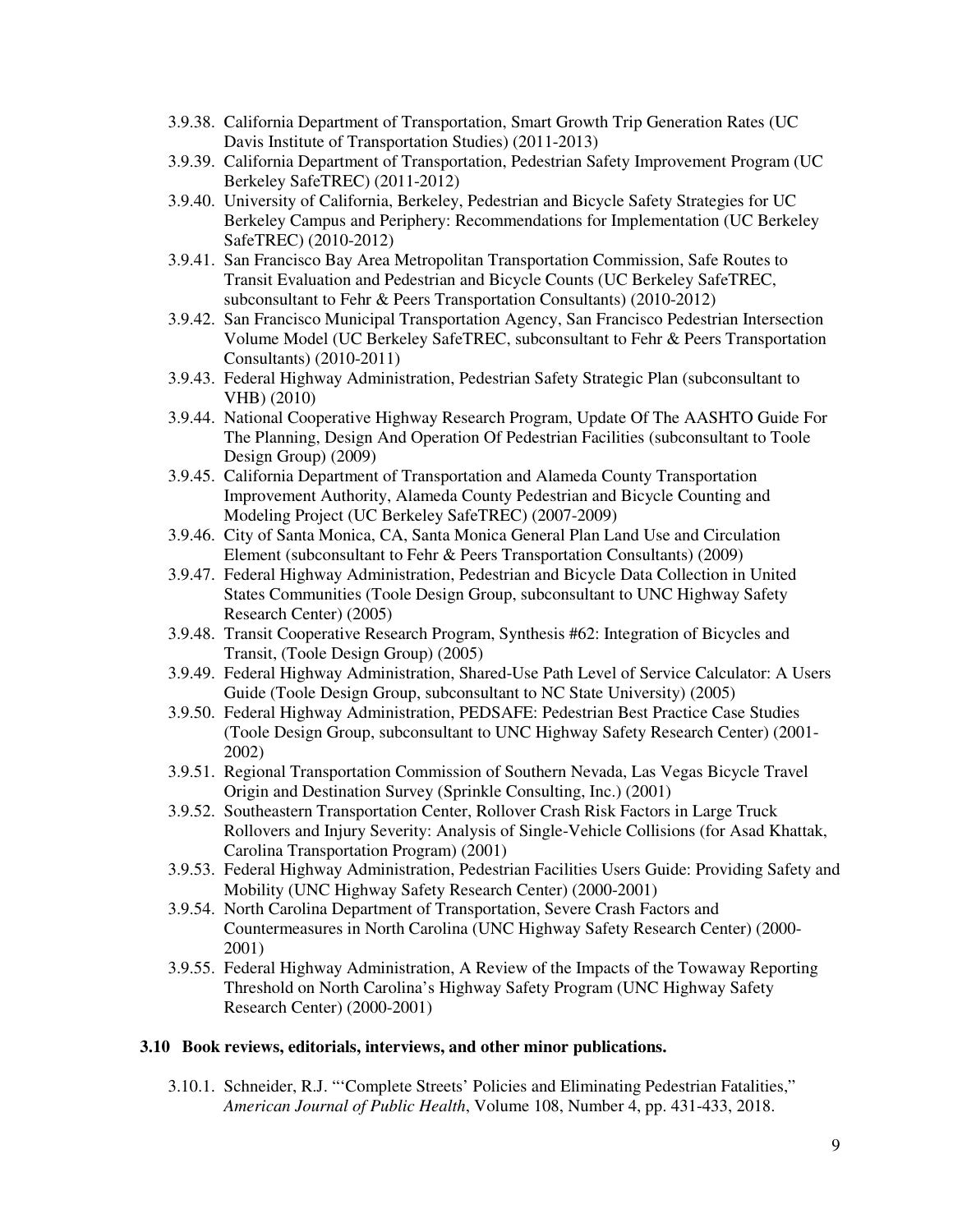3.10.2. Schneider, R.J. "Walking: Connecting Sustainable Transport with Health," Review of book edited by Corinne Mulley, Klaus Gebel, and Ding Ding, Bingley, United Kingdom, Emerald Publishing Limited, 2017, 427 pp.," *Transport Reviews*, DOI: 10.1080/01441647.2018.1461145, 2018.

### **3.11 Papers and other presentations at academic and professional meetings (indicate method of selection, audience, formal paper or notes).**

- 3.11.1. "Disparities in the Distribution of Pedestrian Crashes," Lifesavers: National Conference on Highway Safety Priorities, Chicago, IL, Audience ~50 people (March 2022) (invited speaker)
- 3.11.2. "Use of Police Reports and EMS Records to Provide a More Complete Picture of Bicycle Injury Patterns in Milwaukee, Wisconsin," Presented at Transportation Research Board Annual Meeting, Washington, DC, Audience ~50 people (January 2022) (invited speaker)
- 3.11.3. "Perceived Safety and Security Barriers to Walking and Bicycling: Insights from Milwaukee," Presented at Transportation Research Board Annual Meeting, Washington, DC, Poster audience ~50 people (January 2022) (proposal selected)
- 3.11.4. "Perceived Safety & Security Barriers to Walking & Bicycling," Association of Collegiate Schools of Planning Conference, Online, Audience ~25 people (October 2021) (proposal selected)
- 3.11.5. "Exposure Data to Improve Pedestrian Safety: WisDOT SE Region Pilot Study," 2021 Southeast Wisconsin Transportation Symposium, University of Wisconsin-Milwaukee, Audience ~25 people (October 2021) (proposal selected)
- 3.11.6. "Changing Deadly Streets: Learn the Facts in Prioritizing Safety," Vision Zero Network Webinar, Online, Audience ~30 people (August 2021) (invited speaker)
- 3.11.7. "Pedestrian Fatality Fundamentals: Hot Spot Locations and Characteristics," Association of Pedestrian and Bicycle Professionals Virtual Conference, Online, Audience ~50 people (July 2021) (proposal selected)
- 3.11.8. "WisDOT Pedestrian Exposure Modeling," Federal Highway Administration, Safe Transportation for Every Pedestrian (STEP) Summer Sessions webinar, Online, Audience ~75 people (June 2021) (invited speaker)
- 3.11.9. "Where are Milwaukee's Safe and Healthy Streets? Why not Everywhere?" Community Justice Through Safe & Healthy Streets Summit, Milwaukee, WI, Audience ~50 people (June 2021) (invited speaker)
- 3.11.10."Exposure-Based Models of Trail User Crashes at Roadway Crossings," Presented at Transportation Research Board Annual Meeting, Washington, DC, Poster audience ~20 people (January 2021) (proposal selected)
- 3.11.11."Development and Validation of a Seven-County Regional Pedestrian Volume Model," Presented at Transportation Research Board Annual Meeting, Washington, DC, Poster audience ~10 people (January 2021) (proposal selected)
- 3.11.12."Where are Milwaukee's Safe and Healthy Streets? Why not Everywhere?" UW-Milwaukee Department of Urban Planning Innovative Cities Lecture, Milwaukee, WI, Audience ~50 people (December 2020) (invited speaker)
- 3.11.13."Are we Making a Difference? A Discussion of System Inertia and Research Needs in Pedestrian Safety," University of California, Berkeley, Safe Transportation Research & Education Center Friday Seminar, Session audience ~15 people (November 2020) (invited speaker)
- 3.11.14."Wisconsin Transportation: Current Trends and Sustainable Future," UW-Milwaukee School of Continuing Education, Osher Lifelong Learning Institute, Session audience ~20 people (October 2020) (invited speaker)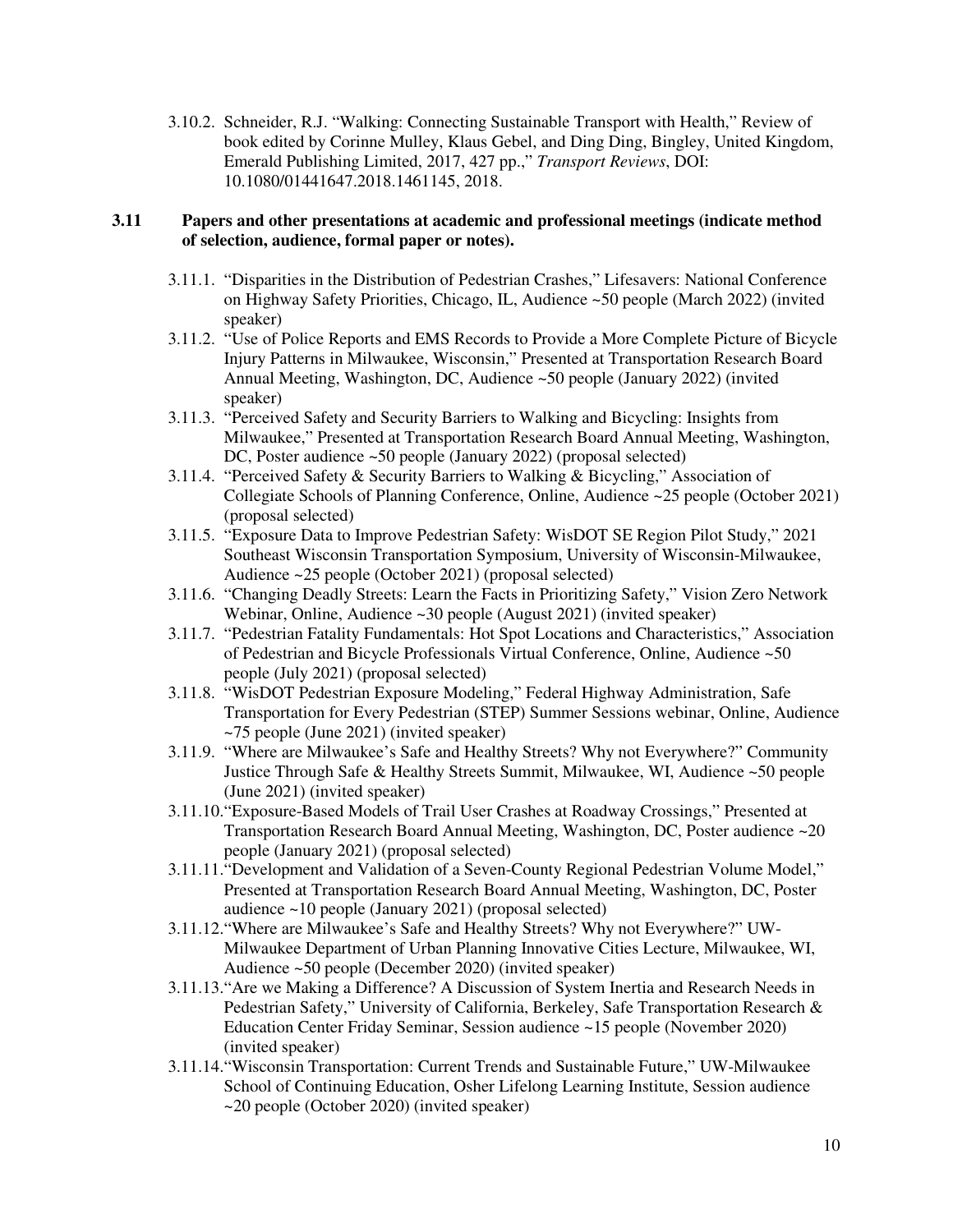- 3.11.15."United States Fatal Pedestrian Crash Hot Spot Locations and Characteristics," Bridging Transportation Researchers Conference, Online international conference with more than 80 speakers, Session audience ~25 people (August 2020) (paper selected)
- 3.11.16."How to Increase Walking & Bicycling: Mode Shift Theory & Supporting Studies," UW-Madison Global Health Institute Health-Oriented Transportation webinar series, Webinar audience ~25 people, https://slack-files.com/T16D8D25B-F017CT3DGH3-777a54d5f1 (July 2020) (invited speaker)
- 3.11.17."Far from Zero: United States Pedestrian Fatality Trends, 1977-2016," Presented at Transportation Research Board Annual Meeting, Washington, DC, Poster audience ~50 people (January 2020) (proposal selected)
- 3.11.18."US Fatal Pedestrian Crash Hot Spot Locations and Characteristics," Presented at Transportation Research Board Annual Meeting, Washington, DC, Poster audience ~50 people (January 2020) (proposal selected)
- 3.11.19."Pedestrian Fatalities in Darkness: What Do We Know, and What Can Be Done?" Presented at Transportation Research Board Annual Meeting, Washington, DC, Poster audience ~50 people (January 2020) (proposal selected)
- 3.11.20."Far from Zero: US Pedestrian Fatality Trends, 1977-2016," Association of Collegiate Schools of Planning Conference, Greenville, SC, Audience ~20 people (October 2019) (proposal selected)
- 3.11.21."Counting Street Crossings in Milwaukee: Development and Application of a new Pedestrian Volume Model," UW-Milwaukee Department of Urban Planning Innovative Cities Lecture, Milwaukee, WI, Audience ~25 people (October 2019) (invited speaker)
- 3.11.22."Gender Analysis for Safe and Healthy Streets Lessons for Inclusive Complete Streets Policy Implementation," Presented at UW-Milwaukee Healthy People for a Healthy Planet Conference, with Carey McAndrews and Cassandra Leopold, Milwaukee, WI, Audience ~25 people (September 2019) (proposal selected)
- 3.11.23."How can 'Smart Mobility' Advance while Keeping People First? A Pedestrian Imperative for Future Communities," Keynote presentation at Western Michigan University Transportation Research Center for Livable Communities 6<sup>th</sup> Summer Conference on Livable Communities, Kalamazoo, MI, Audience ~60 people (June 2019) (invited speaker)
- 3.11.24."Use of Police Reports and Emergency Medical Services Records for more Complete Transportation Injury Analysis: Exploration of Bicyclist Injuries in Milwaukee, WI," Presented at Wisconsin Emergency Medicine Research Forum, Milwaukee, WI, Poster audience ~50 people (April 2019) (proposal selected)
- 3.11.25."How to Make Walking & Bicycling Routine: Examples from Leading Communities," Augustana College, Augustana Geography Department Map 'N' Much Public Presentation, Rock Island, IL, Audience ~30 people (January 2019) (invited speaker)
- 3.11.26."Risk Factors Associated with Uncontrolled Pedestrian Crossings: Research on Exposure, Behavior, and Design," Presented at Transportation Research Board Annual Meeting, Washington, DC, Uncontrolled Pedestrian Crossings Workshop, Audience ~50 people (January 2019) (invited speaker)
- 3.11.27."How do Intersections with High Pedestrian Crash Rates Differ from Others?" Presented at Transportation Research Board Annual Meeting, Washington, DC, Poster audience ~50 people (January 2019) (proposal selected)
- 3.11.28."Innovative Approaches to Identify and Overcome Pedestrian Barriers in Milwaukee," Wisconsin Governor's Conference on Highway Safety, Lake Geneva, WI, Audience ~30 people (August 2018) (invited speaker)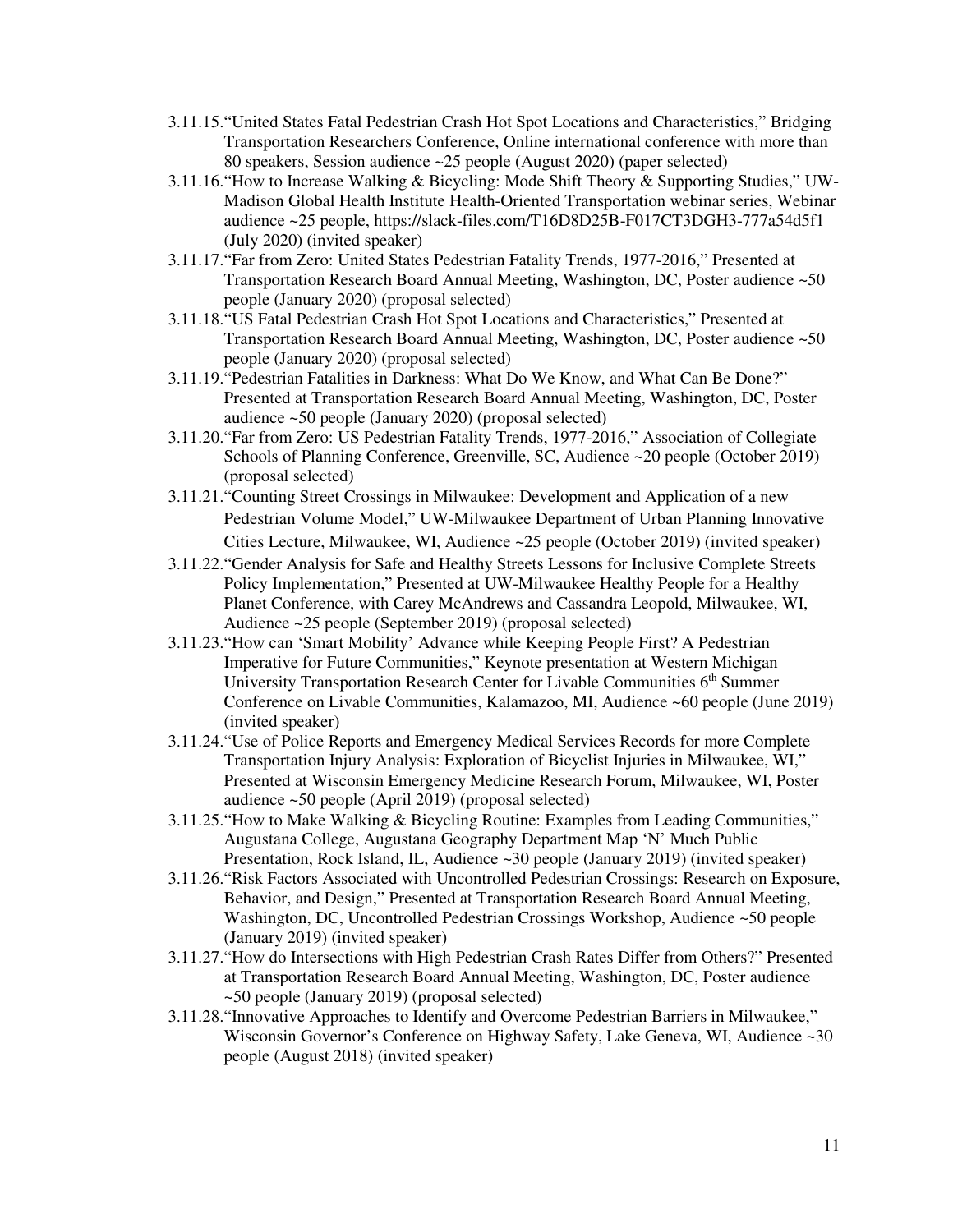- 3.11.29."Innovative Approaches to Identify and Overcome Pedestrian Barriers in Milwaukee," Wisconsin Tribal Transportation Safety Summit, Lake Geneva, WI, Audience ~15 people (August 2018) (invited speaker)
- 3.11.30."Traffic Injury Impacts of Streetcar Systems: Police, EMS, and Contextual Data from Multiple Cities," International Traffic Records Forum, Milwaukee, WI, Audience ~20 people (August 2018) (proposal selected)
- 3.11.31."Detailed Analysis of Wisconsin Pedestrian and Bicycle Police Crash Report Narratives," International Traffic Records Forum, Milwaukee, WI, Audience ~30 people (August 2018) (proposal selected)
- 3.11.32."Innovative Approaches to Identify and Overcome Pedestrian Barriers in Milwaukee," Western Michigan University Transportation Research Center for Livable Communities, 5 th Annual Summer Conference on Livable Communities, Kalamazoo, MI, Audience ~40 people (June 2018) (invited speaker)
- 3.11.33.Future Milwaukee, Marquette University. "Weaving Urban Development and Transportation in Milwaukee," Panel discussion organized by Christine Hill, Milwaukee, WI, Audience ~25 people (February 2018) (invited panelist)
- 3.11.34."Exploratory Analysis of Driver Yielding at Low-Speed, Uncontrolled Crosswalks in Milwaukee, Wisconsin," Presented at Transportation Research Board Annual Meeting, Washington, DC, Poster audience ~50 people (January 2018) (proposal selected)
- 3.11.35."Evidence of Inequality in the Distribution of Pedestrian Crashes," Presented at Transportation Research Board Annual Meeting, Washington, DC, Audience ~100 people (January 2018) (invited speaker)
- 3.11.36."Planning for Bus Rapid Transit in the Milwaukee Region," American Planning Association-Wisconsin Chapter Conference, Milwaukee, WI, Audience ~120 people (October 2017) (invited panel moderator and speaker)
- 3.11.37."Insights into Differences Among US Metropolitan Region Bicyclist Fatality Rates," Association of Collegiate Schools of Planning Conference, Denver, CO, Audience ~20 people (October 2017) (proposal selected)
- 3.11.38."Pedestrian Safety: Data and Strategies to Help Reverse a Troubling Trend," Western Michigan University, Kalamazoo, MI, Audience ~30 people (September 2017) (invited speaker)
- 3.11.39."Data for Pedestrian Demand Modeling," Portland State University, National Institute for Transportation and Communities Summit, Portland, OR, Audience ~15 people (September 2017) (invited speaker)
- 3.11.40."Exploring the Importance of Detailed Environment Variables in Neighborhood Commute Mode Share Models," World Symposium on Land Use and Transportation Research, Brisbane, Australia, Audience ~25 people (July 2017) (proposal selected)
- 3.11.41."Milwaukee's Path to Platinum Bicycle Initiative," Wisconsin Bicycle Summit, Milwaukee, WI, Audience ~30 people (May 2017) (invited speaker)
- 3.11.42.Future Milwaukee, Marquette University. "Weaving Urban Development and Transportation in Milwaukee," Panel discussion organized by Christine Hill, Milwaukee, WI, Audience ~30 people (April 2017) (invited panelist)
- 3.11.43."Lessons Learned from the Wisconsin Pedestrian and Bicycle Crash Analysis," Green Lake County Traffic Safety Committee, Green Lake, WI, Audience ~15 people (April 2017) (invited speaker)
- 3.11.44."Strategies to Make Walking & Bicycling Routine: Examples from Leading Communities," University of Wisconsin-La Crosse, Public Presentation, La Crosse, WI, https://mymedia.uwlax.edu/Mediasite/Play/f8ac79505c7844ebadd9f670851644cd1d, Audience ~150 people (March 2017) (invited speaker)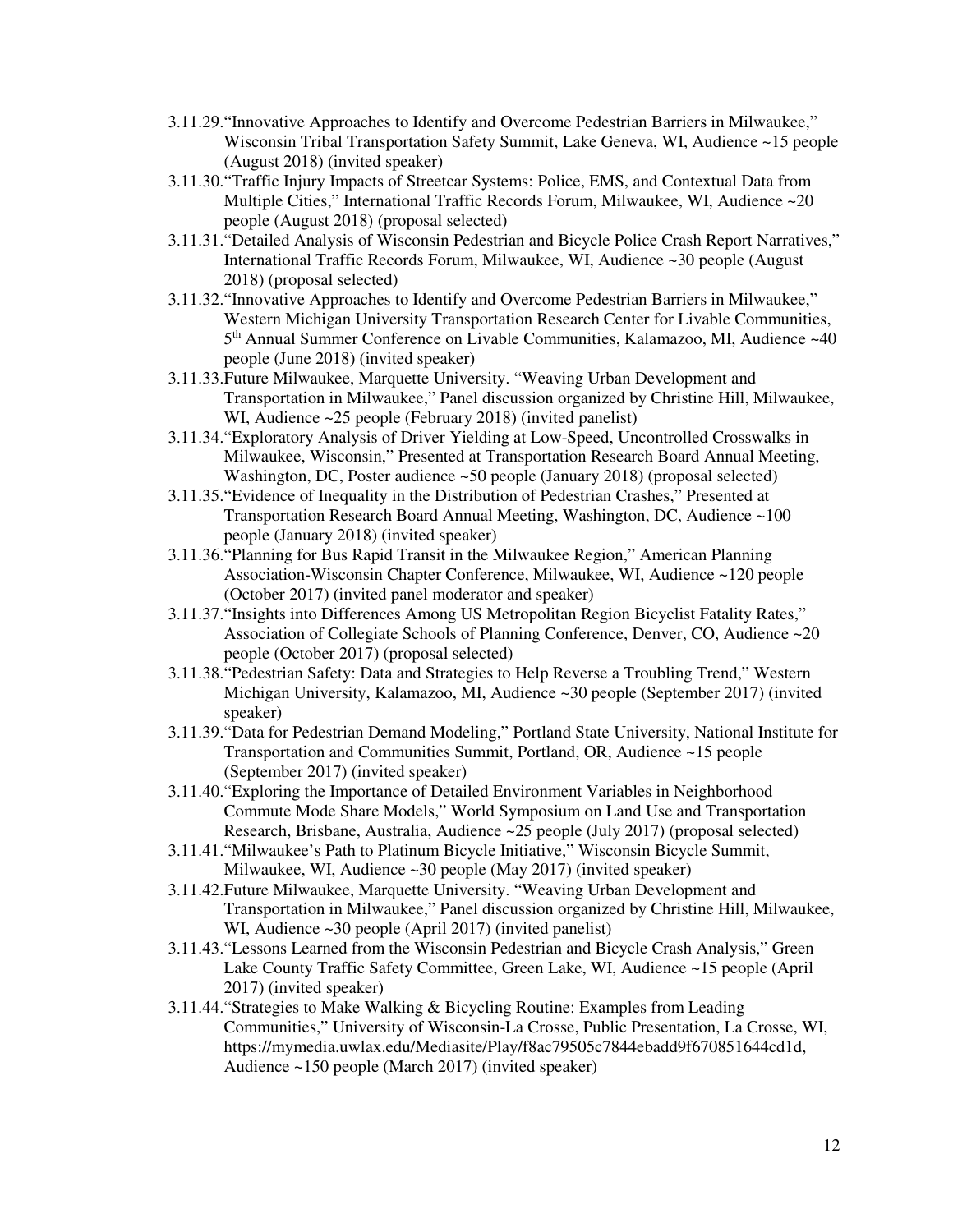- 3.11.45."Comparison of U.S. Metropolitan Region Fatal Pedestrian and Bicycle Crash Rates," Transportation Research Board Annual Meeting, Washington, DC, 2017, Audience ~100 people (January 2017) (proposal selected)
- 3.11.46."What is 'Driver Yielding Culture'? Can Communities Grow It to Improve Pedestrian Safety?" Presented at Transportation Research Board Annual Meeting, Washington, DC, 2017, Audience ~80 people (January 2017) (invited speaker)
- 3.11.47."Comparison of U.S. Metropolitan Region Pedestrian and Bicycle Fatality Rates," Transportation Research Board, University Transportation Center Spotlight Conference on Pedestrian and Bicycle Safety, Washington, DC, Audience ~120 people (December 2016) (proposal selected)
- 3.11.48."Development and Validation of an Easy-to-Use Neighborhood Commute Mode Share Model," Association of Collegiate Schools of Planning Conference, Portland, OR, Audience ~20 people (November 2016) (proposal selected)
- 3.11.49."Lessons Learned from the Wisconsin Pedestrian and Bicycle Crash Analysis," Mid-Continent Transportation Research Symposium, Madison, WI, Audience ~30 people (October 2016) (invited speaker)
- 3.11.50."Milwaukee Biking for Health Study," ProBike/ProWalk/ProPlace Conference, Vancouver, BC, Audience ~120 people (September 2016)
- 3.11.51."Lessons Learned from the Wisconsin Pedestrian and Bicycle Crash Analysis," Wisconsin Governor's Conference on Highway Safety, Green Bay, WI, Audience ~30 people (August 2016) (invited speaker)
- 3.11.52."Milwaukee's Path to Platinum Bicycle Initiative" Milwaukee Business Improvement District Council Meeting, Milwaukee, WI, Audience ~40 people (August 2016) (invited speaker)
- 3.11.53."Bus Rapid Transit: A New, Fast Transit Option for the Milwaukee Region?" School of Architecture and Urban Planning Design and Development Forum, Milwaukee, WI, Audience ~80 people (April 2016) (invited speaker)
- 3.11.54."Application of the Location-Movement Classification Method for Pedestrian & Bicycle Crash Typing," Transportation Research Board Annual Meeting, Washington, DC, Poster audience ~100 people (January 2016) (proposal selected)
- 3.11.55."Wisconsin Pedestrian and Bicycle Crash Analysis," Wisconsin Bike Summit, Appleton, WI, Audience ~80 people (November 2015) (invited speaker)
- 3.11.56."Neighborhood Characteristics that Support Bicycle Commuting: Analysis of the Top 100 U.S. Census Tracts," Association of Collegiate Schools of Planning Conference, Houston, TX, Audience ~20 people (November 2015) (proposal selected)
- 3.11.57."Pedestrian and Bicycle Safety on University Campuses," Pedestrian and Bicycle Information Center Webinar, Audience ~200 people (October 2015) (invited speaker)
- 3.11.58."Methods & Technologies for Bicycles & Pedestrian Counting," Institute of Transportation Engineers Webinar, Audience ~50 people (October 2015) (invited speaker)
- 3.11.59."Strategies to Make Walking & Bicycling Routine: Examples from Leading Communities," University of Wisconsin School of Medicine and Public Health, Training in Urban Medicine and Public Health (TRIUMPH) Program Class, Milwaukee, WI, Audience ~12 people (July 2015) (invited speaker)
- 3.11.60."Strategies to Make Walking & Bicycling Routine: Examples from Leading Communities," Urban Ecology Center Research Lecture Series, Milwaukee, WI, Audience ~10 people (May 2015) (invited speaker)
- 3.11.61."Enhanced Bicycle Facilities," Southeastern Wisconsin Regional Planning Commission Enhanced Bicycle Facilities Workshop, Milwaukee, WI, with Kristin Bennett, Audience ~35 people (March 2015) (invited speaker)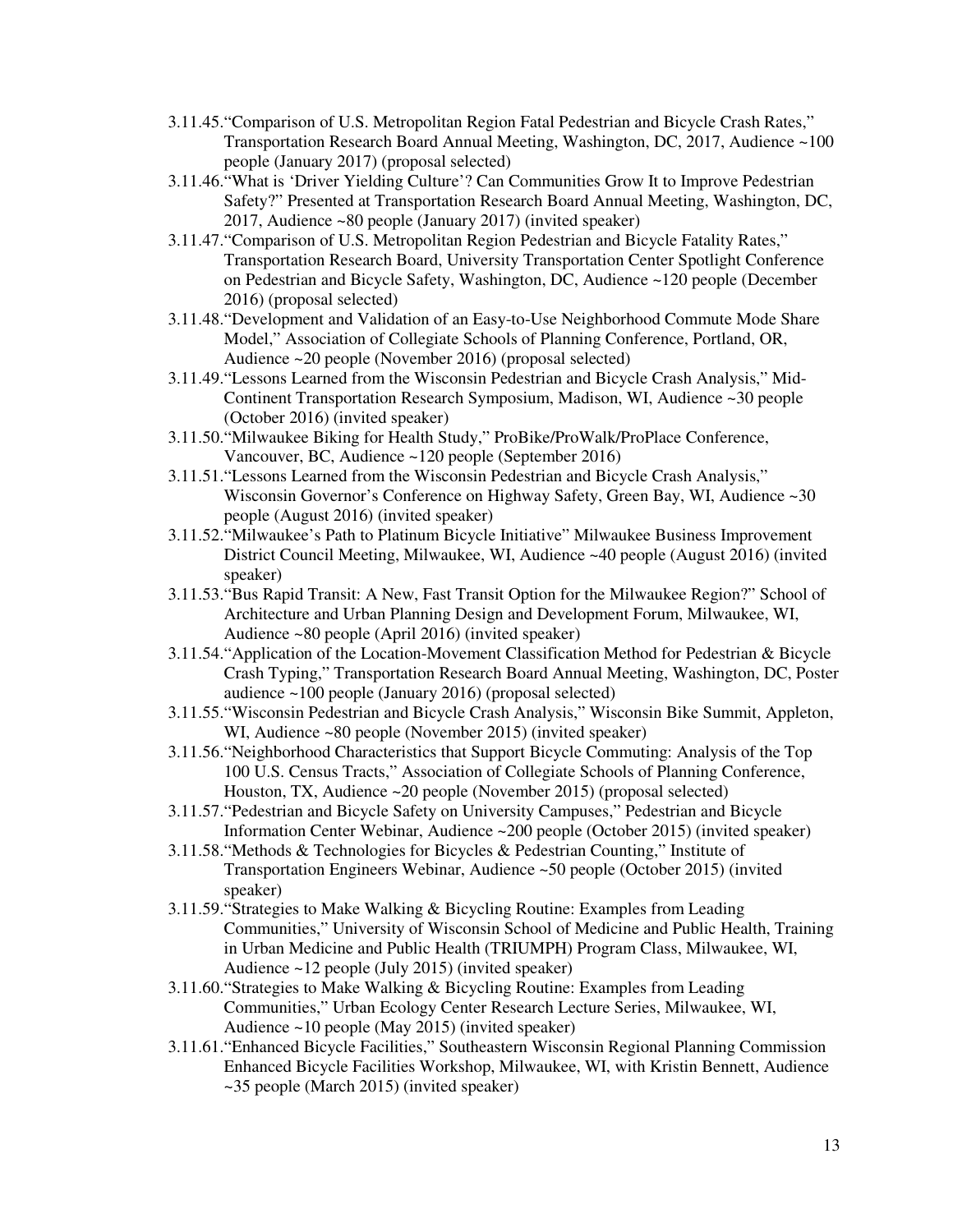- 3.11.62."Pedestrian Safety Practitioners' Perspectives of Driver Yielding Behavior across North America," Transportation Research Board Annual Meeting, Washington, DC, Audience ~120 people (January 2015) (proposal selected)
- 3.11.63."Four Challenges to Move Pedestrian & Bicycle Counting Programs Forward" Transportation Research Board Annual Meeting, Washington, DC, Audience ~80 people (January 2015) (invited speaker)
- 3.11.64."Tools for Pedestrian and Bicycle Volume Data Collection," Transportation Research Board Webinar, Audience ~300 people (January 2015) (invited speaker)
- 3.11.65."The ActiveTrans Priority Tool (APT): A Flexible, Data-Driven Methodology for Prioritizing Bicycle and Pedestrian Improvements along Existing Roads," Pedestrian and Bicycle Information Center Webinar Series, Audience ~500 people (December 2014) (invited speaker)
- 3.11.66."Local Environment Characteristics Associated with Walking and Taking Transit to Shopping Districts," ACSP Conference, Philadelphia, PA, Audience ~30 people (November 2014) (proposal selected)
- 3.11.67."Strategies to Increase Bicycle Commuting: Lessons from the Top 100 U.S. Neighborhoods," Wisconsin Bike Summit, Madison, WI, Audience ~50 people (October 2014) (invited speaker)
- 3.11.68."Geographic Foundations of Sustainable Transportation: How Understanding Spatial Relationships can help Improve Walking and Bicycling," UW-Milwaukee Department of Geography Colloquium Presentation, Audience ~30 people (October 2014) (invited speaker)
- 3.11.69."Understanding Where and Why Drivers Yield to Pedestrians: Implications for Pedestrian Safety," ProWalk/ProBike/ProPlace Conference, Pittsburgh, PA, Audience ~40 people (September 2014) (proposal selected)
- 3.11.70."Taking Pedestrian and Bicycle Counting Programs to the Next Level: Lessons from NCHRP 07-19," ProWalk/ProBike/ProPlace Conference, Pittsburgh, PA, Audience ~30 people (September 2014) (proposal selected)
- 3.11.71."The ActiveTrans Priority Tool (APT): A Flexible, Data-Driven Methodology for Prioritizing Bicycle and Pedestrian Improvements along Existing Roads," ProWalk/ProBike/ProPlace Conference, Pittsburgh, PA, Audience ~30 people (September 2014) (proposal selected)
- 3.11.72."Accuracy and Implementation of Pedestrian and Bicycle Counting Technologies: Lessons from NCHRP 07-19," North American Travel Monitoring Exposition and Conference, Chicago, IL, Part of Workshop Presentation, Audience ~30 people (June 2014) (proposal selected)
- 3.11.73."Method to Adjust Institute of Transportation Engineers Vehicle Trip-Generation Estimates in Smart-Growth Areas," World Society for Transportation and Land Use Research (WSTLUR) Conference, Delft, The Netherlands, Audience ~40 people (June 2014) (proposal selected)
- 3.11.74."Local Environment Characteristics Associated with Walking and Taking Transit to Shopping Districts," World Society for Transportation and Land Use Research (WSTLUR) Conference, Delft, The Netherlands, Audience ~50 people (June 2014) (proposal selected)
- 3.11.75."Method to Adjust Institute of Transportation Engineers Vehicle Trip-Generation Estimates in Smart-Growth Areas," Transportation Research Board Innovations in Travel Demand Forecasting Conference, Baltimore, MD, Audience ~50 people (April 2014) (proposal selected)
- 3.11.76."Collection and Use of Data for Pedestrian & Bicycle Safety," Lifesavers: National Conference on Highway Safety Priorities, Nashville, TN, Audience ~50 people (April 2014) (invited Moderator)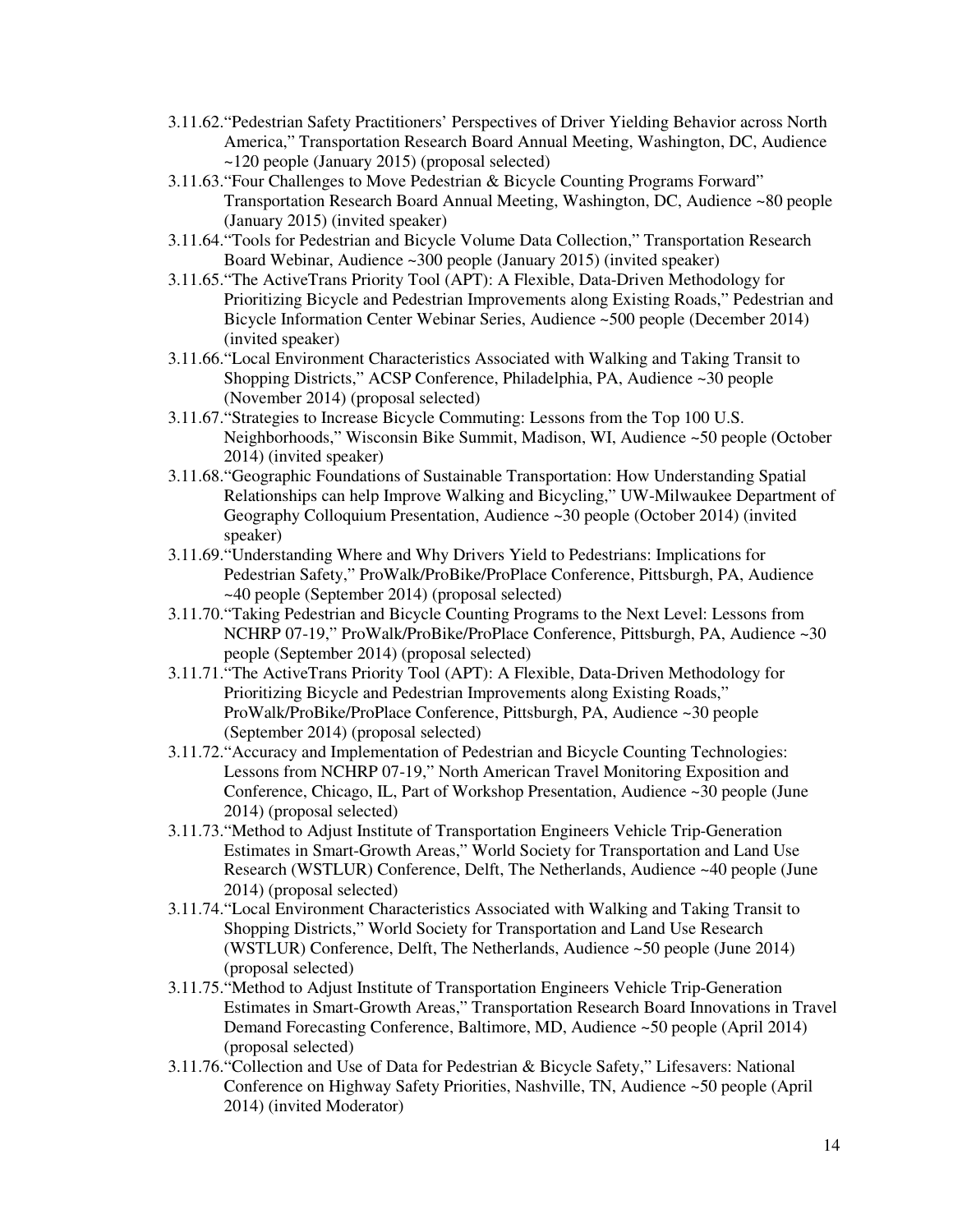- 3.11.77."UWM Pedestrian & Bicycle Research Summary and Opportunities," UW-Milwaukee School of Architecture and Urban Planning Open House Presentation, Audience ~80 people (March 2014) (invited speaker)
- 3.11.78."Method to Adjust Institute of Transportation Engineers Vehicle Trip-Generation Estimates in Smart-Growth Areas," Transportation Research Board Annual Meeting, Washington, DC, Audience ~80 people (January 2014) (proposal selected)
- 3.11.79."Bicycle and Bus Commuting to an Urban Campus: Overcoming the Barriers," Transportation Research Board Annual Meeting, Washington, DC, Poster Audience ~100 people (January 2014)
- 3.11.80."Objective Prioritization Rankings for Safety Improvements: Case Study of the UC Berkeley Campus and Periphery," Transportation Research Board Annual Meeting, Washington, DC, Audience ~50 people (January 2014) (workshop session selected; invited speaker)
- 3.11.81."Teaching Pedestrian & Bicycle Transportation: Changes Over Time," Transportation Research Board Annual Meeting, Washington, DC, Audience ~30 people (January 2014) (invited speaker)
- 3.11.82."Improving Pedestrian and Bicycle Connections Between Neighborhoods and Urban Waterfronts," Upper Mississippi River and Urban Waterfronts Joint Conference, Davenport, IA, Audience ~30 people (September 2013) (invited speaker)
- 3.11.83."Method to Adjust Institute of Transportation Engineers' Vehicle Trip-Generation Estimates in Smart-Growth Areas," AESOP/ACSP Conference, Dublin, Ireland, Audience ~30 people (July 2013) (proposal selected)
- 3.11.84."How to Access and Understand National Data Sources for Pedestrian and Bicycle Analysis," Association of Pedestrian and Bicycle Professionals Webinar Series, Audience ~50 people (June 2013) (invited speaker)
- 3.11.85."Strategies to Increase Pedestrian and Bicycle Transportation," Sustainability Summit and Exposition, Milwaukee, WI, Audience ~30 people (poster) (March 2013) (invited poster presenter)
- 3.11.86."Methodology to Gather Multimodal Trip Generation Data in Smart-Growth Areas," Transportation Research Board Annual Meeting, Washington, DC, Audience ~50 people (January 2013) (proposal selected)
- 3.11.87."Pedestrian Crash Risk on Boundary Roadways: University Campus Case Study," Transportation Research Board Annual Meeting, Washington, DC, Audience ~30 people (poster) (January 2013) (proposal selected)
- 3.11.88.Schneider, R.J. "Collecting More Complete Data to Quantify Pedestrian Activity," Paper presented at the Walking and the Life of the City Symposium, New York University, New York, NY, Audience ~100 people (June 2012) (invited presentation and refereed paper)

### **3.12 Editorials, reviews, and interviews of one's research by others.**

 **3.13 Video and audio productions (indicate publisher, method of selection, and range of distribution).** 

### **3.14 Reports of completed research, professional, or demonstration activities (indicate nature of external or internal support and means of dissemination).**

3.14.1. Wisconsin Department of Transportation. *Pedestrian Exposure Data for the Wisconsin State Highway System: WisDOT Southeast Region Pilot Study*, Prepared by the University of Wisconsin-Milwaukee, Authors: **R.J. Schneider**, A. Schmitz, and X. Qin, Available online,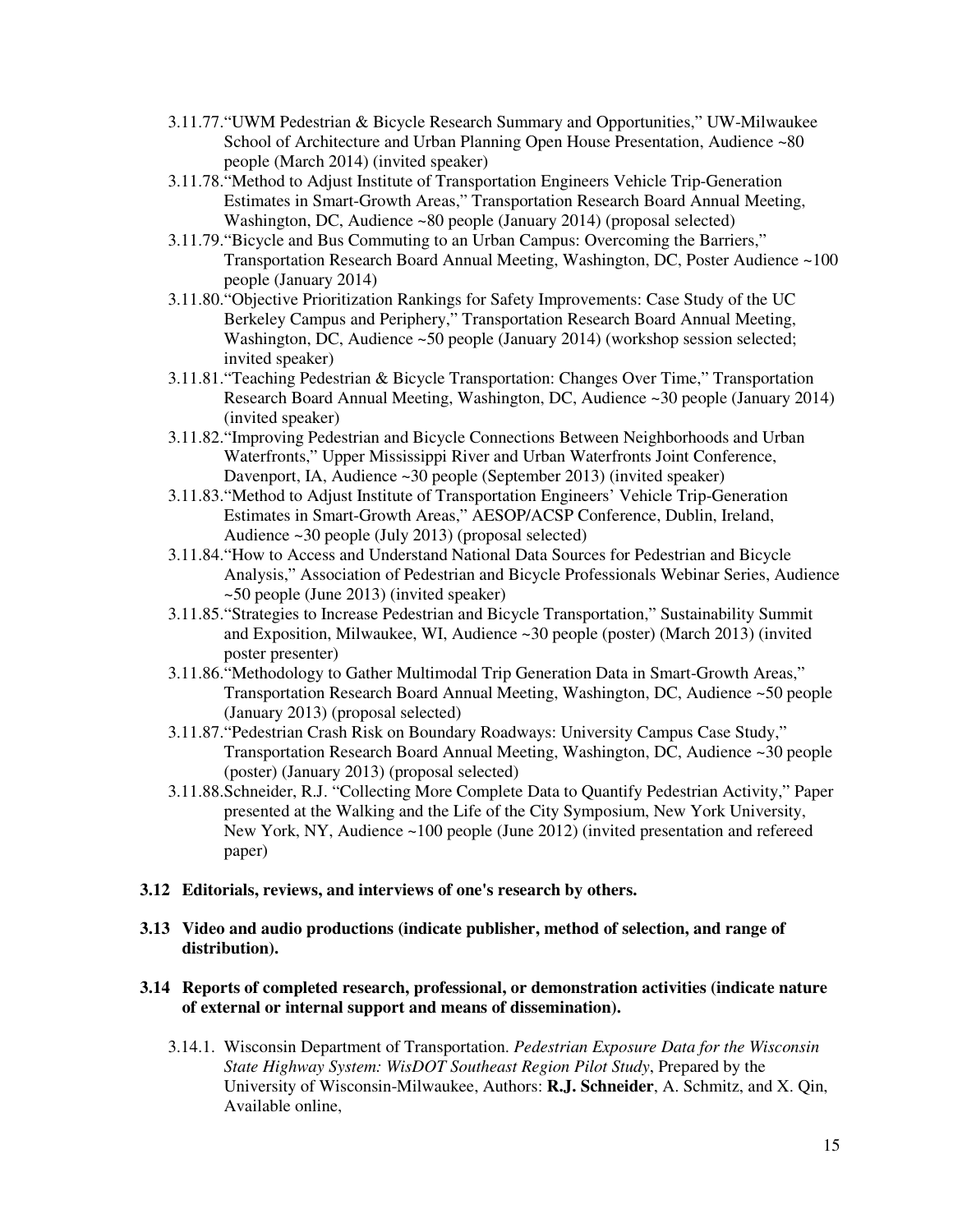https://wisconsindot.gov/Documents/safety/education/pedestrian/wistudy-pedcount.pdf, June 2021.

- 3.14.2. City of Milwaukee Department of Public Works. *Milwaukee Pedestrian Plan*, Prepared by Toole Design Group and University of Wisconsin-Milwaukee (UWM), Available online, https://city.milwaukee.gov/mpw/infrastructure/Walk-Milwaukee/Milwaukee-Pedestrian-Plan1.htm#.XVMSuuhKjIU, 2019. (Schneider led the UWM team members)
- 3.14.3. National Institute for Transportation and Communities. *Transferability & Forecasting of the Pedestrian Index of the Environment (PIE) for Modeling Applications*, NITC-RR-1028, Authors: K.J. Clifton, J.P. Orrego-Onate, P.A. Singleton, and **R.J. Schneider**, Available online, https://ppms.trec.pdx.edu/media/project\_files/NITC\_RR\_1028\_Transferability\_Forecasti ng\_of\_PIE\_For\_Modeling.pdf, 2019.
- 3.14.4. California Department of Transportation. *Affordable Housing Trip Generation Strategies and Rates*, CA-18-2465, Authors: Clifton, K.J., K.M. Currans, **R.J. Schneider**, S. Handy, A. Howell, G. Abou-Zeid, E.B Raus, S. Roan, and S.R. Gehrke, Available online, http://superlab.us/UploadedContent/CaltransAffordableHousingTripGeneration\_FinalRep ort.pdf, 2018.
- 3.14.5. National Cooperative Highway Research Program. *Systemic Pedestrian Safety Analysis*, NCHRP Research Report 893, Prepared by University of North Carolina Highway Safety Research Center, Authors: L. Thomas, L. Sandt, C. Zegeer, W. Kumfer, K. Lang, B. Lan, Z. Horowitz, A. Butsick, J. Toole, and **R.J. Schneider**, Available online, https://www.nap.edu/catalog/25255/systemic-pedestrian-safety-analysis, 2018.
- 3.14.6. University of Wisconsin-Milwaukee, Office of Sustainability. *2017 University of Wisconsin-Milwaukee Transportation Survey Summary of Commute Impacts for UWM Greenhouse Gas Inventory*, Authors: J. Willman and **R.J. Schneider**, 2018.
- 3.14.7. Wisconsin Department of Transportation. *Evaluation of Driver Yielding to Pedestrians at Uncontrolled Crosswalks*, Prepared by the University of Wisconsin-Milwaukee and University of Wisconsin-Madison Traffic Operations and Safety (TOPS) Laboratory, Authors: **R.J. Schneider**, X. Qin, M.R.R. Shaon, A. Sanatizadeh, Z. He, P. Wkyhuis, B. Block, K. Santiago, and A. Bill, Available online, http://wisconsindot.gov/Documents/safety/education/pedestrian/wipedstudy.pdf, December 2017.
- 3.14.8. National Cooperative Highway Research Program. *Methods and Technologies for Pedestrian and Bicycle Volume Data Collection: Phase 2*, NCHRP Web-Only Document 229, Prepared by Kittelson & Associates, Authors: P. Ryus, A. Butsick, F.R. Proulx, **R.J. Schneider**, and T. Hull, Available online, https://www.nap.edu/download/24732, 2017.
- 3.14.9. Wisconsin Department of Transportation, Bureau of Transportation Safety. *Wisconsin Pedestrian and Bicycle Crash Analysis: 2011-2013*, Authors: **R.J. Schneider** and J. Stefanich, Available online, http://wisconsindot.gov/Documents/safety/education/crashdata/bikeped-crash-2011-2013.pdf, 2015.
- 3.14.10.National Institute for Transportation and Communities. *Development of a Pedestrian Demand Estimation Tool*, NITC-RR-677, Authors: K.J. Clifton, P.A. Singleton, C.D. Muhs, and **R.J. Schneider**, Available online, http://ppms.otrec.us/media/project\_files/NITC-RR-677\_Final\_Report.pdf, 2015.
- 3.14.11.National Cooperative Highway Research Program. *Pedestrian and Bicycle Transportation Along Existing Roads: ActiveTrans Priority Tool Guidebook*, Report 803, Prepared by Toole Design Group, Authors: P.A. Lagerwey, M.J. Hintze, J.B. Elliott, J.L. Toole, and **R.J. Schneider**, Available online, http://www.trb.org/NCHRP/Blurbs/172459.aspx, 2015.
- 3.14.12.National Cooperative Highway Research Program. *Pedestrian and Bicycle Transportation Along Existing Roads: Final Report*, Project 07-17, Prepared by Toole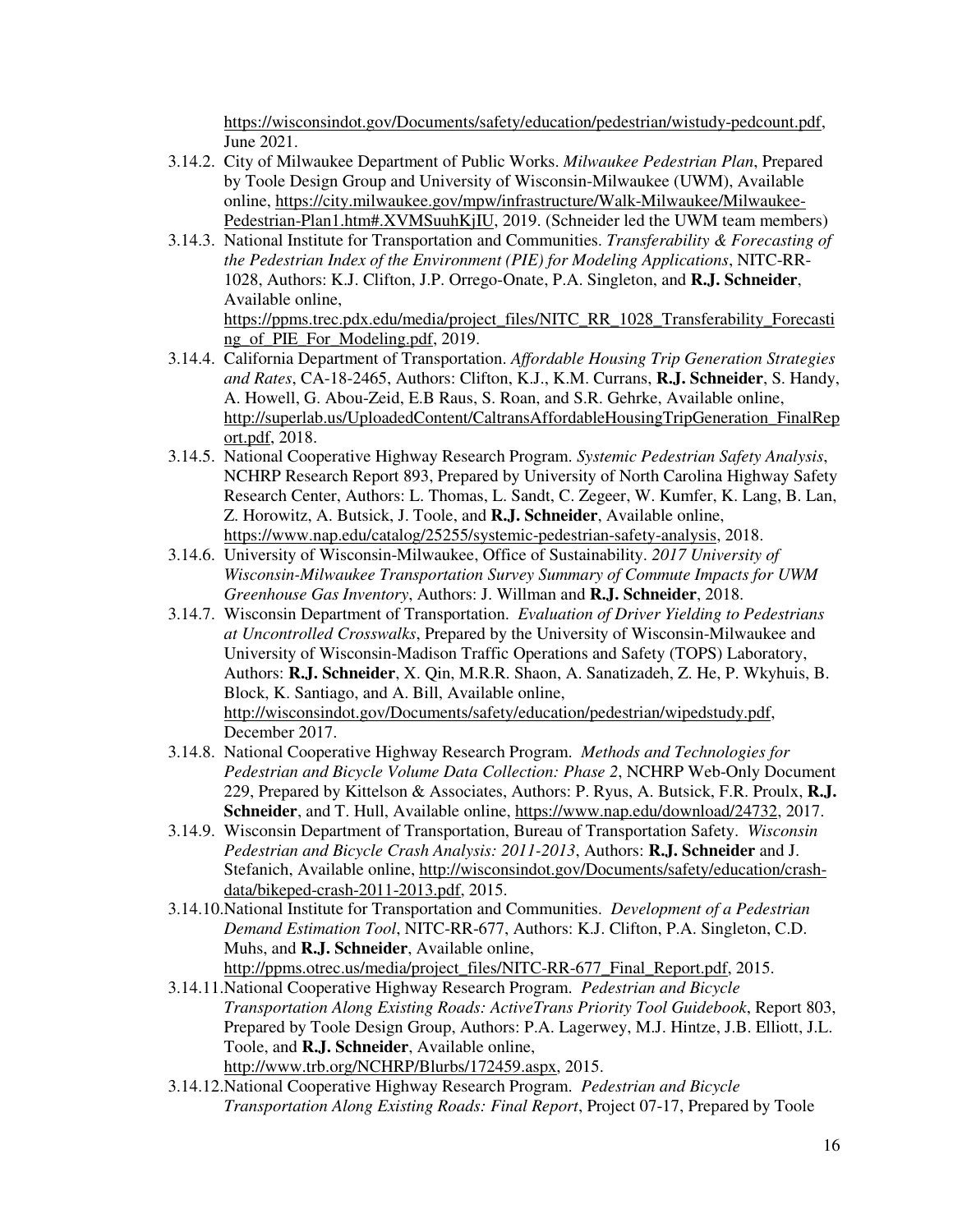Design Group, Authors: P.A. Lagerwey, M.J. Hintze, J.B. Elliott, J.L. Toole, and **R.J. Schneider**, Available online, http://www.trb.org/Main/Blurbs/172459.aspx, 2015.

- 3.14.13.National Cooperative Highway Research Program. *Methods and Technologies for Collecting Pedestrian and Bicycle Volume Data: Guidebook on Pedestrian and Bicycle Volume Data Collection*, Report 797, Prepared by Kittelson & Associates, Authors: P. Ryus, E. Ferguson, K.M. Laustsen, **R.J. Schneider**, F.R. Proulx, T. Hull, and L. Miranda-Moreno, Available online, http://www.trb.org/Main/Blurbs/171973.aspx, 2014.
- 3.14.14.National Cooperative Highway Research Program. *Methods and Technologies for Collecting Pedestrian and Bicycle Volume Data: Final Report*, NCHRP Web-Only Document 205, Prepared by Kittelson & Associates, Authors: P. Ryus, E. Ferguson, K.M. Laustsen, F.R. Proulx, **R.J. Schneider**, T. Hull, and L. Miranda-Moreno, Available online, http://www.trb.org/Main/Blurbs/171974.aspx, 2014.
- 3.14.15.University of California, Berkeley Safe Transportation Research & Education Center. *Pedestrian Safety Improvement Program*, Prepared for California Department of Transportation, Authors: O. Grembek, C. Bosman, J.M. Bigham, S. Fine, J.B. Griswold, A. Medury, R.L. Sanders, **R.J. Schneider**, A. Yavari, Y. Zhang, and D.R. Ragland, Available online, https://safetrec.berkeley.edu/sites/default/files/publications/ped\_safety\_improvement\_esc

holarship uc item 2c85n5xt.pdf, 2014.

- 3.14.16.Oregon Transportation Research and Education Consortium. *Improving the Representation of the Pedestrian Environment in Travel Demand Models: Phase I*, Final Report, Authors: K.J. Clifton, P.A. Singleton, C.D. Muhs, **R.J. Schneider**, and P. Lagerwey, Available online, http://otrec.us/project/510, March 2014.
- 3.14.17.California Department of Transportation. *California Smart-Growth Trip Generation Rates Study*, Prepared by University of California, Davis, Authors: S. Handy, K. Shafizadeh, and **R. Schneider**, Available online, http://ultrans.its.ucdavis.edu/projects/smart-growth-trip-generation, 2013.
- 3.14.18.University of California, Berkeley Safe Transportation Research & Education Center. *Pedestrian and Bicycle Safety Strategies for UC Berkeley Campus and Periphery: Recommendations for Implementation*, RR-2013-1, Prepared for University of California Office of Risk Services, Authors: **R. Schneider**, O. Grembek, M. Braughton, P. Orrick, and D. Ragland, Available online, http://www.escholarship.org/uc/item/2nc3v9b0#page-1, 2012.
- 3.14.19.Federal Highway Administration. *A Resident's Guide for Creating Safe and Walkable Communities*, FHWA-SA-07-016, Authors: L. Sandt, **R. Schneider**, D. Nabors, L. Thomas, C. Mitchell, and R.J. Eldridge, Available online, http://www.pedbikeinfo.org/collateral/PSAP%20Training/gettraining references Reside ntsGuidetoSafeWalkableCommunities.pdf, February 2008.
- 3.14.20.Federal Highway Administration. *Pedestrian Safety Guide for Transit Agencies*, FHWA-SA-07-017, Authors: D. Nabors, **R. Schneider**, D. Leven, K. Lieberman, C. Mitchell, Available online, http://safety.fhwa.dot.gov/ped\_bike/ped\_transit/ped\_transguide/transit\_guide.pdf, February 2008.
- 3.14.21.Federal Highway Administration. *Shared-Use Path Level of Service Calculator: A Users Guide*, Authors: Patten, R.S., **R.J. Schneider**, J.L. Toole, J.E. Hummer and N.M. Rouphail, Available online, https://www.fhwa.dot.gov/publications/research/safety/pedbike/05138/05138.pdf, July 2006.
- 3.14.22.Federal Highway Administration. *Pedestrian and Bicycle Data Collection in United States Communities: Quantifying Use, Surveying Users, and Documenting Facility Extent*, Authors: **R. Schneider**, R. Patten, J. Toole, and C. Raborn, Available online,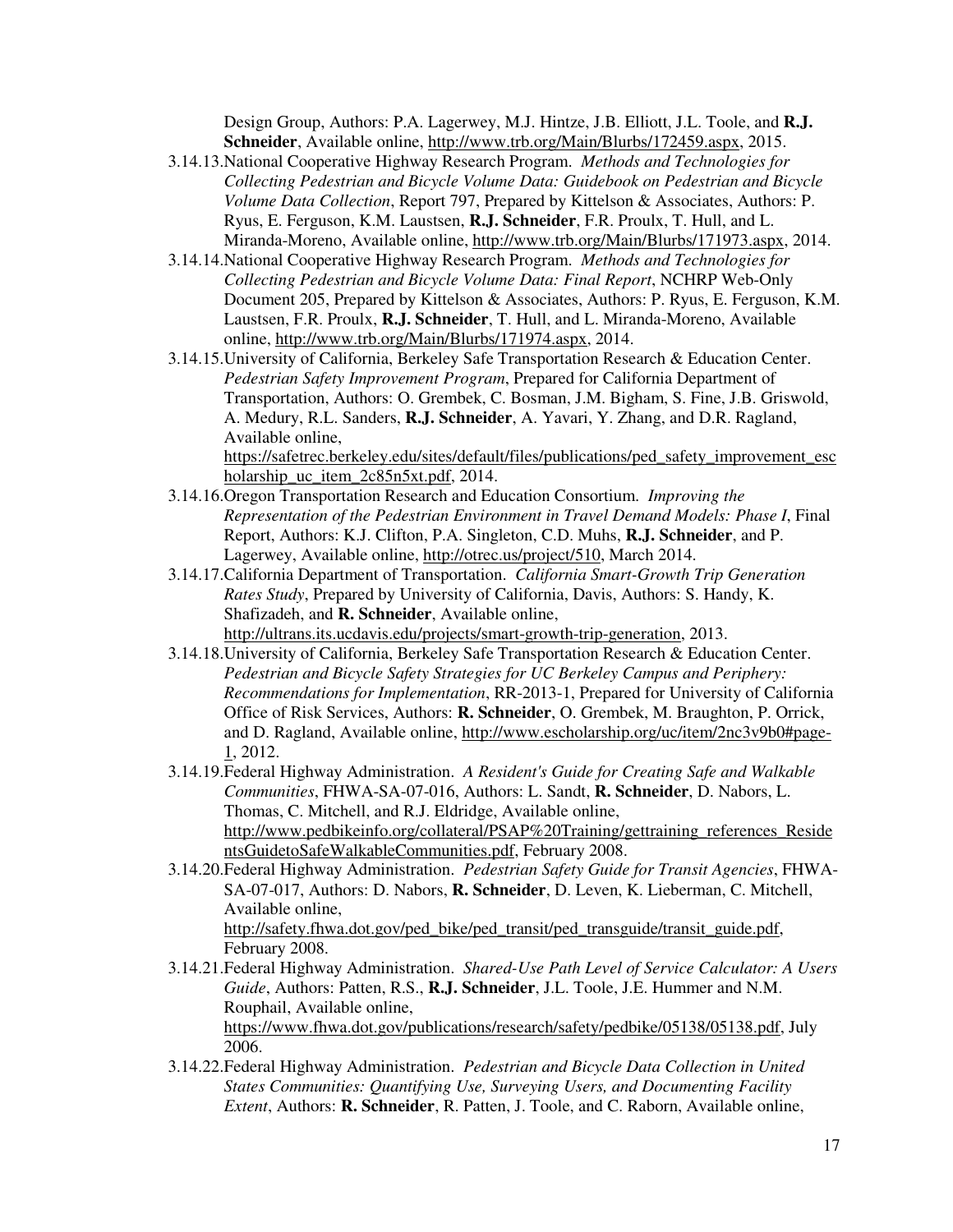http://www.pedbikeinfo.org/pdf/PlanDesign\_Tools\_FHWACaseStudies.pdf, January 2005.

- 3.14.23.Transit Cooperative Research Program. *Synthesis 62: Integration of Bicycles and Transit*, Transportation Research Board, Consultant: **Robert Schneider**, Toole Design Group, LLC, Available online, http://onlinepubs.trb.org/onlinepubs/tcrp/tcrp\_syn\_62.pdf, 2005.
- 3.14.24.Federal Highway Administration, Pedestrian and Bicycle Information Center. "An Easy to Compute Index for Identifying Built Environments that Support Walking," Authors: Rodriguez, D.A., H. Young, and **R.J. Schneider**, Available online, http://www.walkinginfo.org/library/details.cfm?id=2583, 2005.
- 3.14.25.Federal Highway Administration. *Pedestrian Facilities Users Guide: Providing Safety and Mobility*, FHWA-RD-01-102, Authors: C.V. Zegeer, C. Seiderman, P. Lagerwey, M. Cynecki, M. Ronkin, and **R. Schneider**, Available online, http://www.fhwa.dot.gov/publications/research/safety/01102/01102.pdf , March 2002.
- 3.14.26.Southeastern Transportation Center. *Rollover Crash Risk Factors in Large Truck Rollovers and Injury Severity: Analysis of Single-Vehicle Collisions*, Authors: Khattak, A.J., **R.J. Schneider**, and F. Targa, University of Tennessee, Knoxville, Available online, http://stc.utk.edu/STCresearch/PDFs/compar.pdf, 2002.
- 3.14.27.Federal Highway Administration. *Review of the Impacts of a Towaway Reporting Threshold on a Highway Safety Program*, Highway Safety Information System Summary Report, Authors: J.K. Lacy, C.V. Zegeer, and **R. Schneider**, Available online, http://www.hsisinfo.org/pdf/01-114.pdf, 2001.
- 3.14.28.North Carolina Department of Transportation. *Identification of Severe Crash Factors and Countermeasures in North Carolina: Final Report*, Authors: H.F. Huang, **R.J. Schneider**, C.V. Zegeer, A.J. Khattak, V.J. Amerlynck, and J.K. Lacy. Chapel Hill, NC: University of North Carolina Highway Safety Research Center, Available online, http://www.hsrc.unc.edu/pdf/2001/identofsevere.pdf, 2001.
- **3.15 Projects or other professional work published (indicate method of selection and range of dissemination).**
- **3.16 Projects or other professional work exhibited or otherwise disseminated other than through the print media (indicate where exhibited, what other media, and where heard or seen, and method of selection).**
- **3.17 Articles, papers, chapters, or projects under review (indicate status and method of selection).**

3.17.1. X

#### **3.18 Research proposals under review (indicate status).**

- 3.18.1. Integrating New Transportation and Telehealth Technologies to Improve Access to Healthcare, Led by University of Wisconsin-Milwaukee, PI: Lingqian Hu, \$150,000 total for UWM, Submitted September 2019. (not funded)
- 3.18.2. US Department of Transportation Research and Innovative Technology Administration (RITA): Center for Transit Innovation: Tier 1 University Transportation Center Application, Led by Rutgers University, UW-Milwaukee PI: Jie Yu, 18 months, \$200,000 for UWM, 2 RA's, Submitted May 2020. (not funded)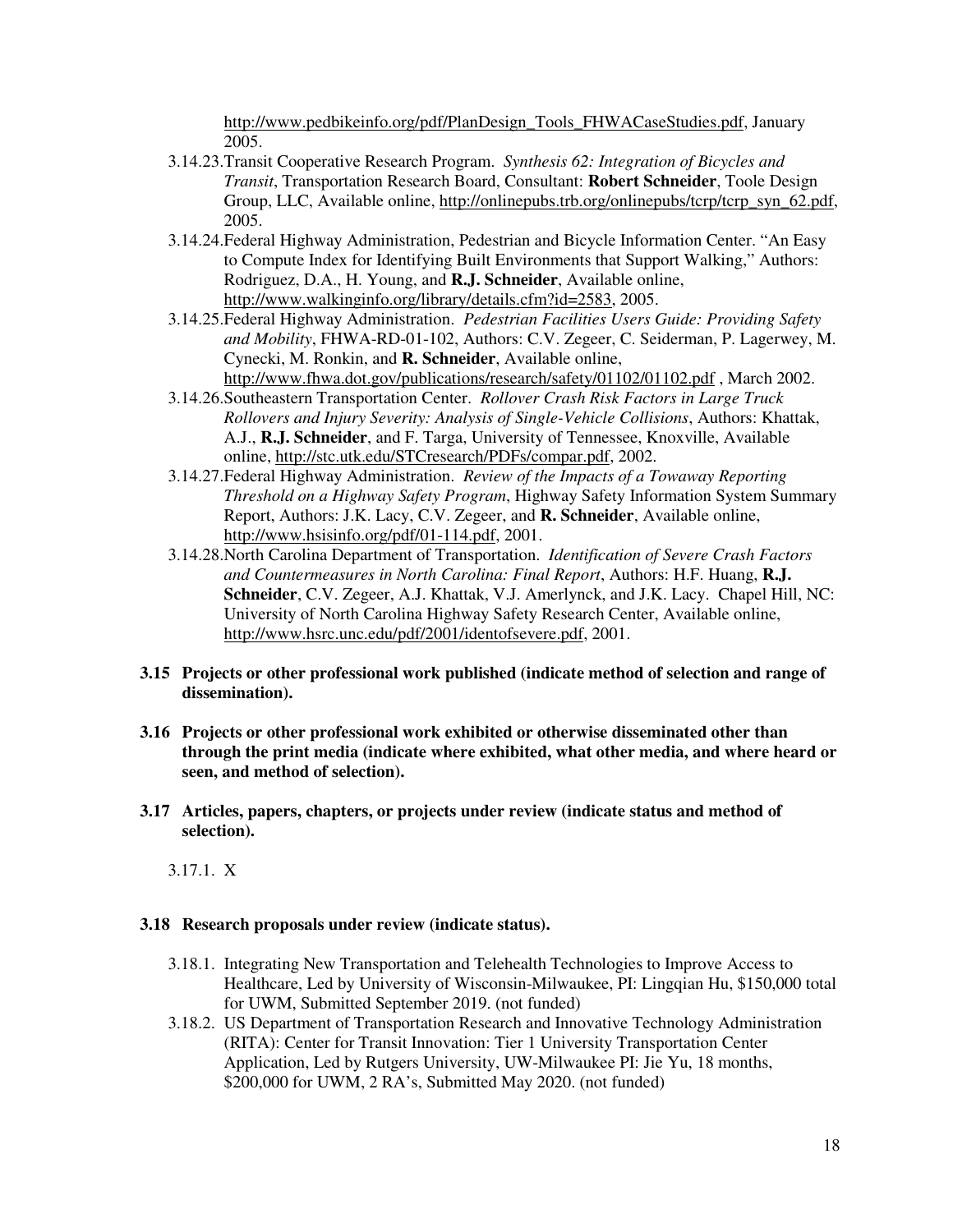- 3.18.3. Advancing a Healthier Wisconsin Endowment. Place-Based Transportation Injury Data from Police Records and Emergency Room Intake Questions, Led by Medical College of Wisconsin, PI: Stephen Hargarten, \$48,680, Submitted January 2020. (not funded)
- 3.18.4. National Science Foundation. Integrating New Transportation and Telehealth Technologies to Improve Access to Healthcare, Led by University of Wisconsin-Milwaukee, PI: Lingqian Hu, \$150,000 total for UWM, Submitted September 2019. (not funded)
- 3.18.5. Clinical & Translational Science Institute. Attentional Control and Driver Behavior: A Social Environment and Aging-Related Investigation, Led by Medical College of Wisconsin, PI: Adam Greenberg, \$18,500, Submitted August 2019. (not funded)
- 3.18.6. Transit Cooperative Research Program. Transit and Micro-Mobility (Bikeshare, Scootershare, etc.), Led by Toole Design Group, LLC, UWM PI: Jie Yu, \$3,300, Submitted June 2019. (not funded)
- 3.18.7. Tommy G. Thompson Center on Public Leadership Faculty Research Grant. Automated Driving Systems: Making the Transition Safely in Wisconsin, Co-PI with Adam Greenberg, University of Wisconsin-Milwaukee, \$95,143, Submitted September 2018. (not funded)
- 3.18.8. Centers for Disease Control & Prevention. Transportation Injury Impacts of Complete Streets, Part of Medical College of Wisconsin application for an Injury Research Center, PI: Stephen Hargarten, \$98,404, Submitted June 2018. (not funded)
- 3.18.9. National Science Foundation. Building sustainable communities amid rapid social and technological changes through smart and connected technologies, Led by University of Wisconsin-Milwaukee, PI: Xiao Qin, \$50,000, Submitted March 2018. (not funded)
- 3.18.10.National Cooperative Highway Research Program. NCHRP 17-87: Enhancing Pedestrian Volume Estimation and Developing HCM Pedestrian Methodologies for Safe and Sustainable Communities, Led by Toole Design Group LLC, \$17,400, Submitted December 2017. (not funded)
- 3.18.11.National Institutes of Health, The Big Jump: Testing the Impacts of Low-Stress Bicycle Network Development, Led by Portland State University, 5 years, \$105,038 total for UWM, Submitted October 2017. (not funded)
- 3.18.12.National Institutes of Health, The Big Jump: Testing the Impacts of Low-Stress Bicycle Network Development, Led by Portland State University, 5 years, \$105,038 total for UWM, Submitted October 2017. (not funded)
- 3.18.13.National Cooperative Highway Research Program. NCHRP 17-84: Ped/Bike Safety Performance Functions, Led by UNC Highway Safety Research Center, \$14,900, Submitted September 2016. (not funded)
- 3.18.14.US Department of Transportation Research and Innovative Technology Administration (RITA): Center for Research on Safe Walking, Active Living, and Cycling (CROSSWALC): Tier 1 University Transportation Center Application, Led by San Diego State University, 5 years, \$100,000 per year for UWM, 2 RA's, Submitted March 2016. (not funded)
- 3.18.15.US Department of Transportation Research and Innovative Technology Administration (RITA): Center for Multimodal Urban Mobility (CMUM): Tier 1 University Transportation Center Application, Led by University of Wisconsin-Milwaukee, PI: Al Ghorbanpoor, 5 years, \$200,000 per year for UWM, 2 RA's, Submitted March 2016. (not funded)
- 3.18.16.Wisconsin Bike Federation. Milwaukee Benchmarking Survey, \$10,300, Submitted January 2016. (not funded)
- 3.18.17.Wisconsin Bicycle Federation: Evaluation of the Wisconsin Share and Be Aware Program, 6 months, \$4,000, Submitted December 2014. (on hold)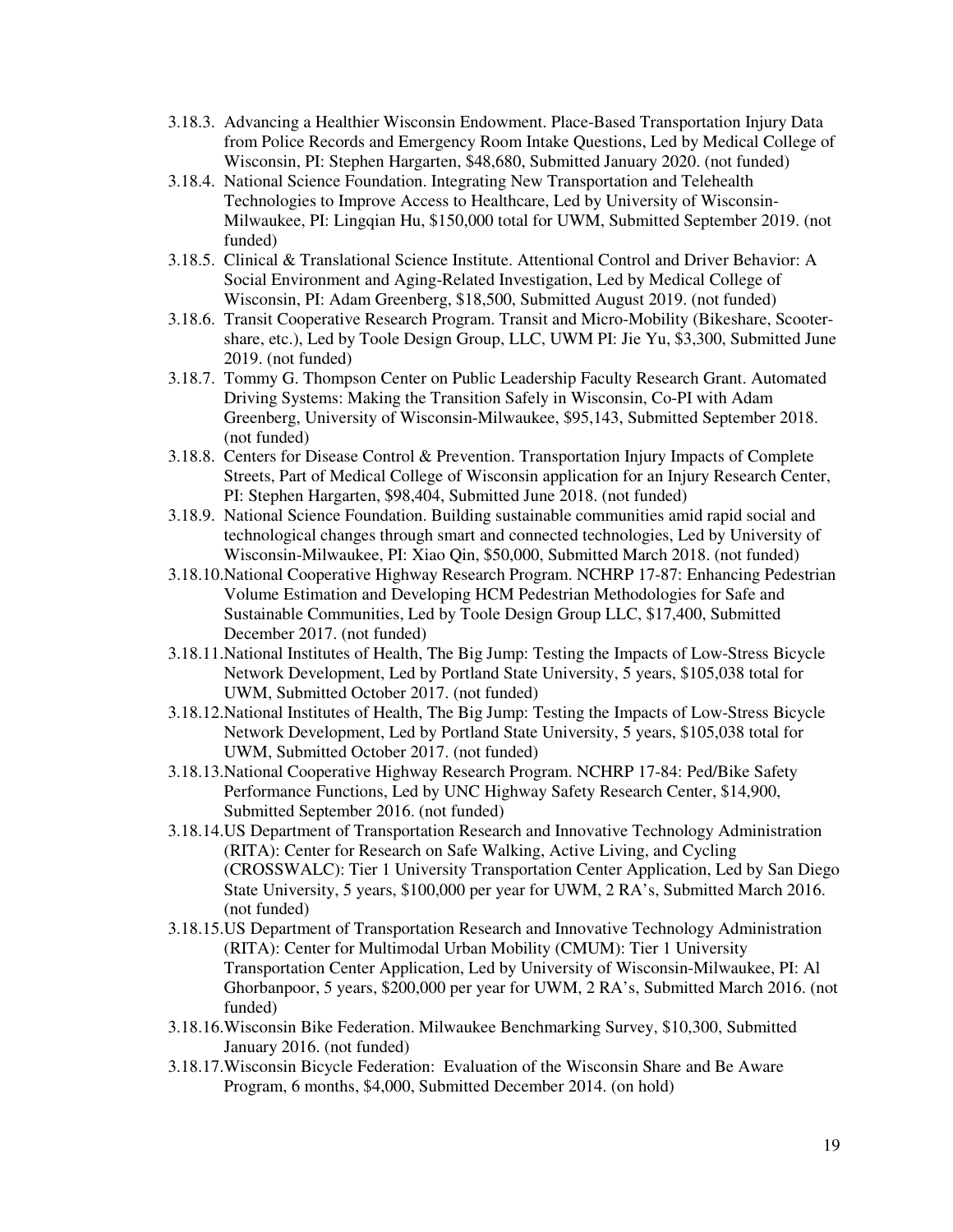- 3.18.18.Federal Highway Administration Office of Planning, Environment and Realty: Neighborhood Pedestrian and Bicycle Commute Estimation Tool, Response to Broad Agency Announcement, DTFH6114R00019, 1 year, \$48,000, Submitted April 2014. (not funded)
- 3.18.19.US Department of Transportation Research and Innovative Technology Administration (RITA): Center for Transportation and Communities: Region V Regional Center Application, Led by University of Illinois-Chicago, With Lingqian Hu Co-PI at UWM, 2 years, \$85,000 per year for UWM, 2 PA's, Submitted March 2013. (not funded)

### **3.19 List research or professional awards, ranking in competitions, etc.**

- 3.19.1. TRB Bicycle Committee, Outstanding Paper Award for "Exposure-Based Models of Trail User Crashes at Roadway Crossings" (2021)
- 3.19.2. Association of Pedestrian and Bicycle Professionals, APBP Research Professional of the Year Award (2019)
- 3.19.3. World Society for Transport and Land Use Research, Best Paper Award for "Local Environment Characteristics Associated with Walking and Taking Transit to Shopping Districts" (2014)
- 3.19.4. TRB Committee on Pedestrians, Outstanding Paper Award for "How Common is Pedestrian Travel To, From, and Within Shopping Districts?" (2012)
- 3.19.5. Selected as Eno Transportation Foundation Student Conference Fellow (2009)
- 3.19.6. TRB Committee on Pedestrians, Outstanding Paper Award for "An Accident Waiting to Happen: A Proactive Method of Improving Pedestrian Safety on a College Campus" (2001)
- 3.19.7. UNC-Chapel Hill Department of City and Regional Planning, Best Colleague Award (2001)
- 3.19.8. North Carolina Chapter of the American Planning Association, Award for Outstanding Student in the Department of City and Regional Planning at UNC-Chapel Hill (2001)

### **3.20 Other significant research, scholarship, and professional activities, completed or in progress, not listed elsewhere, but deemed significant.**

3.20.1. Moderator for UW-Milwaukee Alumni Association Urban Planning Chapter, 9<sup>th</sup> Annual Planning and a Pint, "At the Crossroads: Multimodal Transportation in Southeastern Wisconsin," Presented by the Urban Planning and Master of Public Administration Alumni Chapters (January 2019)

# **4. Teaching**

# **4.1 Instruction in the Classroom, Laboratory, Studio, or Clinic**

## **4.1.1 List of all courses taught within the last five years specifying number of credit hours, undergraduate, graduate, or nondegree level, and number of students.**

- 4.1.1.1. Pedestrian and Bicycle Transportation, URBPLAN 772: 17 students, 3 unit course, Graduate, UW-Milwaukee, Department of Urban Planning (Spring 2022)
- 4.1.1.2. Applied Projects in Urban Geographic Information Systems, URBPLAN 793: 6 students, 3 unit course, Graduate, UW-Milwaukee, Department of Urban Planning (Spring 2022)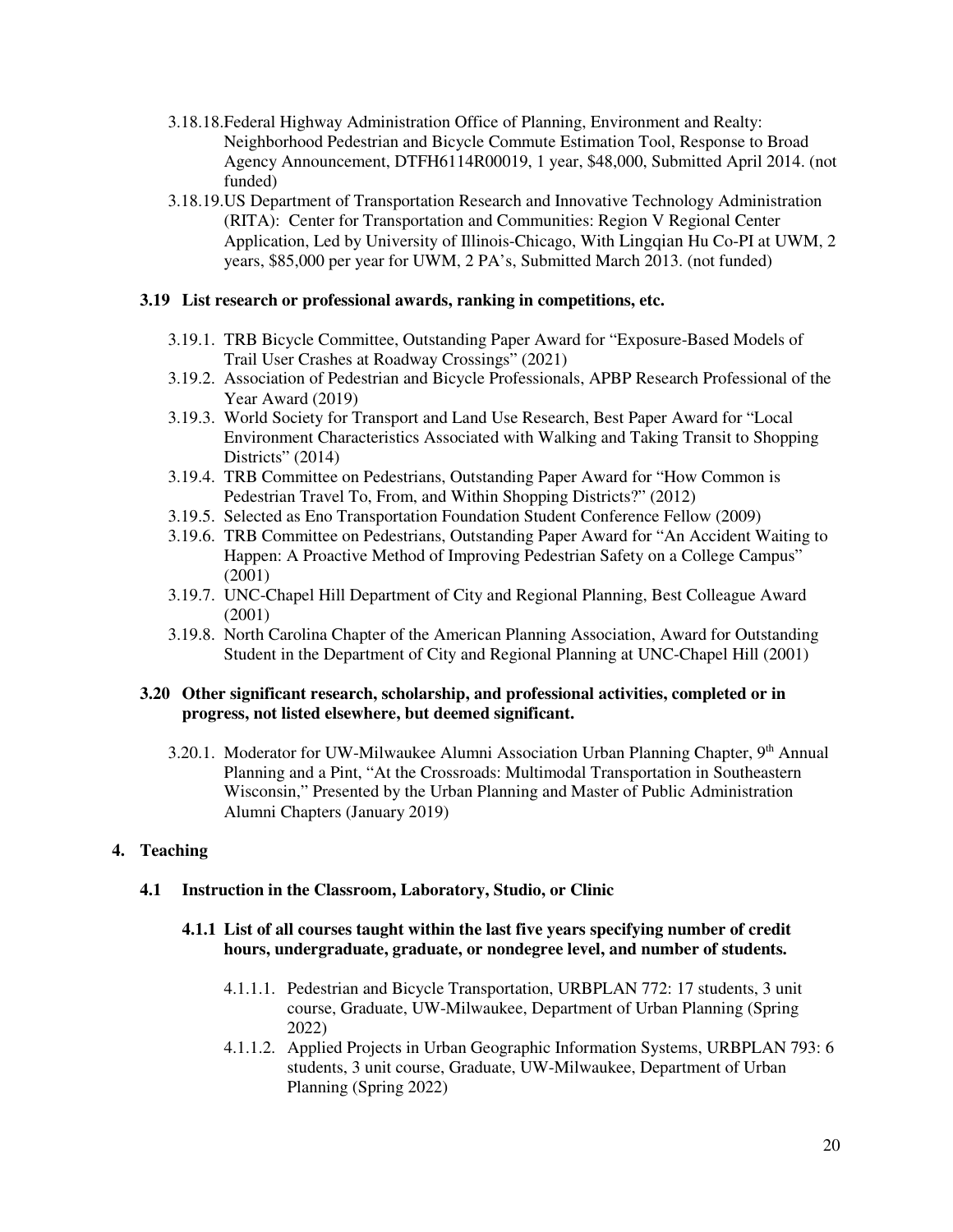- 4.1.1.3. Planning Policy Analysis, URBPLAN 810: 15 students, 6 unit course, Graduate, UW-Milwaukee, Department of Urban Planning (Fall 2021)
- 4.1.1.4. Pedestrian and Bicycle Transportation, URBPLAN 772: 12 students, 3 unit course, Graduate, UW-Milwaukee, Department of Urban Planning (Spring 2021)
- 4.1.1.5. Applied Projects in Urban Geographic Information Systems, URBPLAN 793: 9 students, 3 unit course, Graduate, UW-Milwaukee, Department of Urban Planning (Spring 2021)
- 4.1.1.6. Planning Policy Analysis, URBPLAN 810: 16 students, 6 unit course, Graduate, UW-Milwaukee, Department of Urban Planning (Fall 2020)
- 4.1.1.7. Pedestrian and Bicycle Transportation, URBPLAN 772: 14 students, 3 unit course, Graduate, UW-Milwaukee, Department of Urban Planning (Spring 2020)
- 4.1.1.8. Applied Projects in Urban Geographic Information Systems, URBPLAN 793: 5 students, 3 unit course, Graduate, UW-Milwaukee, Department of Urban Planning (Spring 2020)
- 4.1.1.9. Planning Policy Analysis, URBPLAN 810: 12 students, 6 unit course, Graduate, UW-Milwaukee, Department of Urban Planning (Fall 2019)
- 4.1.1.10. Pedestrian and Bicycle Transportation, URBPLAN 772: 5 students, 3 unit course, Graduate, UW-Milwaukee, Department of Urban Planning (Spring 2019)
- 4.1.1.11. Applied Projects in Urban Geographic Information Systems, URBPLAN 793: 9 students, 3 unit course, Graduate, UW-Milwaukee, Department of Urban Planning (Spring 2019)
- 4.1.1.12. Planning Policy Analysis, URBPLAN 810: 11 students, 6 unit course, Graduate, UW-Milwaukee, Department of Urban Planning (Fall 2018)
- 4.1.1.13. Pedestrian and Bicycle Transportation, URBPLAN 772: 12 students, 3 unit course, Graduate, UW-Milwaukee, Department of Urban Planning (Spring 2018)
- 4.1.1.14. Applied Projects in Urban Geographic Information Systems, URBPLAN 793: 6 students, 3 unit course, Graduate, UW-Milwaukee, Department of Urban Planning (Spring 2018)
- 4.1.1.15. Planning Policy Analysis, URBPLAN 810: 9 students, 6 unit course co-taught with Dr. Sammis White, Graduate, UW-Milwaukee, Department of Urban Planning (Fall 2017)
- 4.1.1.16. Applied Planning Methods, URBPLAN 721: 9 students, 3 unit course, UW-Milwaukee, Department of Urban Planning (Fall 2017)
- 4.1.1.17. Pedestrian and Bicycle Transportation, URBPLAN 772: 11 students, 3 unit course, Graduate, UW-Milwaukee, Department of Urban Planning (Spring 2017)
- 4.1.1.18. Applied Projects in Urban Geographic Information Systems, URBPLAN 793: 8 students, 3 unit course, Graduate, UW-Milwaukee, Department of Urban Planning (Spring 2016)
- 4.1.1.19. Bus Rapid Transit Workshop, URBPLAN 692/ARCH 790: 11 students, 3 unit course, Graduate, UW-Milwaukee, Department of Urban Planning (Fall 2016)
- 4.1.1.20. Applied Planning Methods, URBPLAN 721: 5 students, 3 unit course, UW-Milwaukee, Department of Urban Planning (Fall 2016)
- 4.1.1.21. Pedestrian and Bicycle Transportation, URBPLAN 772: 8 students, 3 unit course, Graduate, UW-Milwaukee, Department of Urban Planning (Spring 2016)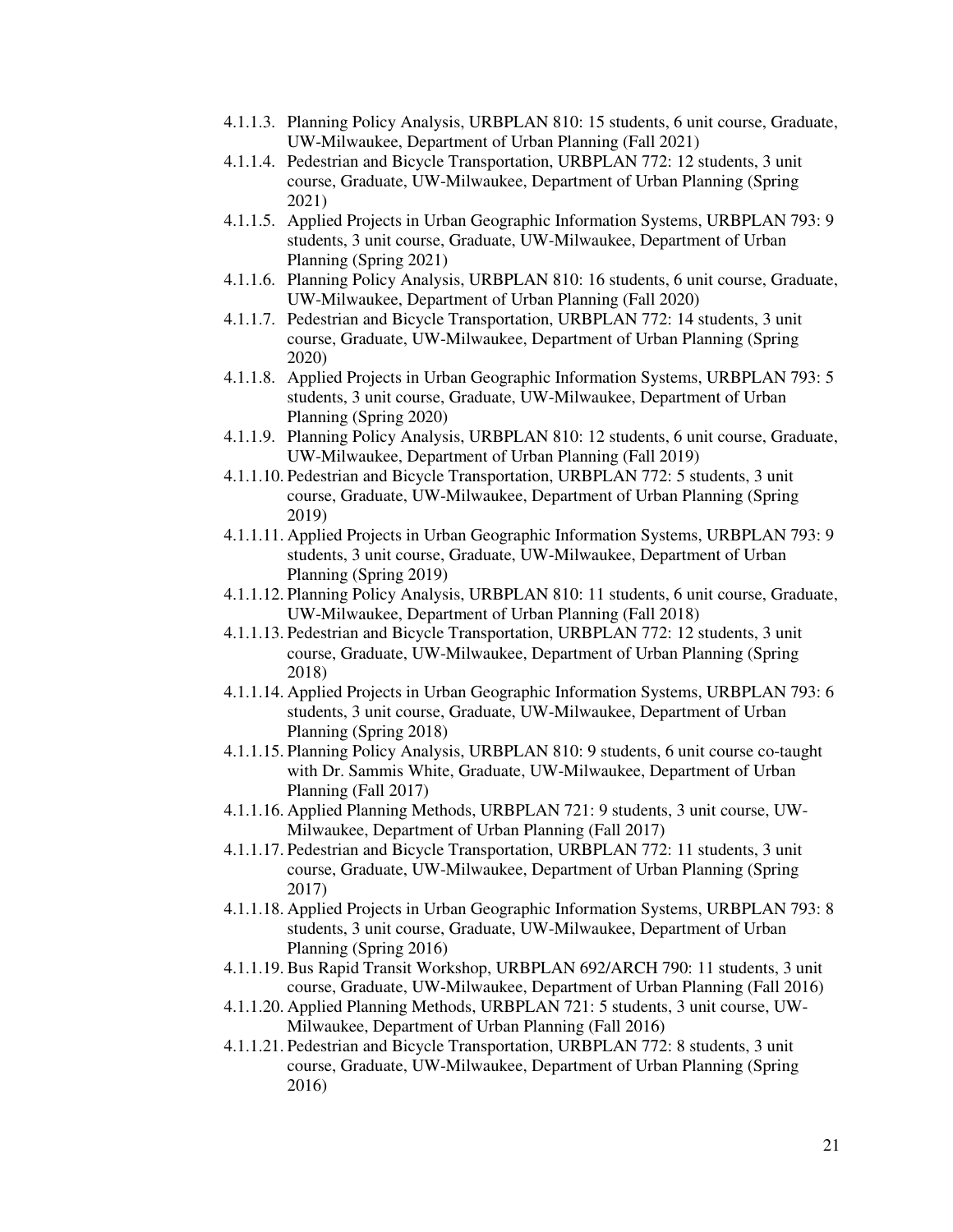- 4.1.1.22. Applied Projects in Urban Geographic Information Systems, URBPLAN 793: 7 students, 3 unit course, Graduate, UW-Milwaukee, Department of Urban Planning (Spring 2016)
- 4.1.1.23. Bus Rapid Transit Workshop, URBPLAN 692/ARCH 790: 21 students, 3 unit course co-taught with Dr. Lingqian Hu, Graduate & Undergraduate, UW-Milwaukee, Department of Urban Planning (Fall 2015)
- 4.1.1.24. Applied Planning Methods, URBPLAN 721: 22 students, 3 unit course, UW-Milwaukee, Department of Urban Planning (Fall 2015)
- 4.1.1.25. Pedestrian and Bicycle Transportation, URBPLAN 772: 13 students, 3 unit course, Graduate, UW-Milwaukee, Department of Urban Planning (Spring 2015)
- 4.1.1.26. Introduction to GIS, URBPLAN 791: 21 students, 3 unit course co-taught with William Huxhold, Graduate, UW-Milwaukee, Department of Urban Planning (Spring 2015)
- 4.1.1.27. Applied Planning Methods, URBPLAN 721: 16 students, 3 unit course, UW-Milwaukee, Department of Urban Planning (Fall 2014)
- 4.1.1.28. Pedestrian and Bicycle Transportation, URBPLAN 772: 19 students, 3 unit course, Graduate, UW-Milwaukee, Department of Urban Planning (Spring 2014)
- 4.1.1.29. Introduction to GIS, URBPLAN 791: 9 students, 3 unit course co-taught with William Huxhold, Graduate, UW-Milwaukee, Department of Urban Planning (Spring 2014)
- 4.1.1.30. Applied Planning Methods, URBPLAN 721: 24 students, 3 unit course, Graduate, UW-Milwaukee, Department of Urban Planning (Fall 2013)
- 4.1.1.31. Pedestrian and Bicycle Transportation, URBPLAN 692: 15 students, 3 unit course, Graduate & Undergraduate, UW-Milwaukee, Department of Urban Planning (Spring 2013)
- 4.1.1.32. Pedestrian and Bicycle Transportation: 14 students, 3 unit course, Graduate, UC Berkeley, Department of City and Regional Planning (Spring 2012)
- 4.1.1.33. Pedestrian and Bicycle Transportation: 15 students, 4 unit course, Graduate & Undergraduate, UC Davis, Transportation Technology and Policy (Fall 2011)
- 4.1.1.34. Pedestrian and Bicycle Transportation Planning: 14 students, 3 credit course cotaught with fellow Ph.D. Student, Rebecca Sanders, Graduate, UC Berkeley, Department of City and Regional Planning (Spring 2010)

### **4.1.2 Student supervision: student academic advising, internships, supervision of Master's and Doctoral theses, independent readings and research.**

- 4.1.2.1. Xiaohan Gu. Urban Studies. Dissertation Committee. (Spring 2022-present)
- 4.1.2.2. Hamideh Moayyed. Urban Studies. Dissertation Committee Chair: Accessible housing and transportation for seniors. (Fall 2017-present)
- 4.1.2.3. Yicong Yang. University of Wisconsin-Madison, Landscape and Urban Planning. Dissertation Committee. (Spring 2022-present)
- 4.1.2.4. Danielle Del Conte. Marquette University, Civil Engineering. Masters Thesis Committee. (Spring 2022)
- 4.1.2.5. Will Fenner. Urban Planning. City of Milwaukee, Department of Public Works. (3-credit internship) (Spring 2022)
- 4.1.2.6. Xiaohan Gu. Urban Studies. (3-credit independent study) (Spring 2022)
- 4.1.2.7. Kaci Crowley. Urban Planning. (3-credit independent study) (Spring 2022)
- 4.1.2.8. Bryan Walter. Urban Planning. Supervisor: NCHRP 17-97, Strategies to Improve Pedestrian Safety at Night. (Spring 2022)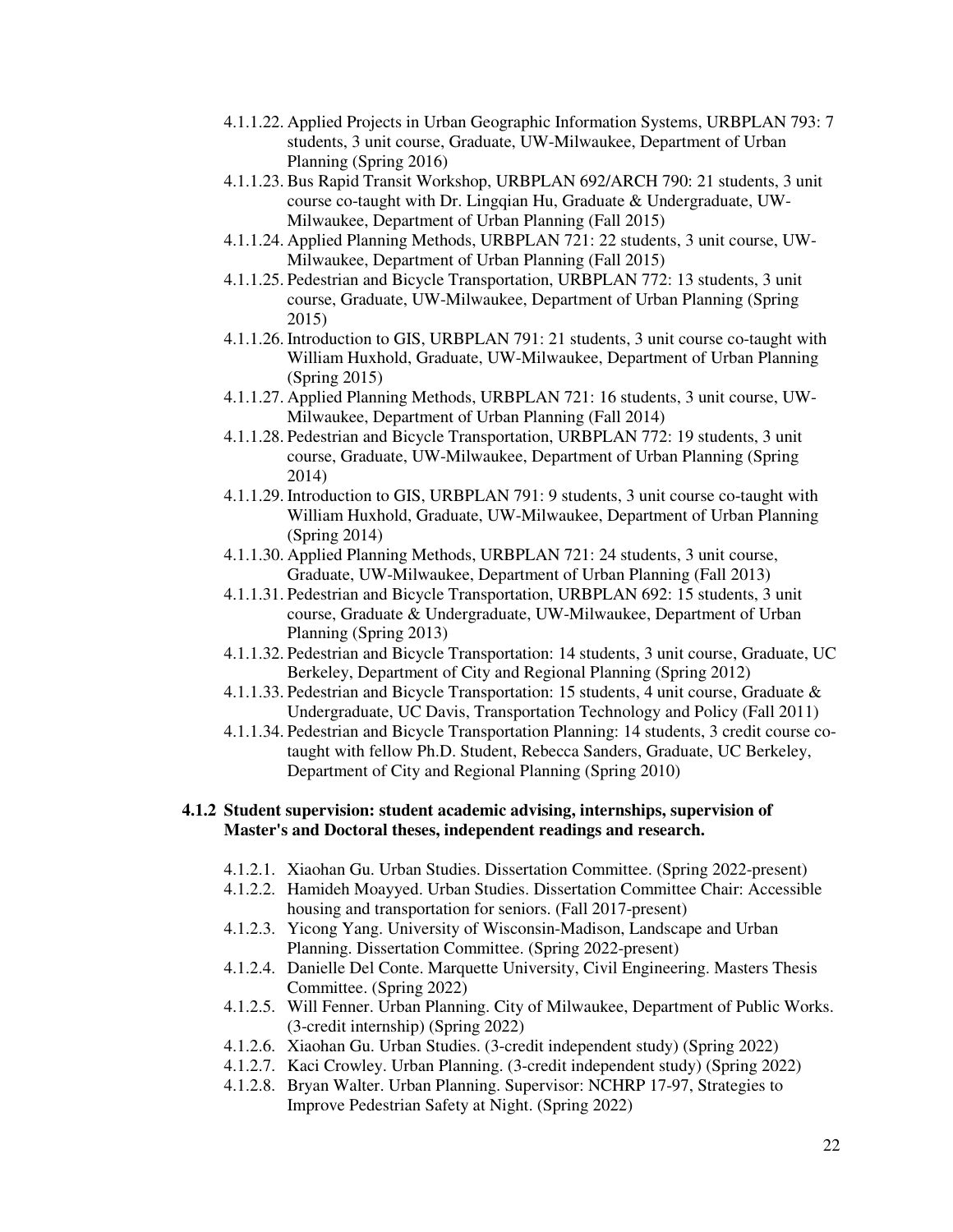- 4.1.2.9. Natalie Marshall. Urban Planning. Supervisor: NCHRP 17-97, Strategies to Improve Pedestrian Safety at Night and City of Milwaukee Comprehensive Crash Analysis. (Spring 2022)
- 4.1.2.10. Will Henning. Urban Planning. Supervisor: NCHRP 17-97, Strategies to Improve Pedestrian Safety at Night and City of Milwaukee Comprehensive Crash Analysis. (Spring 2022)
- 4.1.2.11. Emmy Yates. Urban Studies. Masters Capstone Advisor: Skate Parks and Informal Public Spaces. (Fall 2021-Spring 2022)
- 4.1.2.12. Isabel Gunderson. Urban Planning. City of Milwaukee, Department of City Development. (3-credit internship) (Spring 2021)
- 4.1.2.13. Kiran Balla Sehgal. Public Health. Masters Capstone Advisor: Analysis of City of Milwaukee Safe & Healthy Streets Citywide Survey Health Self-Assessment Questions (Spring 2021)
- 4.1.2.14. Hayley Schinkowsky. Urban Planning. Supervisor: City of Milwaukee Safe & Healthy Streets Survey; UWM Campus Travel Survey Analysis (grantsponsored research) (Fall 2020-Spring 2021)
- 4.1.2.15. Andrew Schmitz. Urban Planning. GIS analysis of City of Milwaukee Safe & Healthy Streets Survey results. (3-credit independent study) (Fall 2020)
- 4.1.2.16. Hayley Schinkowsky. Urban Planning. Analysis of Non-Automobile Commuting to UWM Campus. (3-credit independent study) (Fall 2020)
- 4.1.2.17. Michael Franke. Urban Planning. Waukesha County Center for Growth. (3 credit internship) (Fall 2020)
- 4.1.2.18. Leah Redding. Urban Planning. City of Milwaukee, Department of City Development. (3-credit internship) (Fall 2020)
- 4.1.2.19.Jessica Pittner. Urban Planning. Gender Analysis of Milwaukee Pedestrian Plan Survey Open-Ended Responses. (3-credit independent study) (Spring 2020)
- 4.1.2.20. Kaleb Kutz. Urban Planning. Southeastern Wisconsin Regional Planning Commission. (3-credit internship) (Spring 2020)
- 4.1.2.21. Shamsi Trisha. Civil Engineering. Masters Thesis Committee Member: Public Transit and Micro-mobility: Identifying the impacts of bikeshare on public transit ridership in the City of Chicago. (Spring 2020)
- 4.1.2.22. Andrew Schmitz. Urban Planning. Supervisor: WisDOT Pedestrian Exposure Model: Southeast Region Pilot Study; Gender and Complete Streets Literature Review; City of Milwaukee Safe & Healthy Streets Survey. (grant-sponsored research) (Fall 2019-Fall 2020)
- 4.1.2.23. Sai Sun. Urban Studies. Dissertation Committee Member: Accessibility to nonwork destinations. (Spring 2020-present)
- 4.1.2.24. Forrest Elliott. Urban Planning. Supervisor: Gender and Complete Streets Literature Review; City of Milwaukee Safe & Healthy Streets Survey. (grantsponsored research) (Fall 2019-Spring 2020)
- 4.1.2.25.Jessica Pittner. Urban Planning. Supervisor: Gender and Complete Streets Literature Review; City of Milwaukee Safe & Healthy Streets Survey. (grantsponsored research) (Fall 2019-Spring 2020)
- 4.1.2.26.Jessica Pittner. Urban Planning. Gender and Complete Streets Literature Review. (3-credit independent study) (Fall 2019)
- 4.1.2.27. Andrew Schmitz. Urban Planning. Gender and Complete Streets Literature Review. (3-credit independent study) (Fall 2019)
- 4.1.2.28. Nowar Raad Abdulmajeed. Griffith University, Brisbane, Australia. Dissertation Examiner: Pedestrian Level of Service (PLOS) Measurement for Footpaths in Commercial Streets. (Fall 2019)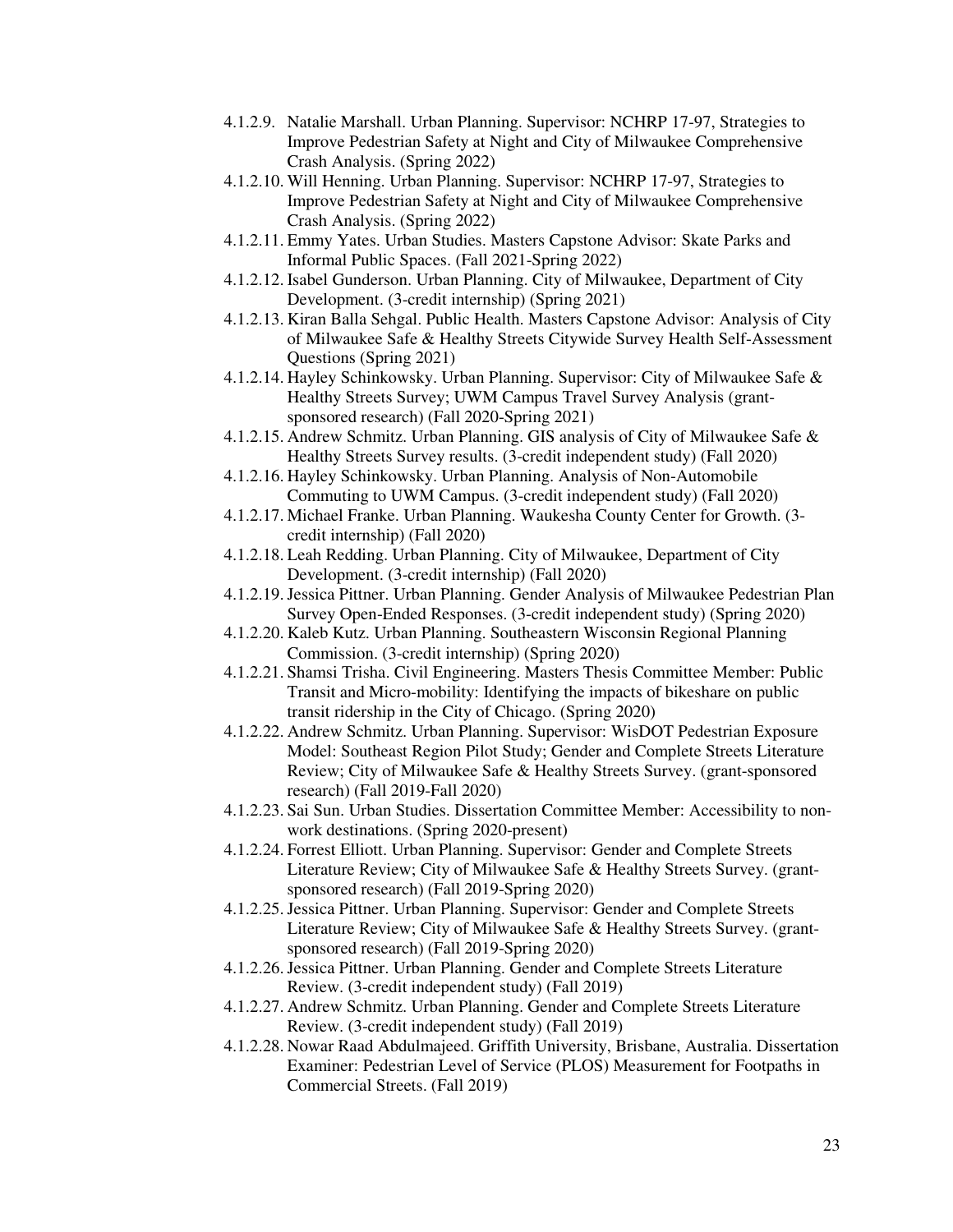- 4.1.2.29. Michael Mandelman. Architecture. Dissertation Committee Member: Senior cohousing and connecting community members with nature as a strategy to improve health outcomes. (Spring 2019-present)
- 4.1.2.30. Farah Jazi Al-Mahameed. Civil Engineering. Dissertation Committee Member: Understanding how roadway user fault is associated with traffic crash risk in different locations. (Fall 2018-Spring 2020)
- 4.1.2.31. Mahshid Jalalianhosseini. Architecture. Dissertation Committee Member: Measuring Discoverability in Buildings Using Spatial Analysis and Occupant Surveys: A Study of the UWM Union. (Spring 2018-Spring 2020)
- 4.1.2.32.Joshua Diciaula. Urban Studies. Masters Thesis Committee Member: Transit Oriented Development and equity in Milwaukee. (Spring 2019)
- 4.1.2.33. Mohammad Razaur Rahman Shaon. Civil Engineering. Dissertation Committee Member: Identifying and Incorporating Human Factor and Driver Behavior Variables into Crash Prediction Models. (Fall 2017-Fall 2018)
- 4.1.2.34.Joshua Schwalbe. Urban Planning. Bublr Bikes. (3-credit independent study) (Spring 2018); Urban Planning. Bublr Bikes (3-credit independent study) (Spring 2019)
- 4.1.2.35. Cassandra Leopold. Masters Graduate Capstone Project Committee Member: The Right of Her Way: Overcoming Barriers to Pedestrian Travel for Elderly Women (Fall 2018)
- 4.1.2.36. Chris Sandor. Urban Planning. Milwaukee Pedestrian Plan Evaluation. (3-credit independent study) (Spring 2018)
- 4.1.2.37. Tony Giron. Urban Planning. Milwaukee Pedestrian Plan Evaluation. (3-credit independent study) (Spring 2018)
- 4.1.2.38. Cassandra Leopold. Urban Planning. Milwaukee Pedestrian Plan Evaluation. (3 credit independent study) (Spring 2018)
- 4.1.2.39. Chris Sandor. Urban Planning. Supervisor: City of Milwaukee Pedestrian Plan data collection and analysis. (grant-sponsored research) (Fall 2017)
- 4.1.2.40. Tony Giron. Urban Planning. Supervisor: City of Milwaukee Pedestrian Plan data collection and analysis. (grant-sponsored research) (Fall 2017)
- 4.1.2.41. Cassandra Leopold. Urban Planning. Supervisor: City of Milwaukee Pedestrian Plan data collection and analysis. (grant-sponsored research) (Fall 2017)
- 4.1.2.42. Kevin Kuschel. Urban Planning. Supervisor: City of Milwaukee Pedestrian Plan data collection and analysis. (grant-sponsored research) (Fall 2017)
- 4.1.2.43.Josie Willman, Urban Planning. Supervisor: UWM Campus Travel Survey Analysis; Streetcar Safety Analysis and Pedestrian and Bicyclist Injury Data Analysis (grant-sponsored research) (Fall 2017-Spring 2019)
- 4.1.2.44. Trent Schultz. Urban Planning. City of West Allis. (3-credit internship) (Fall 2017)
- 4.1.2.45. Kevin Kuschel. Urban Planning. City of Milwaukee, Department of Public Works. (3-credit internship) (Fall 2017)
- 4.1.2.46. Elizabeth Saunderson. Civil Engineering. Masters Thesis Committee Member. (Fall 2016)
- 4.1.2.47. Brook Baughton. Architecture. HyperLoop Conceptual Design and Evaluation. (3-credit independent study) (Fall 2016)
- 4.1.2.48. Lydia Statz. AECOM Consulting. (3-credit internship) (Spring 2016)
- 4.1.2.49. Kelly Strausberger. Washington County Parks and Planning. (3-credit internship) (Spring 2016)
- 4.1.2.50. Tony Giron. Wisconsin Bike Federation. Connect 53212 program management. (3-credit internship) (Spring 2016)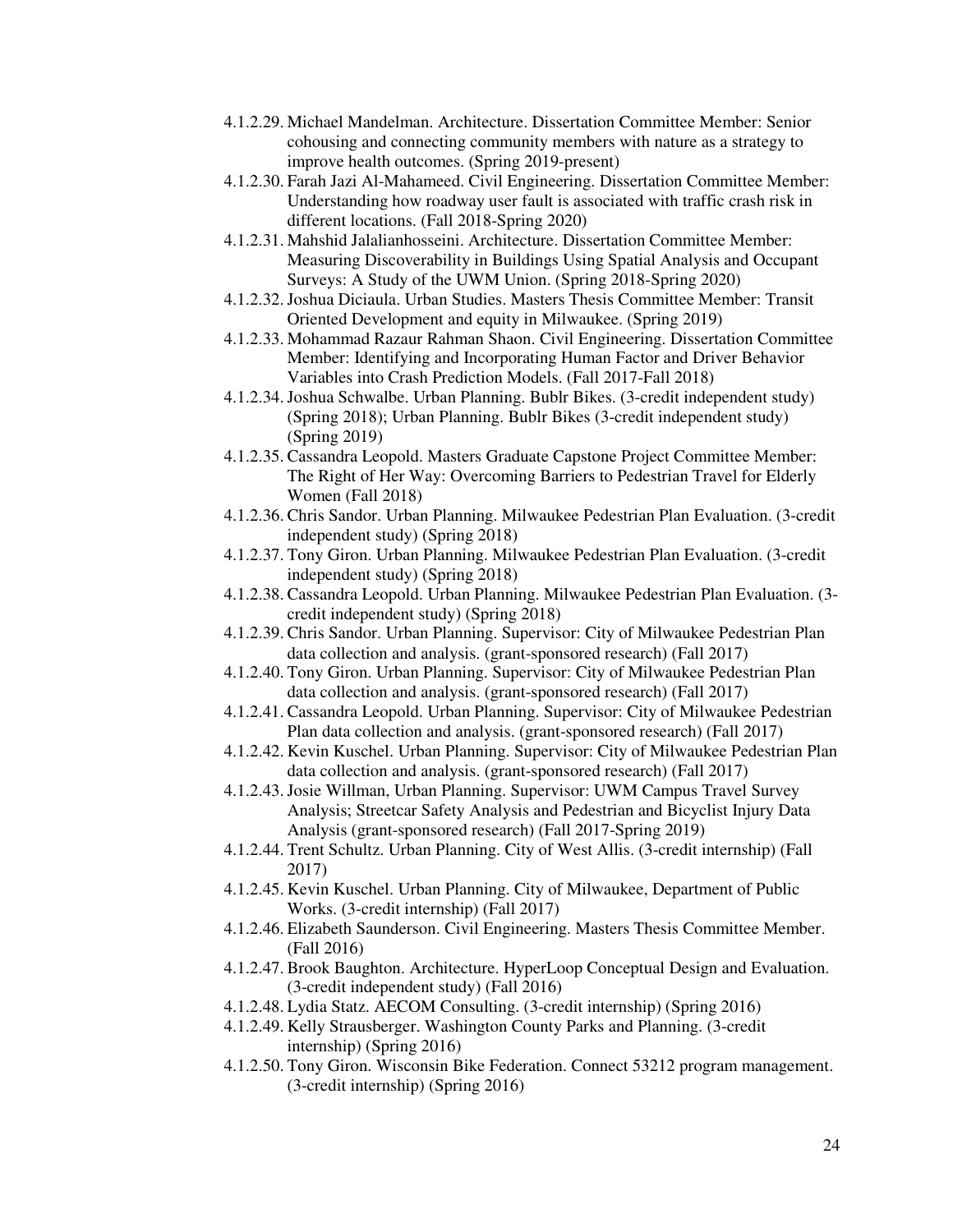- 4.1.2.51. Chris Hillard, Urban Planning. Masters Thesis Committee Member: Comparative Design and Demographics of Three Milwaukee Business Improvement Districts. Independent study, Fall 2017. (Fall 2015-Fall 2017)
- 4.1.2.52. Sierra Starner-Heffron, Urban Studies. Masters Thesis Committee Member: Sale of City-Owned Properties (Fall 2015-present)
- 4.1.2.53. Aida Sanatizaeh, Urban Planning. Supervisor: Driver Yielding Field Study & Pedestrian/Bicycle Fatalities Study (Directed research) (Fall 2015-Spring 2017)
- 4.1.2.54.Jacob Christensen, GIS Certificate. Advisor: WE Energies (3-credit internship) (Summer 2015)
- 4.1.2.55. Aida Sanatizaeh, Urban Planning. Advisor: Wisconsin DOT (1-credit internship) (Summer 2015)
- 4.1.2.56. Daniel Peyton Sterba, Medical College of Wisconsin. Advisor: Transportation Access to Urban Food Banks (directed research) (Spring 2015)
- 4.1.2.57. Alex Snyder, Urban Studies. Masters Thesis Committee Member: Successful versus Unsuccessful Freeway Removal Projects (Spring 2015)
- 4.1.2.58.James Hannig, Urban Planning. Masters Thesis Committee Member: Perceptions of Bike Sharing in Underserved Communities within Milwaukee and the Twin Cities (Fall 2014-Spring 2015)
- 4.1.2.59. Peter Armstrong, Geography. Masters Thesis Committee Member: Bicycle Planning and the Role of the Office of Sustainability in "Breaking the Driving Culture" at the University of Wisconsin-Milwaukee (Fall 2014-Spring 2015)
- 4.1.2.60.James Hannig, Urban Planning. Advisor: Equity and Bicycle Planning (3-credit independent study) (Summer 2014)
- 4.1.2.61. Nancy Chu-Rossi, Architecture. Dissertation Committee Member: Effectiveness of Different Neighborhood Designs in Westlawn Public Housing Development (Spring 2014-Spring 2017)
- 4.1.2.62.Joseph Stefanich, Urban Planning. Supervisor: Wisconsin Pedestrian & Bicycle Crash Analysis; National Bicycle Commute Study; Pedestrian & Bicycle Commute Model (grant-sponsored research) (Fall 2013-Spring 2015)
- 4.1.2.63. Thomas Fleming, Urban Planning. Advisor: City of Fort Atkinson (3-credit internship) (Fall 2013)
- 4.1.2.64. GIS Student Group. Advisor: Planning the bicycle tour route for Summer 2013 MS Ride (Spring 2013)

#### **4.1.3 Teaching awards or other teaching honors, including recognition by student organization.**

- **4.2. Program Development, Implementation, and Management (as part of assigned workload and under the auspices of UWM)** 
	- **4.2.1 List of programs offered, including courses offered, number of students, number of times presented, number of hours, number of instructors, and number of credits, if applicable.**
	- **4.2.2 Organizing colloquia, institutes, workshops, or other programs.**

#### **4.3. Other Teaching Activities (not covered elsewhere, but deemed significant)**

4.3.1. Marquette University, Upward Bound Course, Introduction to Engineering, Delivered guest lecture, "What is Urban Planning?" with Dr. Yaidi Cancel Martinez (Fall 2021)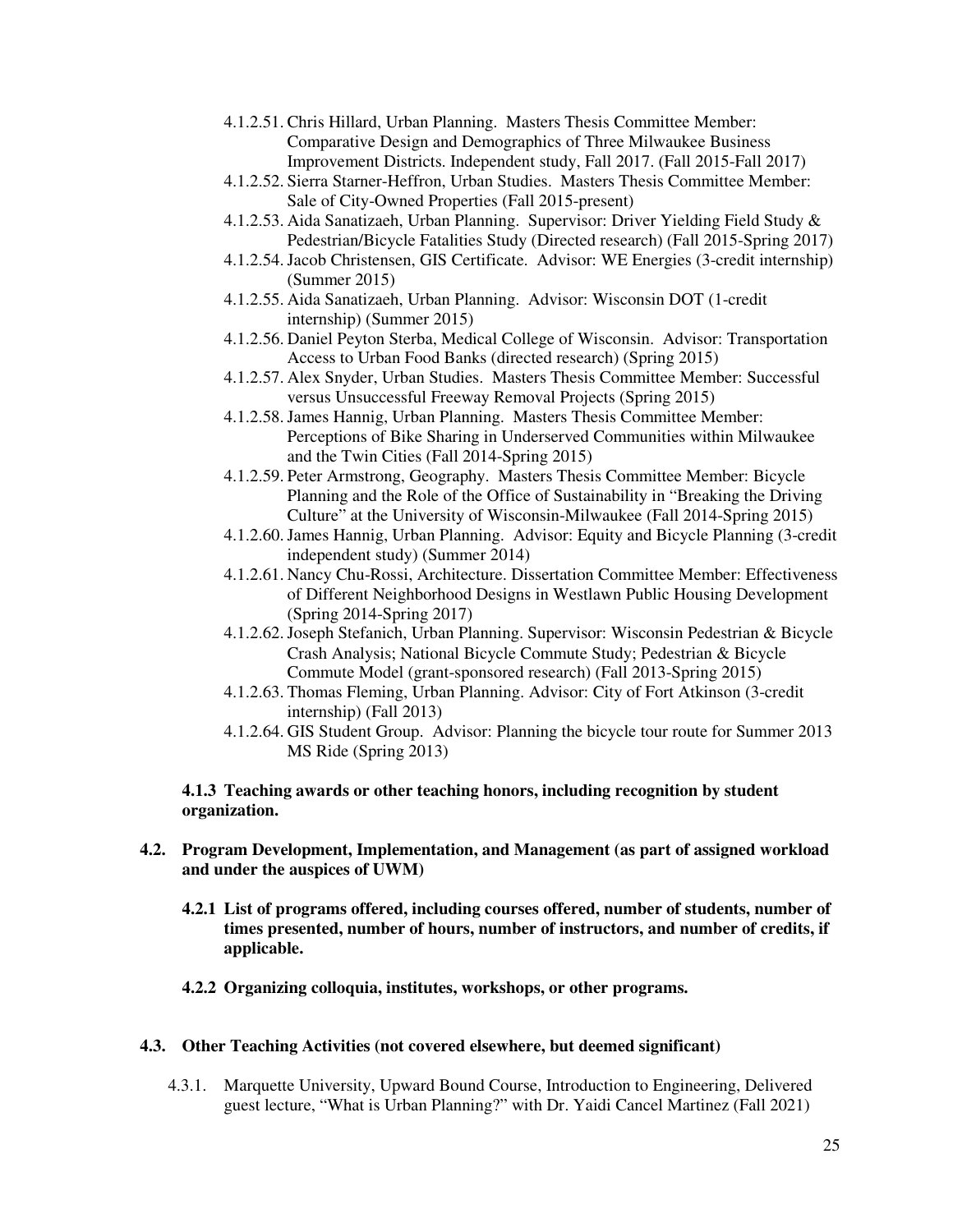- 4.3.2. University of Colorado-Boulder, Transportation Planning Course, Dr. Kevin Krizek: Delivered guest lecture, "Short-Term Actions to Improve Pedestrian Safety & Streets" (Spring 2021)
- 4.3.3. Introduction to Architecture, ARCH 110: Delivered guest lecture, "What is Urban Planning?" (Fall 2020)
- 4.3.4. Introduction to Architecture, ARCH 110: Delivered guest lecture, "What is Urban Planning?" (Fall 2019)
- 4.3.5. Introduction to Urban Planning, URB PLAN 140: Delivered guest lecture, "Pedestrian & Bicycle Transportation" (Fall 2018)
- 4.3.6. Introduction to Architecture, ARCH 110: Delivered guest lecture, "What is Urban Planning?" (Fall 2018)
- 4.3.7. Milwaukee School of Engineering, Geometric Design of Roadways: Delivered guest lecture: "Roadway Design for Pedestrians & Bicyclists." (Spring 2018)
- 4.3.8. Introduction to Architecture, ARCH 110: Delivered guest lecture, "What is Urban Planning?" (Fall 2017)
- 4.3.9. Introduction to Urban Planning, URB PLAN 140: Delivered guest lecture, "Pedestrian & Bicycle Transportation" (Fall 2017)
- 4.3.10. University of Wisconsin-La Crosse, Transportation Geography, GEO 310: Delivered guest lecture: "Geographic Foundations of Sustainable Transportation: How Understanding Spatial Relationships can help Improve Walking & Bicycling" (Spring 2017)
- 4.3.11. Urban Transportation Planning, CIV 590: Delivered guest lecture, "Pedestrian and Bicycle Planning and Design" (Fall 2016)
- 4.3.12. Introduction to Architecture, ARCH 110: Delivered guest lecture, "What is Urban Planning?" (Fall 2016)
- 4.3.13. Introduction to Urban Planning, URB PLAN 140: Delivered guest lecture, "Pedestrian & Bicycle Transportation" (Fall 2016)
- 4.3.14. Virginia Tech Transportation Planning Course, Dr. Ralph Buehler: Delivered guest lecture: "Pedestrian Transportation" (Spring 2016)
- 4.3.15. Bus Rapid Transit Workshop, URB PLAN 692/ARCH 790: Developed new course with Dr. Lingqian Hu (Fall 2015)
- 4.3.16. Introduction to Architecture, ARCH 110: Delivered guest lecture, "What is Urban Planning?" (Fall 2015)
- 4.3.17. Introduction to Urban Planning, URB PLAN 140: Delivered guest lecture, "Urban Planning: Transportation & Health" (Fall 2015)
- 4.3.18. Statistics, URB PLAN 740: Delivered guest lecture, "Chi-squared Testing" (Spring 2015)
- 4.3.19. Masters of Urban Planning Comprehensive Exam Committee: Developed questions and graded student answers related to Applied Planning Methods, URB PLAN 721 (Summer 2014-present)
- 4.3.20. Applied Planning Methods, URB PLAN 721: Developed updated version of course (Fall 2013)
- 4.3.21. GIS and Transportation, URB PLAN 692: Delivered guest lecture, "GIS and Pedestrian and Bicycle Transportation Planning" (Fall 2013)
- 4.3.22. Planning Theories and Practice, URB PLAN 711: Delivered guest lecture, "Rational Planning Theory, Examples, and Tools Part 2: Evaluating Alternatives" (Fall 2013)

### **5. Service**

 **5.1 Membership or leadership in department, school, college, division, university, or system committees and/or task forces.**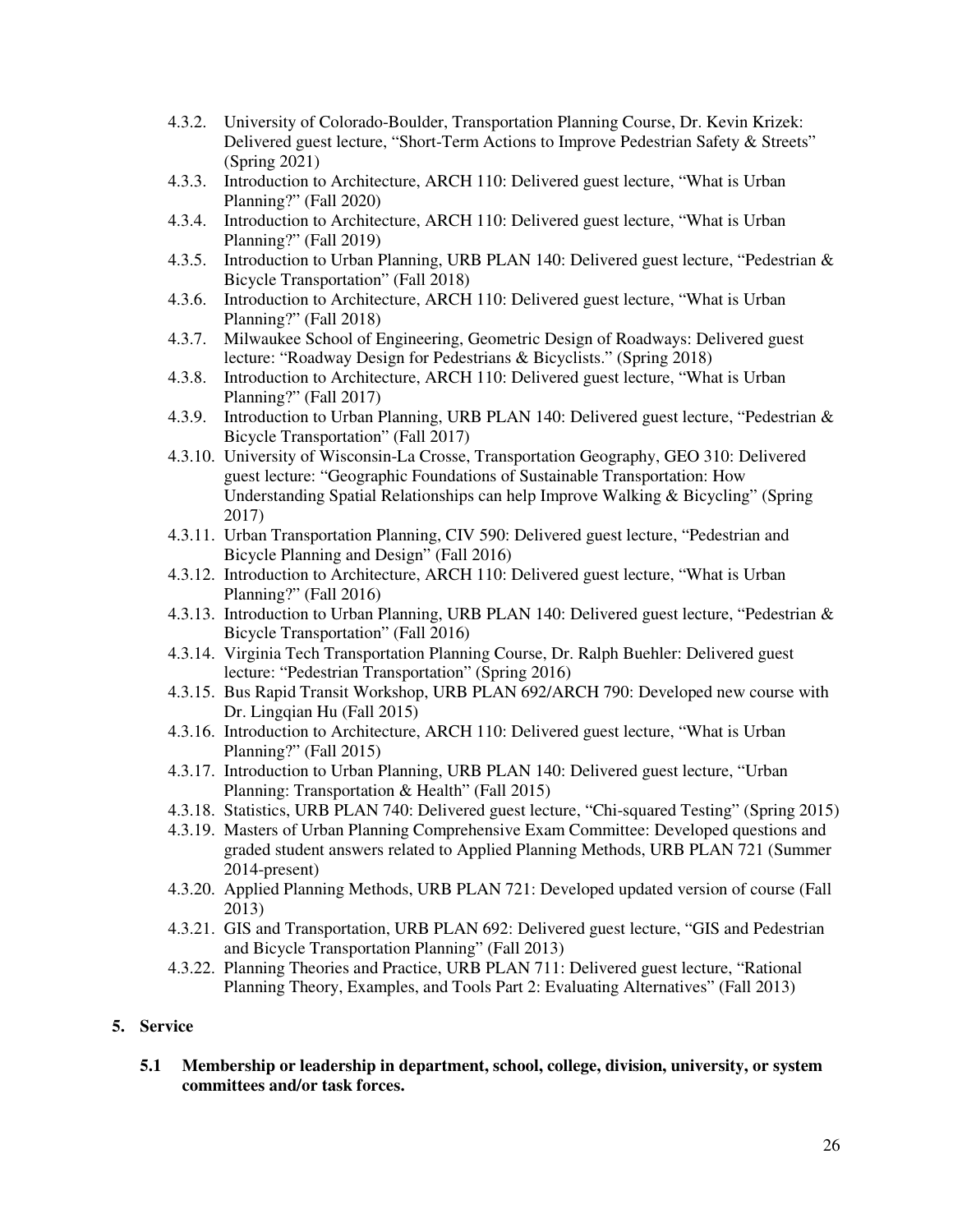- 5.1.1. UW-Milwaukee Physical Environment Committee Member; Transportation & Parking Subcommittee Member (2021-present)
- 5.1.2. UW-Milwaukee Urban Studies Programs: Affiliate (2015-present)
- 5.1.3. UW-Milwaukee Institute for Physical Infrastructure & Transportation (IPIT): Member (2016-present)
- 5.1.4. UW-Milwaukee Geographic Information Systems (GIS) Committee: Member (2013 present)
- 5.1.5. UW-Milwaukee GIS Day Planning Committee: Member (2013-2016)
- 5.1.6. UW-Milwaukee GIS Day Student Paper Competition Committee: Chair (2016-2018), Member (2019)
- 5.1.7. UW-Milwaukee School of Architecture and Urban Planning Joint Architecture and Urban Planning Masters Program Committee: Member (2014-2016)
- 5.1.8. UW-Milwaukee School of Architecture and Urban Planning Media Committee: Member (2016)
- 5.1.9. UW-Milwaukee Joint Civil Engineering and Urban Planning Masters Program Committee: Member (2015-present)
- 5.1.10. UW-Milwaukee Department of Urban Planning Curriculum Subcommittee: Member (2019-present)
- 5.1.11. UW-Milwaukee Department of Urban Planning Student Recruitment Subcommittee: Chair (2016); Member (2015, 2017)
- 5.1.12. UW-Milwaukee Department of Urban Planning Admissions and Awards Subcommittee: Member (2015)
- 5.1.13. UW-Milwaukee Parking and Transportation Study Advisory Group: Attendee at 4 meetings (2013-2015)
- 5.1.14. UW-Milwaukee Bicycle Advisory Task Force: Attendee at 1 meeting (2013)

### **5.2 Major responsibility for coordination of programs, departments, or centers.**

# **5.3 Involvement in student activities.**

5.3.1. UWM Undergraduate Research Symposium: Judge (2013)

## **5.4 Service and or membership and office, or other position of leadership, held in a professional organization (e.g. committee membership, elected chair, appointed secretary, seminar directory, etc.).**

- 5.4.1. Wisconsin Department of Transportation Wisconsin Non-Driver Advisory Committee (WiNDAC): Member (2020-2022)
- 5.4.2. California Department of Transportation Active Transportation Project Benefit-Cost Tool Technical Advisory Committee (led by UC Davis): Member (2020-2021)
- 5.4.3. City of Milwaukee Fond du Lac and North Area Plan Update Advisory Group: Member (2019-2021)
- 5.4.4. Transportation Research Board (TRB) of the National Academies of Sciences, Committee on Pedestrians: Chair (2014-2020); Chair of Paper Review Subcommittee (2012-2014); Chair of Research Subcommittee (2003-2012); Member (2001-2020)
- 5.4.5. World Society of Transportation and Land Use Research (WSTLUR): Co-Chair of WSTLUR 2017 Conference, Brisbane Australia (2015-2017); Board Member (2015 present)
- 5.4.6. City of Milwaukee Safe Routes to School Strategic Plan Steering Committee (2018- 2019)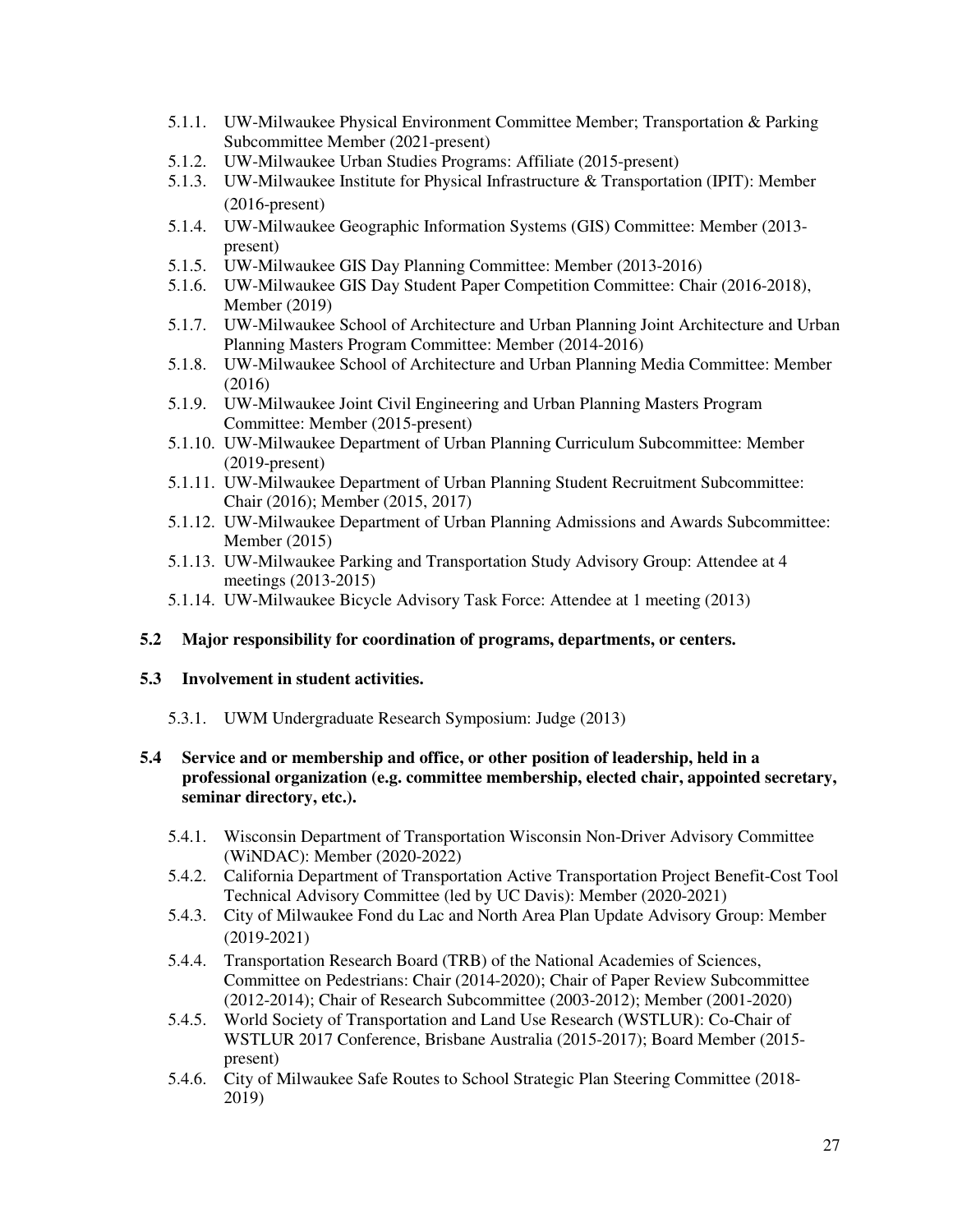- 5.4.7. City of Milwaukee Pilot Adaptive Bikeshare Program Workgroup to explore methods to offer bikeshare to people with a broad range of abilities: Member (2018-2019)
- 5.4.8. City of Milwaukee Equitable Growth Through Transit Oriented Development Steering Committee (2018-2019)
- 5.4.9. Massachusetts Department of Public Health Advisory Committee to estimate the associations between transportation and health (e.g., physical activity, air quality, traffic injury, etc.) at a neighborhood level: Member (2018)
- 5.4.10. Federal Highway Administration Office of Safety Expert Panel for Scalable Risk Assessment Methods for Pedestrians and Bicyclists Project: Member (2017)
- 5.4.11. People for Bikes "Big Jump" Advisory Panel, assisting with developing performance measures to document impacts of major bicycle investments in 10 cities: Member (2016)
- 5.4.12. Federal Highway Administration Expert Panel for Bicycle-Pedestrian Count Technology Pilot Project (2015)
- 5.4.13. Federal Highway Administration Expert Consultant for Separated Bike Lane Planning and Design Guide (2015)
- 5.4.14. California Department of Transportation Smart Growth Trip Generation Phase II Study Technical Advisory Committee: Member (2014-2016)
- 5.4.15. Southeastern Wisconsin Regional Planning Commission (SEWRPC), VISION 2050 Task Force on Non-Motorized Transportation: Member (2014-2016)
- 5.4.16. Association of Pedestrian and Bicycle Professionals: Member (2002-present)
- 5.4.17. American Planning Association: Member (2001-present)
- 5.4.18. Institute of Transportation Engineers: Member (2008-2012)
- **5.5 Special assignments for professional organizations, and/or participation at professional meetings (directing or moderating seminars, workshops, institutes, etc., or participating as speaker, reactor, discussant, etc., not conducted as part of assigned load or under the auspices of UWM).**
	- 5.5.1. Journal of Transport and Land Use, Editorial Board Member (2017-present)
	- 5.5.2. Joint TRB/American College of Sports Medicine Transportation and Health Conference Planning Committee, "Moving Active Transportation to Higher Ground: Opportunities for Accelerating the Assessment of Health Impacts": Member (2014-2015)
	- 5.5.3. Pedestrian and Bicycle Trip Generation Subcommittee for the 3<sup>rd</sup> Edition update of the Institute of Transportation Engineers Trip Generation Handbook: Chair (2012-2013)

### **5.6 Awards and honors for service to the candidate's profession.**

5.6.1. Wisconsin Bike Federation Advocate of the Year Award (2015)

## **5.7 Community, regional, state, and national activities not covered elsewhere but deemed significant. (Indicate whether activity was paid or not.)**

- 5.7.1. Core Planning Team for Milwaukee Safe and Healthy Streets coalition, "an active transportation-focused resident group that prioritizes people, providing education and empowerment in the pursuit of safe and healthy streets for all Milwaukeeans": Member (Summer 2015-present) (unpaid)
- 5.7.2. Pedestrian and Bicycle Count Presentation & Discussion: Organized event for pedestrian and bicycle leaders in the Milwaukee Region to listen to presentation from David Beitel of McGill University and to coordinate regional pedestrian and bicycle counting efforts; Audience ~20 people (2015) (unpaid)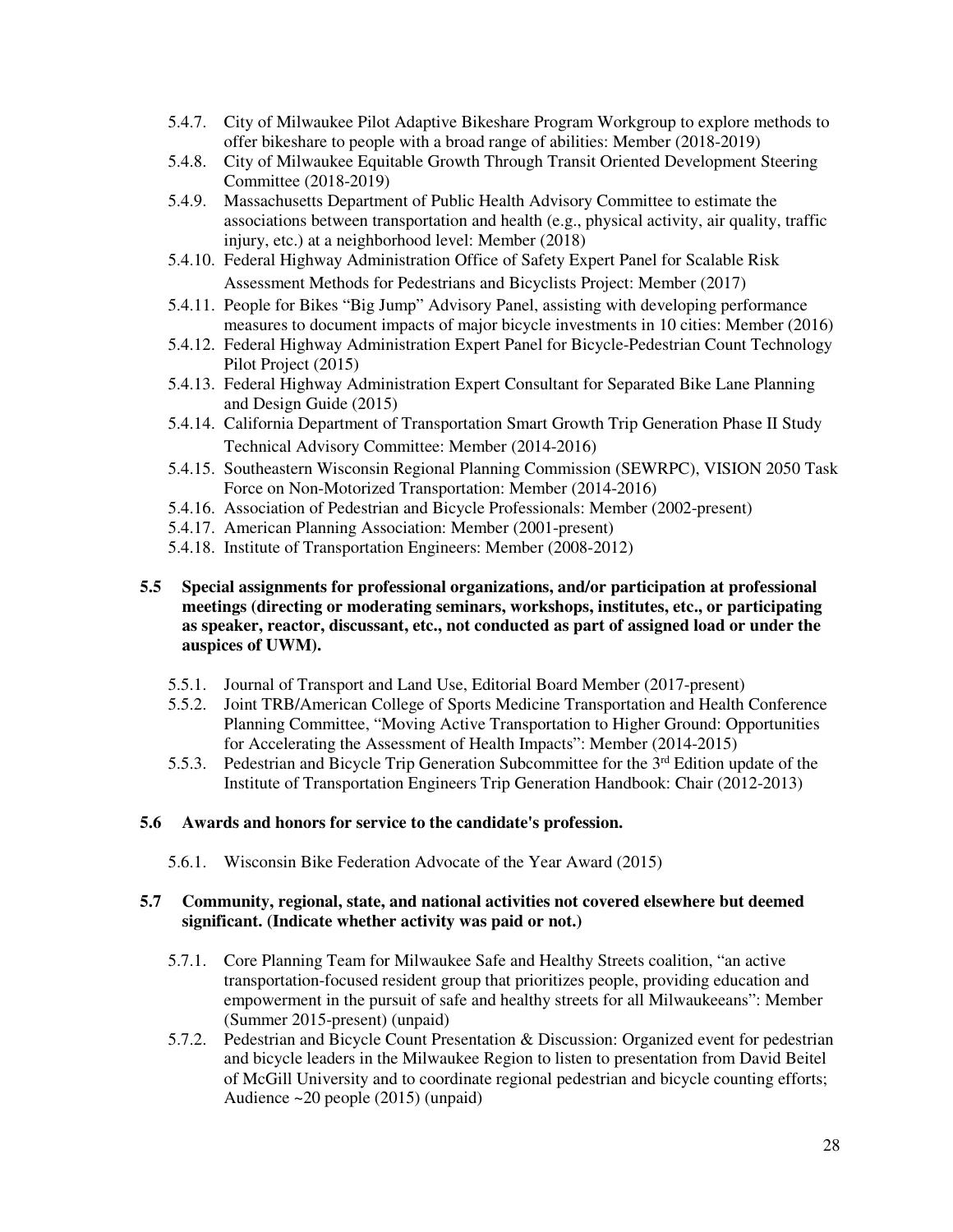- 5.7.3. Pedestrian and Bicycle Count Training: Recruited and trained volunteers to collect manual pedestrian and bicycle counts at intersections in the City of Milwaukee; Audience  $\sim$ 10 people (2015) (unpaid)
- 5.7.4. TransitNOW Committee: Attended 4 meetings; reviewed and commented on strategic planning documents to help improve the public outreach process for Southeastern Wisconsin Regional Planning Commission VISION 2050 Transportation and Land Use Plan (2013-2014) (unpaid)
- 5.7.5. Westlawn Partnership for a Healthier Environment: Spoke at 2 meetings (2013) (unpaid)
- 5.7.6. Milwaukee Area Bicycle, Pedestrian, and Trail Leaders Social: Spoke at meeting (2013) (unpaid)
- 5.7.7. City of Milwaukee Bicycle and Pedestrian Task Force: Attended 20 meetings (2013 present) (unpaid)
- 5.7.8. Village of Shorewood Pedestrian and Bicycle Safety Committee: Attended 2 meetings (2013-present) (unpaid)
- 5.7.9. Referee for journal manuscripts (since arriving at UWM) (unpaid)
	- Accident Analysis and Prevention (4 papers)
	- Computers, Environment, and Urban Systems (1 paper)
	- International Journal of Sustainable Transportation (3 papers)
	- Journal of Planning Education and Research (1 paper)
	- Journal of Public Transportation (1 paper)
	- Journal of Testing and Evaluation (1 paper)
	- Journal of the American Planning Association (2 papers)
	- Journal of Transport and Health (5 papers)
	- Journal of Transport and Land Use (17 papers)
	- Journal of Transportation Engineering (2 papers)
	- Journal of Transport Geography (3 papers)
	- Journal of Urban Planning and Development (1 paper)
	- Journal of Urban Technology (1 paper)
	- Progress in Community Health Partnerships (1 paper)
	- Research in Transportation Business and Management (2 papers)
	- Spaces and Flows (1 paper)
	- Sustainability (5 papers)
	- Traffic Injury Prevention (3 papers)
	- Transportation (1 paper)
	- Transportation Research Record (50 papers)
	- Transportation Research Part A (3 papers)
	- Transportation Research Part D (6 papers)
	- Transportation Research Part F (4 papers)
	- Transportation Science (1 paper)
	- Transport Policy (8 papers)
	- Travel Behavior and Society (3 papers)
- 5.7.10. Reviewer for grant proposals (since arriving at UWM) (paid and unpaid)
	- National Science Foundation (1 proposal)
	- University of California Transportation Research Center, UC Connect (3 proposals)
	- University of California, Davis, National Center for Sustainable Transportation (1 proposal)
	- University of California, Los Angeles, Institute for Transportation Studies (1) proposal)
	- University of Wisconsin-Milwaukee, RACAS (1 proposal)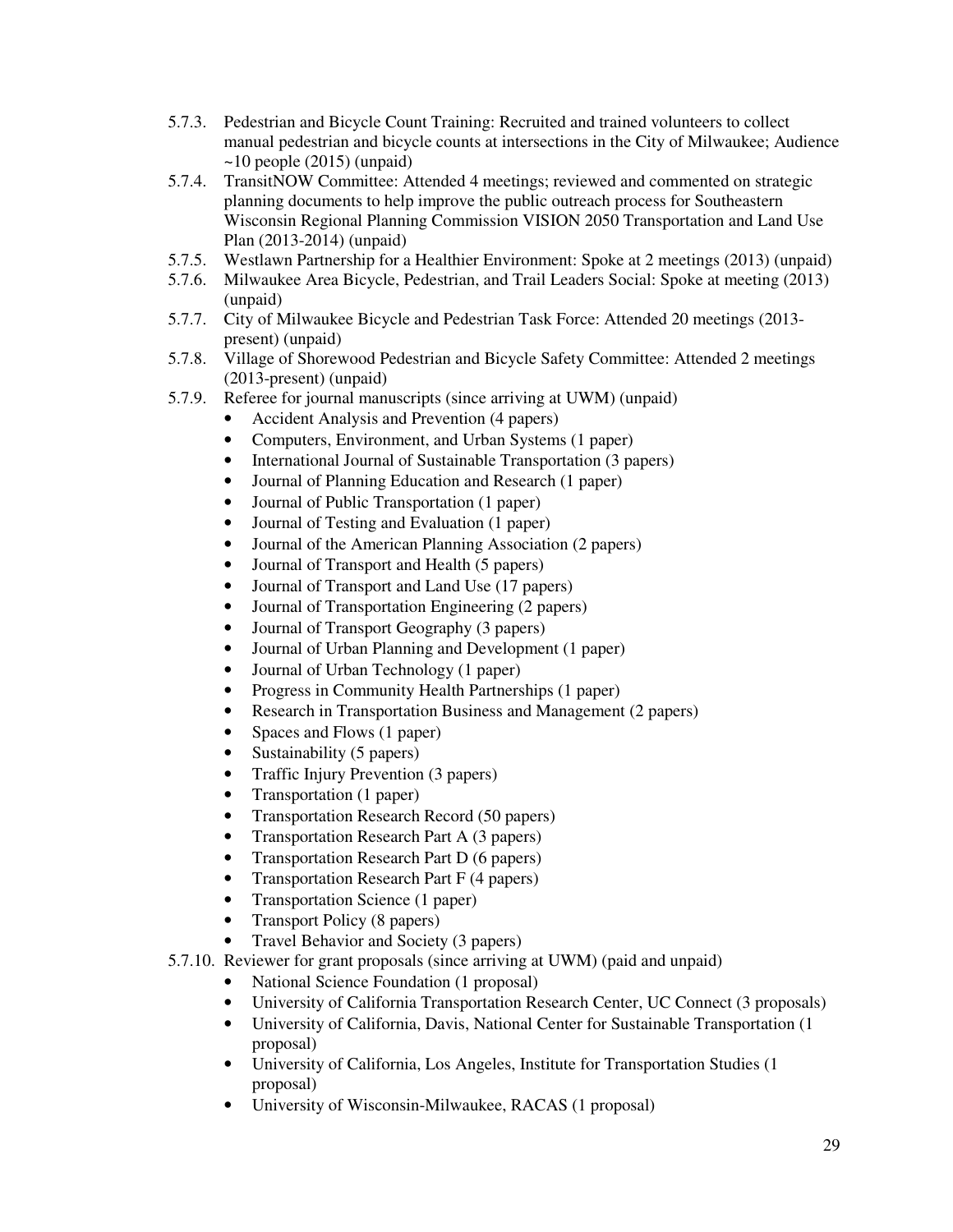- Southeastern Transportation Research, Innovation, and Development Center (STRIDE) (2 proposals)
- Mountain-Plains Consortium (1 proposal)
- Oregon Transportation Research and Education Consortium (OTREC) (1 proposal)
- Conference of Transportation Research Group of India (1 proposal)
- Johns Hopkins University Pollack Grant (1 proposal)
- 5.7.11. Reviewer for conference presentation or paper submissions
	- Active Living Research Conference (2017)
	- International Cycling Safety Conference (2017)
	- World Society of Transport and Land Use Research Conference (2017)
	- Transportation Research Board: Moving Active Transportation Research to Higher Ground (2015)
- 5.7.12. Media exposure (since arriving at UWM) (unpaid)
	- Quoted in Milwaukee Journal-Sentinel Article, "Should Stadium Freeway North be Converted into an At-Grade Boulevard," by Drake Bentley, https://www.jsonline.com/story/news/local/milwaukee/2022/05/03/shouldmilwaukee-i-94-stadium-freeway-north-converted-into-grade-boulevard-highway-175/7197652001/, May 3, 2022. (May 2022).
	- Interviewed in WTMJ 4 News Story, "FlexRide connecting Milwaukee residents to suburban job opportunities," by Adriana Mendez, https://www.tmj4.com/news/localnews/flexride-connecting-milwaukee-residents-to-suburban-job-opportunities, May 2, 2022. (May 2022).
	- Quoted in CNN Business Article, "Traffic safety crisis marked by spike in hit-andrun deaths," by Matt McFarland, https://www.cnn.com/2022/03/31/economy/trafficdeath-hit-andrun/index.html#:~:text=Washington%2C%20DC%20(CNN)%20US,the%20increase

%20in%20overall%20deaths, March 31, 2022. (March 2022).

- Study featured in Milwaukee Independent Article, "FlexRide Milwaukee: MCTS Begins On-Demand Transit Service to Connect Workers with Distant Jobs," by Correspondent, https://www.milwaukeeindependent.com/articles/flexridemilwaukee-mcts-begins-demand-transit-service-connect-workers-distant-jobs/, January 22, 2022. (January 2022).
- Study featured in Urban Milwaukee Article, "New 'Last Mile' Solution Will Connect Suburban Employers, City Residents," by Jeramey Jannene, https://urbanmilwaukee.com/2022/01/20/transportation-new-last-mile-solution-willconnect-suburban-employers-city-residents/, January 20, 2022. (January 2022).
- Quoted in Milwaukee Journal-Sentinel Article, "'Micro-transit' project getting national support to see if it can connect urban workers with suburban jobs," by Natalija Mileusnic, https://www.jsonline.com/story/news/2021/12/23/micro-transitproject-connect-milwaukee-workers-suburban-jobs/8979287002/, December 23, 2021. (December 2021).
- Sanders, R.L., R.J. Schneider, and F.R. Proulx. "Op-Ed: Stop Tolerating Roadway Deaths in our Communities and Start Prioritizing Traffic Safety over Speed," StreetsblogUSA, Op-Ed, https://usa.streetsblog.org/2021/07/20/op-ed-stop-toleratingroadway-deaths-in-our-communities-and-start-prioritizing-traffic-safety-over-speed/, July 20, 2021. (July 2021).
- Study cited in Planetizen Article, "The Most Complete Map of U.S. Pedestrian Risk Yet," by James Brasuell, https://www.planetizen.com/news/2021/07/114075-mostcomplete-map-us-pedestrian-risk-yet?utm\_source=dlvr.it&utm\_medium=dlvrtwitter&utm\_campaign=newfeed, July 20, 2021. (July 2021).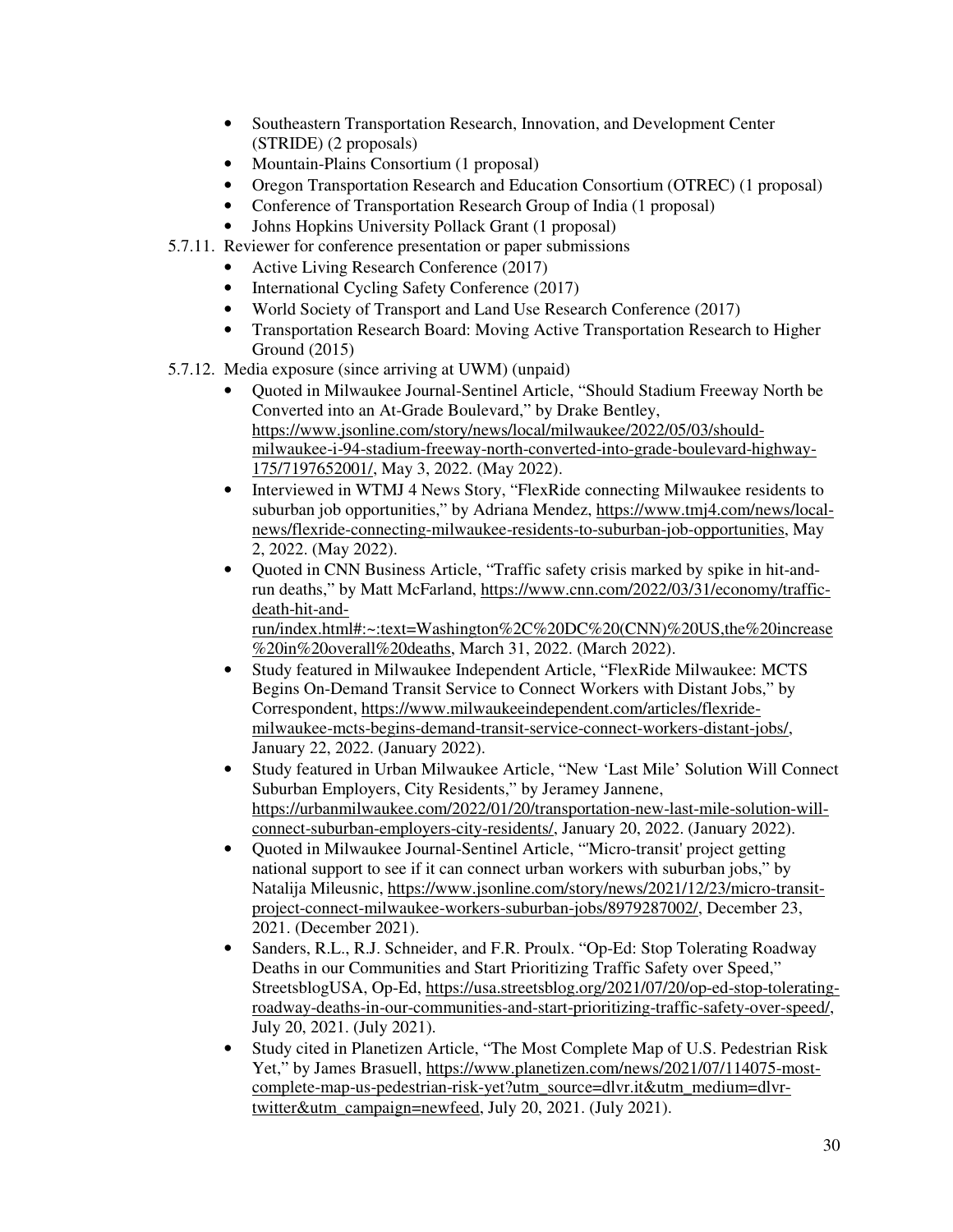- Study cited and quoted in Streetsblog USA Article, "The Most Dangerous Roads in America for Walkers," by Kea Wilson, https://usa.streetsblog.org/2021/07/19/themost-dangerous-roads-in-america-for-walkers/, July 19, 2021. (July 2021).
- Quoted in Milwaukee Journal-Sentinel Article, "As ridership on The Hop declines, here's what you need to know about Milwaukee's streetcar," by Margaret Cahill, https://www.jsonline.com/story/news/local/milwaukee/2021/07/02/milwaukees-hopstreetcar-weathers-ridership-drop-during-pandemic/5326744001/, July 2, 2021. (July 2021).
- Study cited in Washington Post Article, "Traffic deaths increased during the pandemic. The toll fell more heavily on Black residents, report shows." by Ian Duncan, https://www.washingtonpost.com/transportation/2021/06/22/black-trafficdeaths-pandemic/, June 22, 2021. (June 2021).
- Interviewed in FOX 6 News Story, "Milwaukee streetcar struggles to rebound, bleeds red ink," by Bryan Polcyn, https://www.fox6now.com/news/streetcar-bleeds-red-inkas-ridership-struggles-to-rebound, June 10, 2021. (June 2021).
- Interviewed with Dr. Rebecca Sanders, Dr. Tara Goddard, and Dr. Kelcie Ralph on Densely Speaking podcast, "Rebecca Sanders and Robert Schneider, Fatal Pedestrian Crash Locations and Characteristics," Hosted by Gregory Shill and Jeffrey Lin, https://podcasts.apple.com/us/podcast/rebecca-sanders-and-robert-schneider-fatalpedestrian/id1529689369?i=1000531918422, March 12, 2021. (March 2021).
- Schneider, R., M. Jones, L. Hu, J. Yu, C. Givens, J. Davies, C. Jackson. "Rebuild I-94 with Six Lanes: Don't expand to eight lanes. Do include other transportation, like bicycles and buses," Urban Milwaukee, Op-Ed, https://urbanmilwaukee.com/2021/03/08/op-ed-rebuild-i-94-with-six-lanes/, March 8, 2021. (March 2021).
- Interviewed on Bridge the City podcast, "Episode 101: Milwaukee Talkie w/ Dr. Robert Schneider" (discussion of reckless driving and traffic safety strategies in Milwaukee), Hosted by Benjamin Rangel, https://www.bridgethecitypodcast.com/listen/2021/2/18/episode-101-milwaukeetalkie-w-dr-robert-schneider, February 18, 2021. (February 2021).
- Quoted in San Diego Union Tribune Article, "Sport cyclists and car culture collide in San Diego's massive expansion of bike lanes," by Joshua Smith, https://www.sandiegouniontribune.com/news/transportation/story/2021-01-09/sandiego-bike-lane-expansion, (January 2021).
- Ouoted in Milwaukee Neighborhood News Service Article, "Health and Safety Intersect in 'Complete Streets' Initiative," by Matt Martinez, https://milwaukeenns.org/2020/09/10/health-and-safety-intersect-in-complete-streetsinitiative/, (September 2020).
- Quoted in Milwaukee Magazine Article, "How the Pandemic Is Clouding the Hop's Future," by Larry Sandler, https://www.milwaukeemag.com/how-the-pandemic-isclouding-the-hops-future/, (June 2020).
- Quoted in Milwaukee Magazine Article, "For Milwaukee, Summer Without Scooters Looks Likely," by Larry Sandler, https://www.milwaukeemag.com/milwaukeescooters-summer/, (June 2020).
- Interviewed on Wisconsin Public Radio for Central Time program, "People and Bicycles Crowd Streets During Stay-At-Home, What Does That Mean For Future City Planning?" Hosted by Rob Ferrett, Online post by Natalie Guyette, https://www.wpr.org/people-and-bicycles-crowd-streets-during-stay-home-whatdoes-mean-future-city-planning, (June 2020).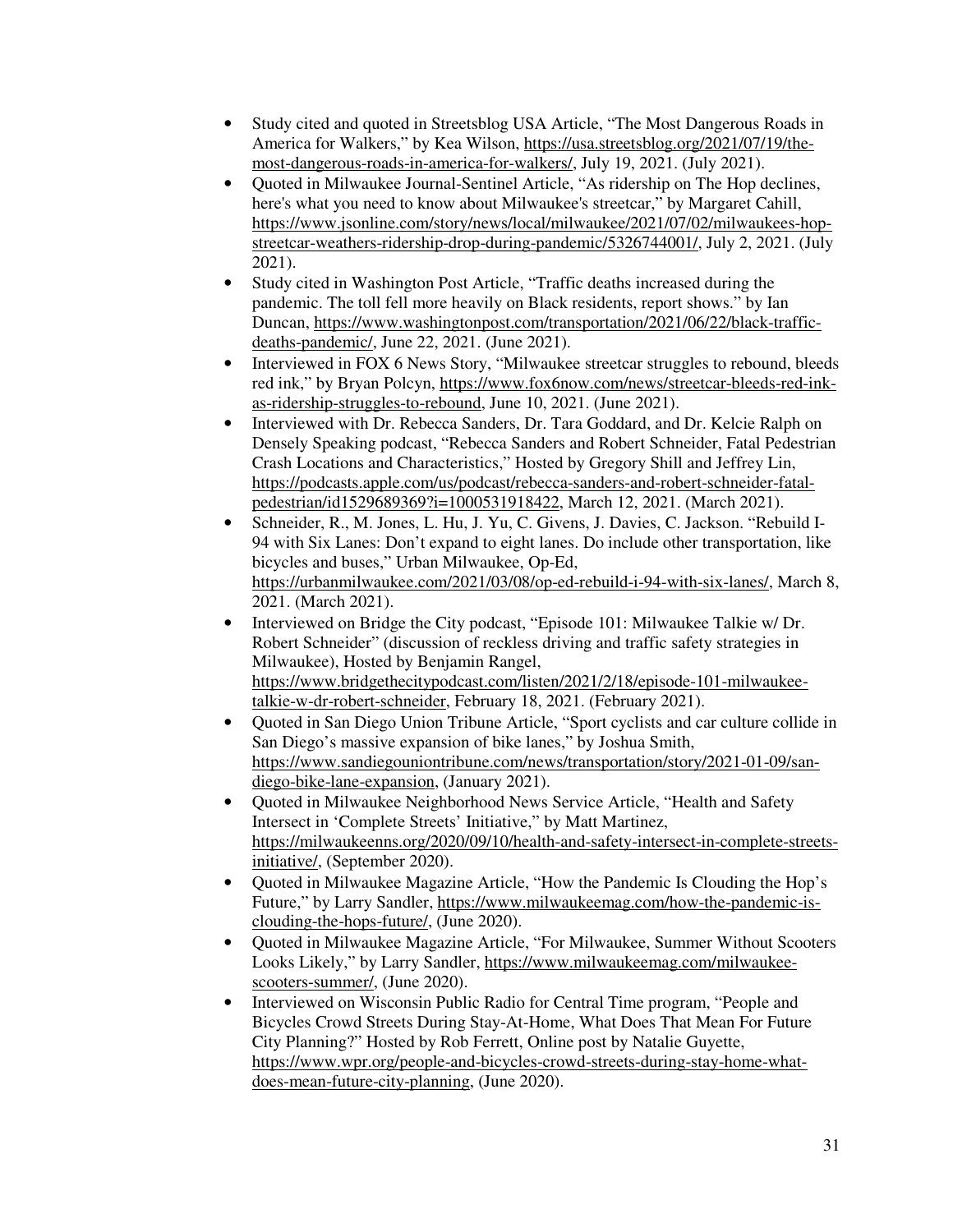- Quoted in Milwaukee Magazine Article, "Why the Hop's Expansion Plans went Off the Rails," by Larry Sandler, https://www.milwaukeemag.com/hops-expansion-planswent-off-rails/, (December 2019).
- Kohlbeck, S., R. Schneider, and S. Hargarten. "Why City Pedestrian Plan Is Needed," Urban Milwaukee, Op-Ed, https://urbanmilwaukee.com/2019/11/07/op-edwhy-city-pedestrian-plan-is-needed/, November 7, 2019. (November 2019).
- Quoted in Milwaukee Journal-Sentinel Article, "Streetcar beating goals, and free fares extended into second year, but expansion plans bog down," by Alison Derr, https://www.jsonline.com/story/news/local/milwaukee/2019/10/31/after-1-yearmilwaukee-streetcar-surpasses-goals-but-expansion-stuck/4065995002/, (October 2019).
- Quoted in Milwaukee Journal-Sentinel Article, "Protected bike lanes are safer for riders, and Milwaukee is likely to get more of them," by David Haynes, https://www.jsonline.com/story/news/solutions/2019/08/29/protected-bike-lanessafer-cyclists-encourage-more-riding/2099643001/, (August 2019).
- Keynote speaker role featured in Western Michigan University press release, "Registration Open for Livable Communities Conference to Address Transportation Solutions," by Deanne Puca, https://wmich.edu/news/2019/04/53096, (April 2019).
- Quoted in Arizona Republic Article, "On Phoenix's most dangerous streets, little has been done to address the pedestrian death toll," by Agnel Philip and Bree Burkitt, https://www.azcentral.com/in-depth/news/local/arizonainvestigations/2019/04/01/pedestrian-deaths-phoenix-slow-fix-areas-where-walkersdying/3009674002/, (April 2019).
- Study featured in StreetSmart Newsletter, "What's Going on with Pedestrian Fatalities?" by Kelly Rodgers, Streetsmart News, Volume 10, 2019 (February 2019).
- Quoted in Seattle Times Article, "Can an App Help Avoid Bike-Car Collisions on the Burke-Gilman Trail? UW Students are Testing It," by Mike Lindblom, https://www.seattletimes.com/seattle-news/transportation/can-an-app-help-avoidbike-car-collisions-on-the-burke-gilman-trail-uw-students-are-testing-it/, (November 2018).
- Quoted in Shepherd Express Article, "Milwaukee County Transit System Revamps" Amid Declining Ridership," by Rob Hullum, https://shepherdexpress.com/news/features/milwaukee-county-transit-systemrevamps-amid-declining-rider/#questions, (August 2018).
- Quoted in Fatherly Magazine Article, "'Children At Play' [Signs] Are Stupid and Dangerous for Suburban Kids," by Joshua A. Krisch, https://www.fatherly.com/health-science/children-at-play-signs-dangerous-kidscars/amp/, (July 2018).
- Quoted and Milwaukee Driver Yielding Study results featured in Milwaukee Magazine Article, "Survival of the Swiftest: Why being a Pedestrian in Milwaukee is so Dang Hard, and how to Gain an Edge," by Matt Hrodey, in City Guide edition, (June 2018).
- Quoted in Shepherd Express Article, "Would Lime Benefit Milwaukee?" by Rob Hullum, https://shepherdexpress.com/news/features/would-lime-benefitmilwaukee/#/questions, (May 2018)
- Quoted in Downtown Milwaukee Business Improvement District Blog Article, "By The Numbers: Milwaukee Bikes to Work," by Gabriel Yeager, http://www.milwaukeedowntown.com/by-the-numbers-milwaukee-bikes-to-work, (May 2018).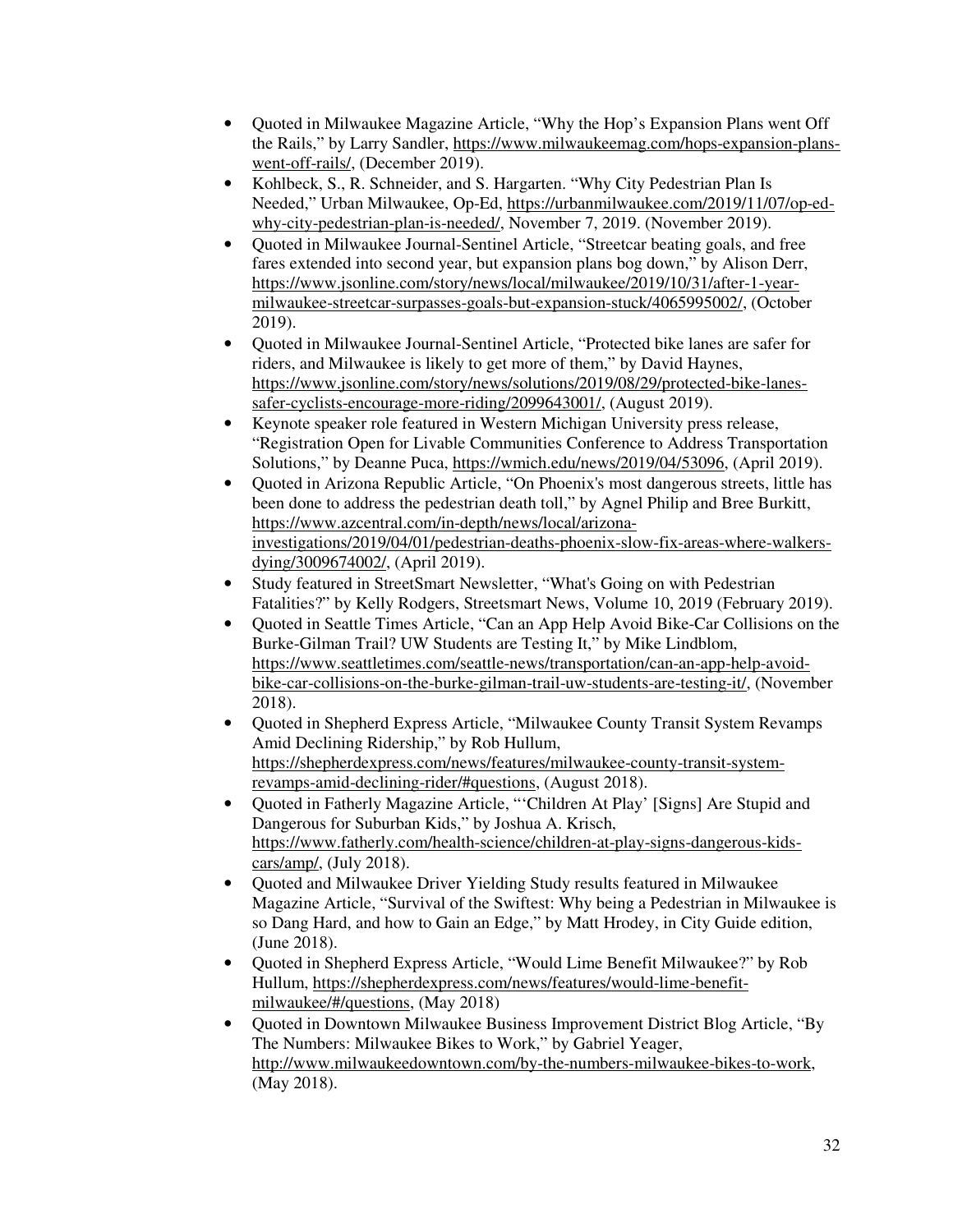- Quoted in Shepherd Express Article, "Building a Better Biking Milwaukee: Cyclists aren't the only Ones who Benefit from Bike Lanes," by Rob Hullum, https://shepherdexpress.com/news/features/building-a-better-bikingmilwaukee/#/questions/, (May 2018).
- Quoted in AARP Article, "Highest Pedestrian Death Rate in More Than 20 Years," by Michelle Crouch, https://www.aarp.org/health/healthy-living/info-2018/pedestrian-fatalities-increased-texting.html, (April 2018).
- Interviewed about Milwaukee Driver Yielding Study on CBS 58, "Only 16 percent of Milwaukee drivers stop at crosswalks, says UWM study," by Julie Parise, http://www.cbs58.com/news/study-16-of-drivers-don-t-stop-at-crosswalks, (April 2018).
- Interviewed on Wisconsin Public Radio for Central Time program, "Study: Most" Milwaukee Drivers Don't Yield To Pedestrians," Hosted by Rob Ferrett, Online post by Gretchen Brown, https://wpr.org/study-most-milwaukee-drivers-dont-yieldpedestrians, (April 2018).
- Milwaukee Driver Yielding Study results featured in the USA Streets Blog article, "Most Milwaukee Drivers Don't Yield to Pedestrians at Crosswalks, by Angie Schmitt, https://usa.streetsblog.org/2018/03/21/most-milwaukee-drivers-dont-yieldto-pedestrians-at-crosswalks/, (March 2018).
- Ouoted and Milwaukee Driver Yielding Study results featured in the Urban Milwaukee article, "Minorities Suffer More Pedestrian Deaths," by Vianca Fuster, https://urbanmilwaukee.com/2018/03/20/minorities-suffer-more-pedestrian-deaths/, (March 2018).
- Ouoted and Milwaukee Driver Yielding Study results featured in the Strong Towns article, "Dangerous Streets Often Hurt Low-Income Neighborhoods the Most," by Vianca Fuster, https://www.strongtowns.org/journal/2018/3/19/dangerous-streetsoften-hurt-low-income-neighborhoods-themost?utm\_content=buffer5d9e2&utm\_medium=social&utm\_source=facebook.com& utm\_campaign=buffer, (March 2018).
- Compiled data featured in The Bicycle Blog of Wisconsin article, "La Crosse Biking and Walking Commuters Outpace the State," by Carolyn Dvorak, Wisconsin Bicycle Federation, http://wisconsinbikefed.org/blog/2018/02/07/la-crosse-biking-andwalking-commuters-outpace-the-state/, (February 2018).
- Milwaukee Driver Yielding Study featured in study featured in Wisconsin Traffic Safety Reporter article, "Worrisome Trend in Pedestrian Fatalities: Meeting the Challenge," by John Jordan, Wisconsin Traffic Safety Reporter, Vol. 21, No. 1, pp. 1-4, http://wisconsindot.gov/Documents/aboutwisdot/newsroom/newsletters/safety/tsr-vol21no1.pdf, (2018).
- Interviewed on WUWM for UWM Today program, "UWM Researcher Studies National Pedestrian & Bicycle Safety," by Tom Luljak, http://wuwm.com/post/uwmresearcher-studies-national-pedestrian-bicycle-safety, (November 2017).
- Study featured and quoted in Florida Running and Triathlon article, "Safer Streets in the Sunshine State," by Grant Currin, https://www.flrunning.com/blog/safer-streetsin-the-sunshine-state-by-grant-currin-14253, (September 2017)
- Study featured in Claims Journal article, "Public Investment Pays Off in Pedestrian, Bicyclist Safety," http://www.claimsjournal.com/news/national/2017/08/22/280080.htm?&dgcid=raven md feed email, (August 2017).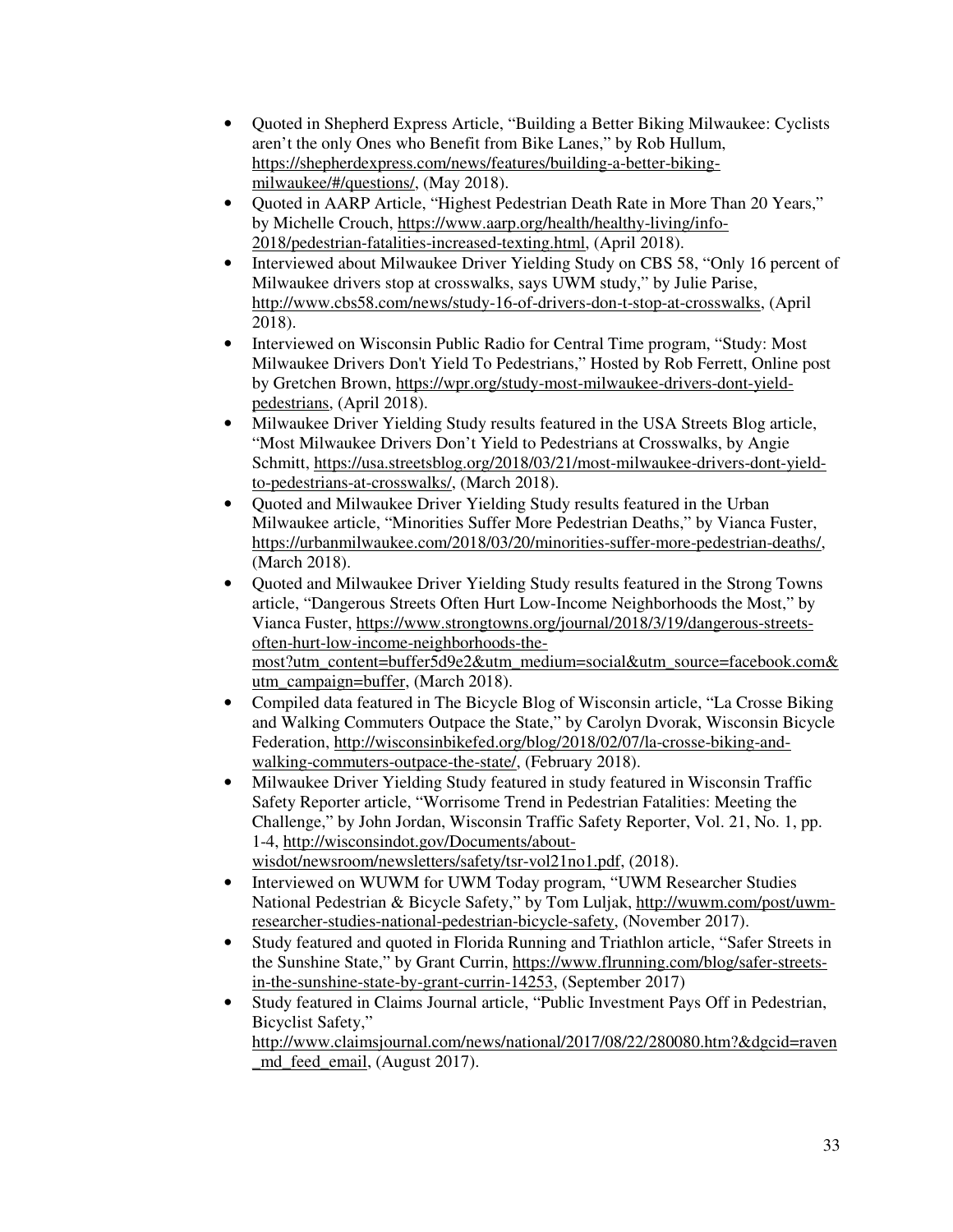- Study featured in Urban Milwaukee article, "Which Cities are Dangerous for Walking?" by Angie Schmitt, http://urbanmilwaukee.com/2017/08/14/streetsblogwhich-cities-are-dangerous-for-walking/, (August 2017).
- Study featured in StreetsBlogUSA article, "Cell Phones Don't Make Walking Dangerous — Car-Based Cities Do," by Angie Schmitt, http://usa.streetsblog.org/2017/08/01/cell-phones-dont-make-walking-dangerous-carbased-cities-do/, (August 2017).
- Study featured in UWM Report article, "Study Suggests Investment Pays off in Safety for Walkers, Bicyclists," by Greg Walz-Chojnacki, http://uwm.edu/news/study-suggests-investment-pays-off-safety-walkers-bikers/, (July 2017).
- Study featured in NewsWise article, "Study Indicates Public Investment Pays Off in Pedestrian, Bicyclist Safety," by UW-Milwaukee Newsroom, https://newswise.com/articles/study-indicates-public-investment-pays-off-inpedestrian-bicyclist-safety, (July 2017).
- Presentation to Green Lake Count Traffic Safety Commission featured in Berlin Journal article, "Professor Brings Bicycle, Pedestrian Presentation to GLC Traffic Safety Group," by Tony Daley, p. 5, Thursday, April 13, 2017, (April 2017).
- Interviewed for WXOW 19 (La Crosse, WI) television story, "Presentation Focuses" on Increasing Biking and Walking," by Sam Shilts, http://www.wxow.com/story/34652995/2017/03/02/presentation-focuses-onincreasing-biking-and-walking, (March 2017).
- Quoted in La Crosse Tribune article, "Stepping it Up: Already a Leader in Walking and Biking to Work, La Crosse looks to Encourage Alternative Commuters," by Chris Hubbuch, http://lacrossetribune.com/news/local/stepping-it-up-already-aleader-in-walking-and-biking/article\_a16d4d59-7384-546a-aa9a-afd31d893094.html, (February 2017).
- Schneider, R.J. "Make Wisconsin Avenue Great Again," Milwaukee Journal-Sentinel, p. 15A, Op-Ed, http://www.jsonline.com/story/opinion/2017/01/17/robertschneider-make-grand-ave-grand/96670788/, January 18, 2017. (January 2017).
- Bus Rapid Transit Course featured in Milwaukee Journal-Sentinel article, "Report: Bus Rapid Transit would Reduce Car Lanes", by Don Behm, http://www.jsonline.com/story/news/local/milwaukee/2017/01/03/report-bus-rapidtransit-would-reduce-car-lanes/95999300/, (January 2017).
- Quoted and Bus Rapid Transit Course featured in Milwaukee Business Journal article, "Proposed BRT Line could help Catalyze more than \$60M in Development," by Sean Ryan, http://www.bizjournals.com/milwaukee/news/2016/12/26/proposedbrt-line-could-help-catalyze-more-than-60.html, (December 2016).
- Wisconsin Statewide Pedestrian and Bicycle Crash Analysis study mentioned in The Bicycle Blog of Wisconsin, "Killed in a Crosswalk," by Jessica Binder, http://www.wisconsinbikefed.org/2016/11/03/killed-in-a-crosswalk/, (November 2016).
- Quoted in Milwaukee Neighborhood News Service article, "Experts say 'Wheel Tax' Needed to Maintain Public Transit," by Naomi Waxman, http://milwaukeenns.org/2016/10/31/experts-say-wheel-tax-needed-to-maintainpublic-transit/, (October 2016).
- Quoted in PolitiFact Texas article, "Bike Austin says Bike Lanes, Sidewalks reduce Austin Crashes up to 38 Percent," by Jane Wester, http://www.politifact.com/texas/statements/2016/jul/29/bike-austin/bike-austin-saysbike-lanes-sidewalks-reduce-austi/, (July 2016).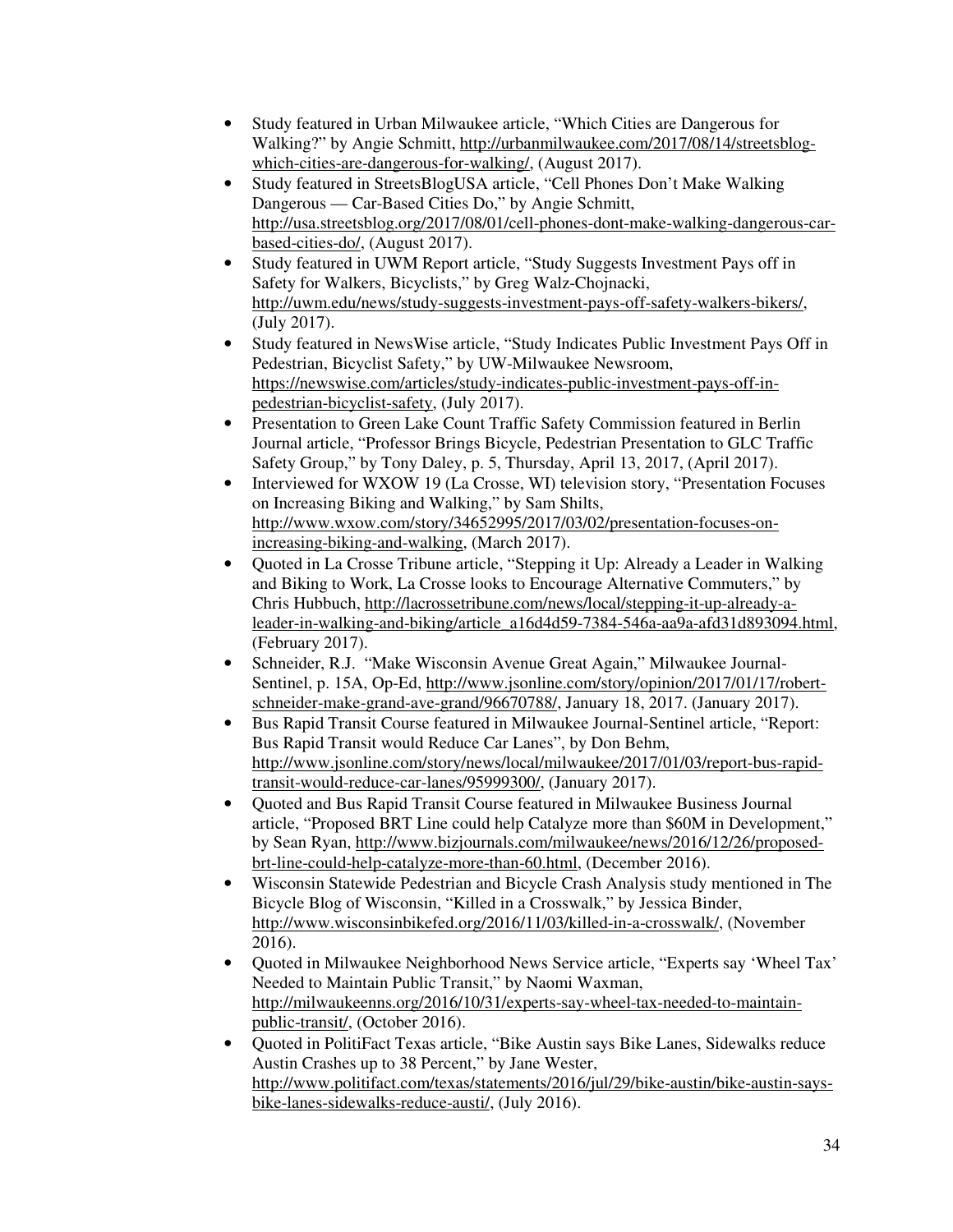- Quoted and Wisconsin Statewide Pedestrian and Bicycle Crash Analysis study featured in OnMilwaukee article, "Crossing the Street in Wisconsin might Kill You," by Molly Snyder, http://onmilwaukee.com/buzz/articles/crossingthestreet.html, (July 2016).
- Interviewed on WUWM for UWM Today program, "Creating Bike- & Pedestrian-Friendly Streets," by Tom Luljak, http://wuwm.com/post/creating-bike-pedestrianfriendly-streets, (July 2016).
- Wisconsin Statewide Pedestrian and Bicycle Crash Analysis study mentioned in The Bicycle Blog of Wisconsin, "Woman Killed Pushing Groceries in Milwaukee Crosswalk, 24th Pedestrian Fatality in 2016," by Tom Held, http://www.bfw.org/2016/06/30/woman-killed-pushing-groceries-in-milwaukeecrosswalk-24th-pedestrian-fatality-in-2016/, (June 2016).
- Bus Rapid Transit Course featured in Urban Milwaukee article, "Does Anyone Oppose Bus Rapid Transit?" by Bruce Murphy, http://urbanmilwaukee.com/2016/06/07/murphys-law-does-anyone-oppose-busrapid-transit/, (June 2016).
- Quoted in FOX6 television story, "'Should be an everyday thing:' City leaders encourage bicycling as transportation, kicking off 'Bike Week'," by Derica Williams, http://fox6now.com/2016/06/06/should-be-an-everyday-thing-city-leadersencourage-bicycling-as-transportation-kicking-off-bike-week/, (June 2016).
- Quoted in WTMJ4 television story, "Mayor, Aldermen Kick Off Wisconsin Bike Week," by Pete Zervakis, http://www.tmj4.com/news/local-news/mayor-aldermenkick-off-wisconsin-bike-week, (June 2016).
- Quoted in CBS58 television story, "Milwaukee Mayor Kicks off Wisconsin Bike Week," by Christie Green, http://www.cbs58.com/story/32156817/milwaukeemayor-kicks-off-wisconsin-bike-to-work-week, (June 2016).
- Quoted in Wisconsin Public Radio article, "Milwaukee Steers Toward Platinum Rating As Bike-Friendly Community," by Chuck Quirmbach, http://www.wpr.org/milwaukee-steers-toward-platinum-rating-bike-friendlycommunity, (June 2016).
- Wisconsin Statewide Pedestrian and Bicycle Crash Analysis study featured in Wisconsin Traffic Safety Reporter article, "Wisconsin Statewide Pedestrian and Bicycle Crash Analysis," by John Jordan, Wisconsin Traffic Safety Reporter, Vol. 18, No. 3, pp. 6-7, http://wisconsindot.gov/Documents/aboutwisdot/newsroom/newsletters/safety/tsr-vol18no3.pdf. (2015)
- Interviewed for WTMJ4 television story about Bus Rapid Transit that was aired at 10 pm on April 11, 2016 but not posted online (a story featuring opponents to BRT that was aired at noon on April 12, 2016 was posted online instead).
- Bus Rapid Transit Course featured in Milwaukee Journal Sentinel article, "Bus Rapid Transit Route may include State St. or Blue Mound Road," by Don Behm, http://www.jsonline.com/news/milwaukee/bus-rapid-transit-route-may-include-statest-or-blue-mound-road-b99702208z1-375180841.html, (April 2016).
- Wisconsin Statewide Pedestrian and Bicycle Crash Analysis study featured in University of Wisconsin-Milwaukee Research Report article, "Crash Study Aims to Make Roads Safer," by Angela McManaman, http://uwm.edu/researchreport/communityhealth-and-personalwellness/urban-biking/, (March 2016).
- Bus Rapid Transit Course featured in Milwaukee Journal Sentinel article, "Officials to Fast Track Bus Rapid Transit Plan in Funding Quest," by Don Behm,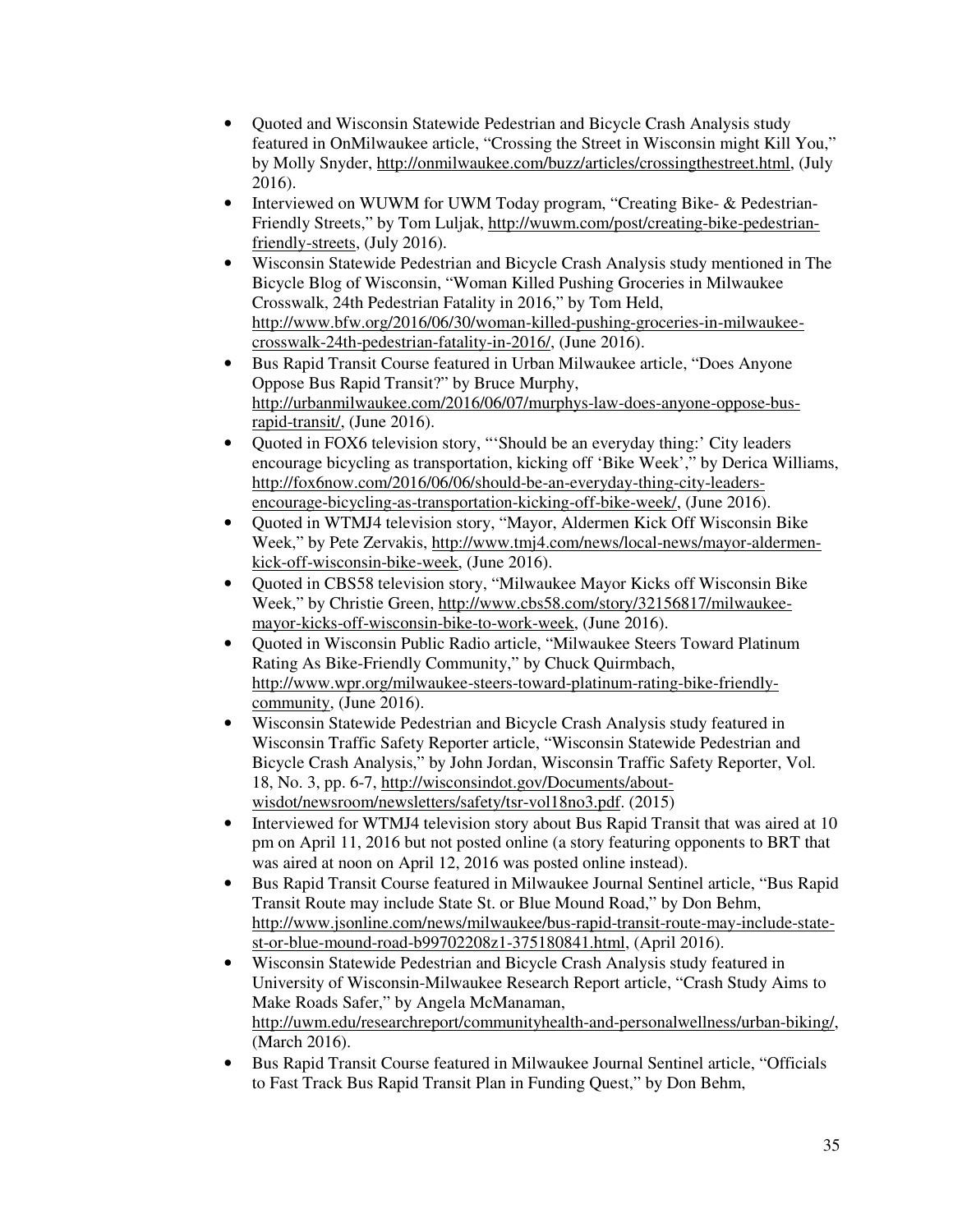http://www.jsonline.com/news/milwaukee/officials-to-fast-track-bus-rapid-transitplan-in-funding-quest-b99680273z1-370812411.html, (March 2016).

• Bus Rapid Transit Course featured in Milwaukee Business Journal article, "Bus Rapid Transit Planning Switches into High Gear in Hopes of Securing Grant Money," by Sean Ryan, http://www.bizjournals.com/milwaukee/news/2016/03/02/bus-rapid-transit-planning-

switches-into-high-gear.html?ana=e\_du\_pub&s=article\_du&ed=2016-03- 02&u=pSiE3P%2FxGYzbyeY6IXF1OaS46Zr&t=1456954651, (March 2016).

• Wisconsin Statewide Pedestrian and Bicycle Crash Analysis study featured in Wisconsin Rapids Tribune article, "We must make Wisconsin Streets Safer." by Tom Held,

http://www.wisconsinrapidstribune.com/story/opinion/columnists/2016/02/12/wemust-make-wisconsin-streets-safer/80288752/, (February 2016).

- Wisconsin Statewide Pedestrian and Bicycle Crash Analysis study mentioned in University of Wisconsin-Milwaukee Chancellor's Spring Plenary Address, by Mark Mone, https://www.youtube.com/watch?v=Sk1BE59FAoI&feature=youtu.be, (February 2016).
- Study featured in Milwaukee Journal-Sentinel opinion article, "Slow down. Yield. Save lives." by Tom Held, http://www.jsonline.com/news/opinion/slow-down-yieldsave-lives-b99660337z1-366927311.html?page=1, (January 2016).
- Quoted in Urban Milwaukee article, "County Plans for Bus Rapid Transit," by Matt Wisla, http://urbanmilwaukee.com/2016/01/16/county-plans-for-bus-rapid-transit/, (January 2016).
- Quoted in Milwaukee Neighborhood News Service article, "Planning Begins on New Bus Service," by Matt Wisla, http://milwaukeenns.org/2016/01/15/planning-beginson-new-bus-service/, (January 2016).
- Quoted in Milwaukee Business Journal article, "West Wisconsin Avenue: Narrow Street, Limited Options," by Sean Ryan, http://www.bizjournals.com/milwaukee/print-edition/2016/01/01/west-wisconsinavenue-narrow-street-limited.html?s=print, (January 2016).
- Quoted in Milwaukee Business Journal article, "Major Bus Rapid Transit, Streetcar Station on Wisconsin Avenue among UWM Student Concepts," by Sean Ryan, http://www.bizjournals.com/milwaukee/blog/2015/12/major-bus-rapid-transitstreetcar-station-on.html, (December 2015).
- Quoted in Milwaukee Journal-Sentinel article, "Study: Bus Rapid Transit to Medical Center has Benefits," by Don Behm, http://www.jsonline.com/news/milwaukee/study-bus-rapid-transit-to-medical-centerhas-benefits-b99640380z1-363564811.html, (December 2015).
- Interviewed by John Mercure for WTMJ620 radio story, "Keep the Kids Safe when Walking to School," by Erin Dismeier, http://www.scrippsmedia.com/wtmj/shows/wisconsins-afternoon-news/Keep-thekids-safe-when-walking-to-school-323501511.html, (August 2015).
- Quoted in Wisconsin Public Radio "Central Time" article, "Wisconsin Bicycle Fatalities Rise In 2015," by Scottie Lee Meyers, http://www.wpr.org/wisconsinbicycle-fatalities-rise-2015, (August 2015).
- Study featured in Wisconsin Radio Network story, "Bicycling Becoming Safer Despite Spike in Fatalities," by Bob Hague, http://www.wrn.com/2015/08/bicyclingbecoming-safer-despite-spike-in-fatalities/, (August 2015).
- Interviewed for FOX6 television story, "Suspect in Hit-and-Run that Killed Germantown Bicyclist Released; Researcher says Fatalities on the Rise," by Derica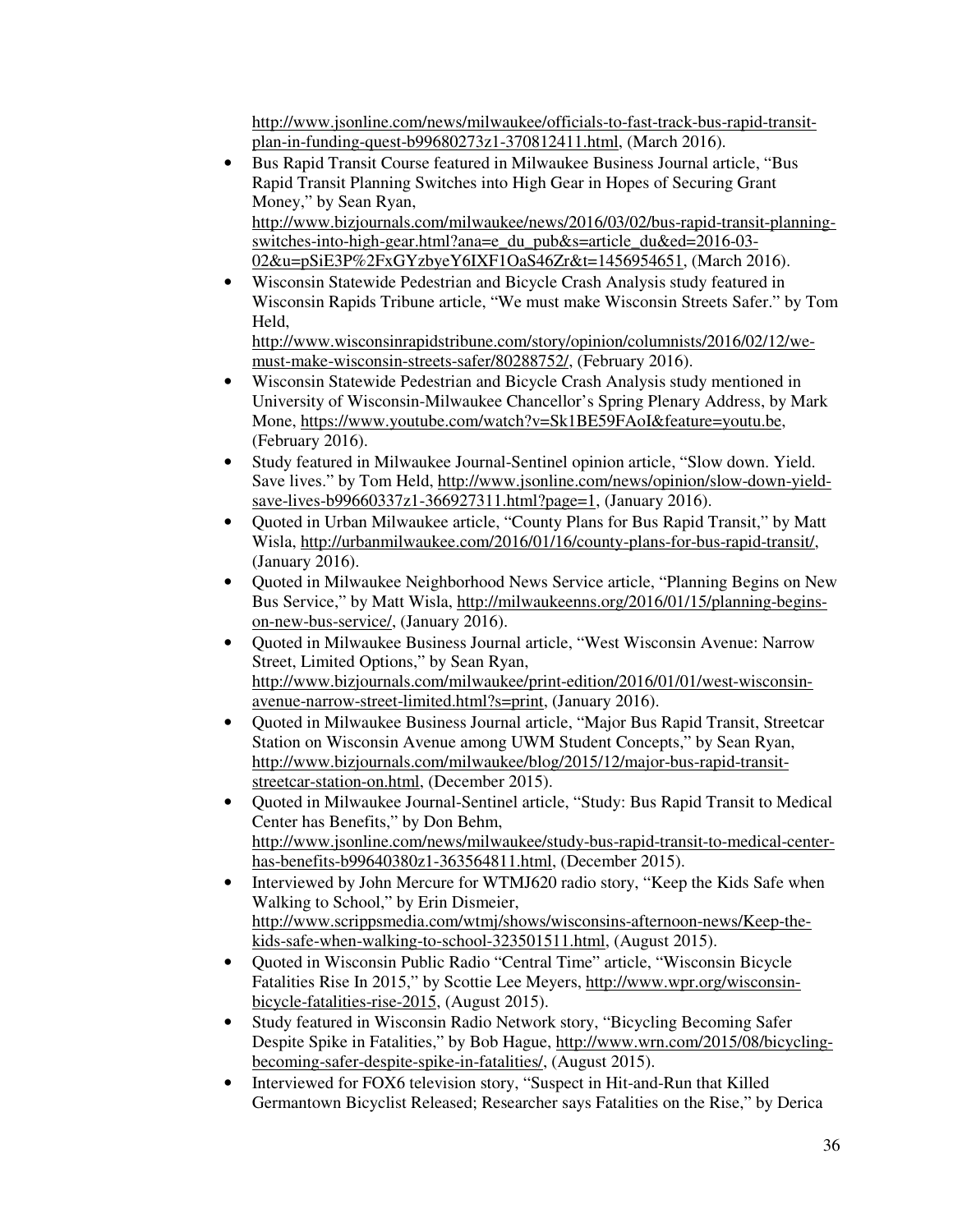Williams, http://fox6now.com/2015/08/25/suspect-in-hit-and-run-that-killedgermantown-bicyclist-released-researcher-says-fatalities-on-the-rise-in-wisconsin/, (August 2015).

- Interviewed for Wisconsin Public Radio "Central Time" radio story, "Wisconsin Bicycle Fatalities Up In 2015," by Chris Malina, http://www.wpr.org/listen/806676, (August 2015).
- Quoted in Urban Milwaukee article, "It should be Safe to Walk, Right?" by Wisconsin Bike Fed, http://urbanmilwaukee.com/pressrelease/it-should-be-safe-towalk-right/, (August 2015).
- Quoted in Milwaukee Journal-Sentinel article, "Number of Wisconsin Bicycle Fatalities on the Rise," by Meg Jones, http://www.jsonline.com/news/wisconsin/number-of-wisconsin-bicycle-fatalities-onthe-rise-b99563258z1-322765081.html, (August 2015).
- Interviewed for WTMJ4 television story, "Bicyclist Struck, Killed in Hit-and-Run on Appleton Avenue in Germantown," by Charles Benson, http://www.scrippsmedia.com/tmj4/news/Bicyclist-struck-killed-in-hit-and-run-on-Appleton-Avenue-in-Germantown-322703601.html, (August 2015).
- Interviewed by John Mercure for WTMJ620 radio story, "Police Search for Driver in Deadly Hit and Run Bike Crash," by Erin Dismeier, http://www.scrippsmedia.com/wtmj/shows/wisconsins-afternoon-news/Policesearch-for-driver-in-deadly-hit-and-run-bike-crash-322740491.html, (August 2015).
- Quoted in Wisconsin Bike Fed Blog post, "Hit-and-Run Driver Kills 50-Year Old Man on Bicycle," by Tom Held, Available online, http://www.wisconsinbikefed.org/2015/08/24/hit-and-run-driver-kills-50-year-oldman-on-bicycle/, (August 2015).
- Quoted on Main UWM website, "UWM Students get Free, One-Year Passes to Bike-Sharing Network," by Alex Vagelatos, http://www5.uwm.edu/news/2015/08/21/uwm-students-get-free-one-year-passes-tobike-sharing-network/#.Vd3MEvlViko, (August 2015).
- Quoted in Milwaukee Journal-Sentinel article, "Bring on the Bikes: Alternative Transportation Helps Spur Development," by Agnel Philip, http://www.jsonline.com/business/bring-on-the-bikes-alternative-transportationhelps-spur-development-b99518696z1-309686751.html, (June 2015).
- Study featured in Streetsblog USA article, "The Top 100 Neighborhoods for Bicycle Commuting Have a 21% Mode Share," by Tanya Snyder, http://usa.streetsblog.org/2015/06/05/the-top-100-neighborhoods-for-bicyclecommuting-have-a-21-mode-share/, (June 2015).
- Study featured in Huffington Post article, "How In-Town Development Produces Less Traffic Than You Might Think," by Kaid Benfield, http://www.huffingtonpost.com/f-kaid-benfield/how-in-town-developmentp\_b\_7564744.html, (June 2015).
- Interviewed on Main UWM website, "More Milwaukee Residents to Bike to Work; UWM Researcher Explains Why," by Brendan O'Brien, http://www5.uwm.edu/news/2015/06/01/expanded-trails-bike-lanes-encouragemilwaukee-residents-to-bike-to-work-uwm-researcher-explains/#.VWzWfvlVikp, (June 2015).
- Quoted in The Economic Times of India article, "Encourage Cycling to Tackle Pollution; but Indian Motorists need to be Sensitised to Cyclists' Safety," by G. Seetharaman, http://articles.economictimes.indiatimes.com/2015-05- 24/news/62583447\_1\_cyclists-cities-cent, (May 2015).